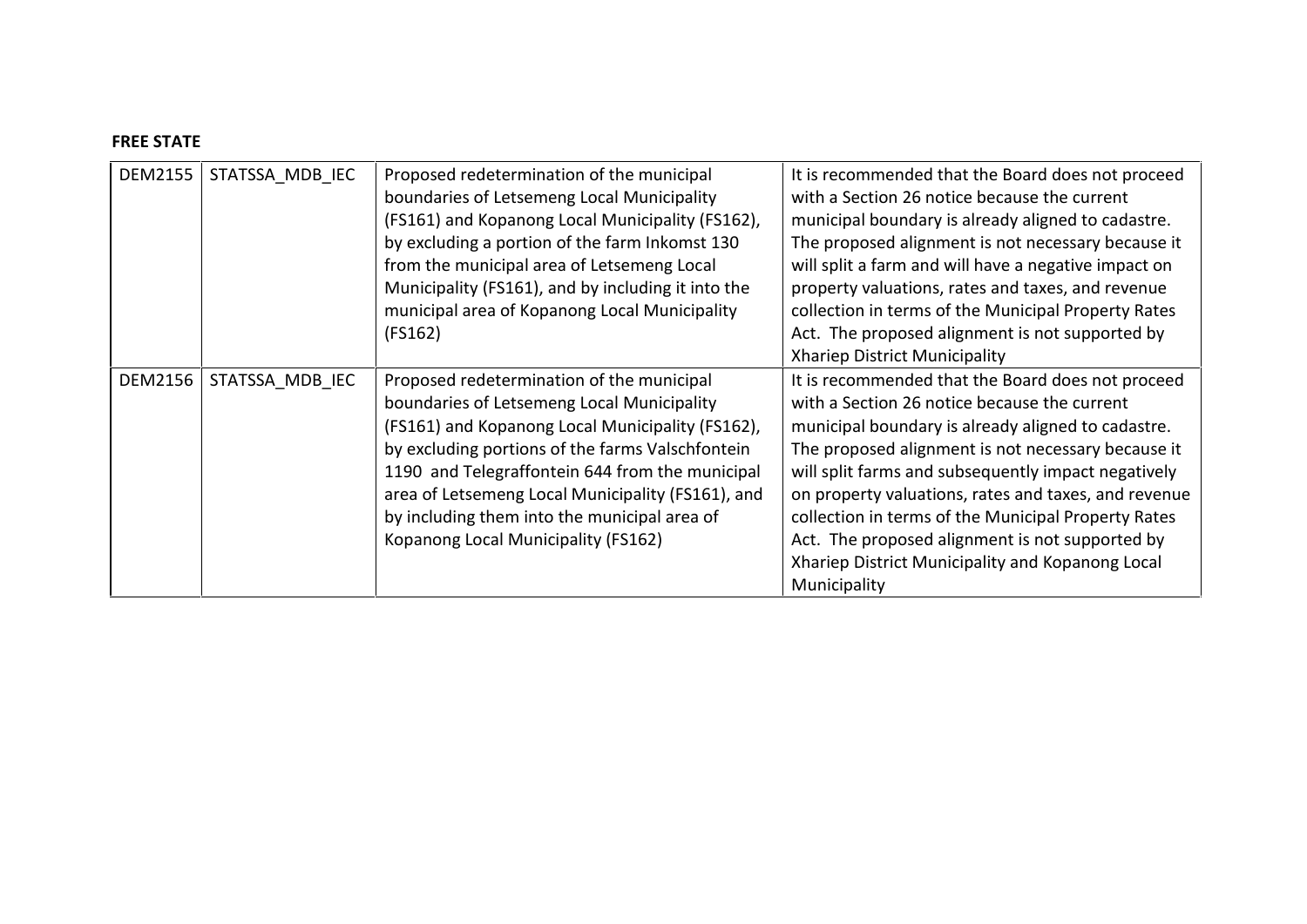| <b>DEM2157</b> | STATSSA MDB IEC | Proposed redetermination of the municipal<br>boundaries of Letsemeng Local Municipality<br>(FS161) and Kopanong Local Municipality (FS162),<br>by excluding the farms Phillipia 763, Rooidam 691,<br>Kapok 1034, Steenbokvlakte 771, Rooirand 82,<br>Brandfontein 969, Oskop 84, Peilkop 1112,<br>Riverside 665, Dassiespoort 1135 and<br>Telegraffontein 644 from the municipal area of<br>Letsemeng Local Municipality (FS161) and by<br>including them into the municipal area of<br>Kopanong Local Municipality (FS162), by excluding<br>a portion of the farm Salpeterkop 112, from the<br>municipal area of Kopanong Local Municipality<br>(FS162), and by including it into the municipal area<br>of Letsemeng Local Municipality (FS161) | It is recommended that the Board does not proceed<br>with a Section 26 notice because the current<br>municipal boundary is already aligned to cadastre.<br>The proposed alignment is not necessary because it<br>will split farms and subsequently impact negatively<br>on property valuations, rates and taxes, and revenue<br>collection in terms of the Municipal Property Rates<br>Act. The proposed alignment is not supported by<br>Xhariep District Municipality and Kopanong Local<br>Municipality |
|----------------|-----------------|--------------------------------------------------------------------------------------------------------------------------------------------------------------------------------------------------------------------------------------------------------------------------------------------------------------------------------------------------------------------------------------------------------------------------------------------------------------------------------------------------------------------------------------------------------------------------------------------------------------------------------------------------------------------------------------------------------------------------------------------------|------------------------------------------------------------------------------------------------------------------------------------------------------------------------------------------------------------------------------------------------------------------------------------------------------------------------------------------------------------------------------------------------------------------------------------------------------------------------------------------------------------|
| <b>DEM2158</b> | STATSSA MDB IEC | Proposed redetermination of the municipal<br>boundaries of Mangaung Metropolitan<br>Municipality (MAN), Kopanong Local Municipality<br>(FS162) and Xhariep District Municipality (DC16),<br>by excluding the farm The Bend 1761 from the<br>municipal area of Mangaung Metropolitan<br>Municipality (MAN), and by including it into the<br>municipal areas of Kopanong Local Municipality<br>(FS162) and Xhariep District Municipality (DC16)                                                                                                                                                                                                                                                                                                    | It is recommended that the Board does not proceed<br>with a Section 26 notice because the current<br>municipal boundary is already aligned to cadastre.<br>The proposed alignment is not necessary because it<br>will split the affected farm and subsequently impact<br>negatively on property valuations, rates and taxes,<br>and revenue collection in terms of the Municipal<br>Property Rates Act. The proposed alignment is not<br>supported by Xhariep District Municipality                        |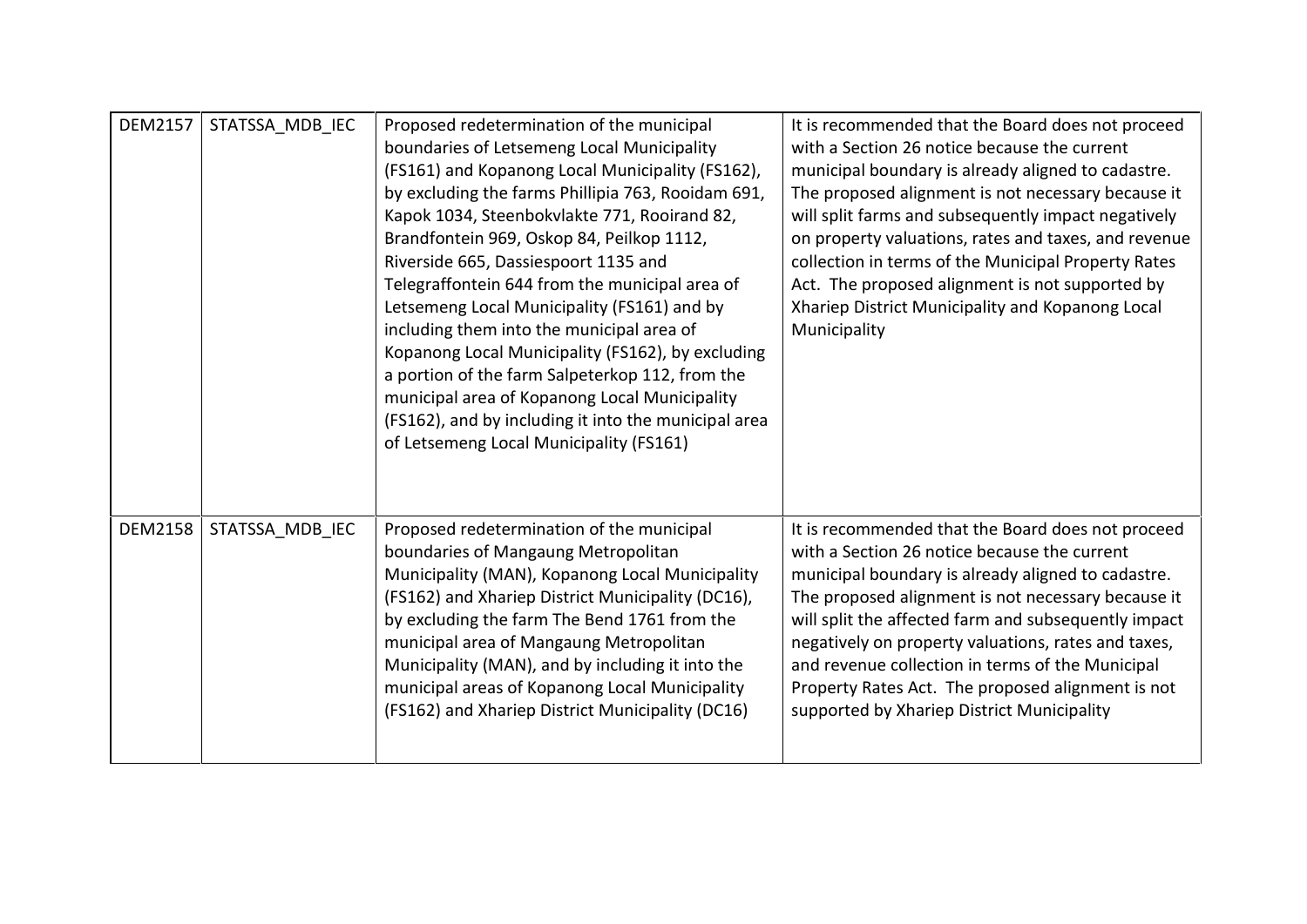| <b>DEM2159</b> | STATSSA MDB IEC | Proposed redetermination of the municipal          | It is recommended that the Board proceeds with a      |
|----------------|-----------------|----------------------------------------------------|-------------------------------------------------------|
|                |                 | boundaries of Letsemeng Local Municipality         | Section 26 notice because the current municipal       |
|                |                 | (FS161) and Kopanong Local Municipality (FS162),   | boundary is not aligned to cadastre. The proposed     |
|                |                 | by excluding a portion of the farm Luipaardspoort  | boundary addresses the alignment of the municipal     |
|                |                 | 310 from the municipal area of Letsemeng Local     | boundary to cadastre and will keep the affected       |
|                |                 | Municipality (FS161), and by including it into the | property under 1 municipality. This proposal has a    |
|                |                 | municipal area of Kopanong Local Municipality      | negligible impact on the geographic area, on          |
|                |                 | (FS162)                                            | property valuations, rates and taxes, and revenue     |
|                |                 |                                                    | collection, registered voters and the capacity of the |
|                |                 |                                                    | affected municipalities to deliver services. However, |
|                |                 |                                                    | the proposed alignment is not supported by Xhariep    |
|                |                 |                                                    | District Municipality and Kopanong Local              |
|                |                 |                                                    | Municipality                                          |
| <b>DEM2160</b> | STATSSA MDB IEC | Proposed redetermination of the municipal          | It is recommended that the Board proceeds with a      |
|                |                 | boundaries of Kopanong Local Municipality (FS162)  | Section 26 notice because the current municipal       |
|                |                 | and Letsemeng Local Municipality (FS161), by       | boundary is not aligned to cadastre. The proposed     |
|                |                 | excluding a portion of the Farm Kotze's Gift 693   | boundary addresses the alignment of the municipal     |
|                |                 | from the municipal area of Kopanong Local          | boundary to cadastre and will keep the affected       |
|                |                 | Municipality (FS162), and by including it into the | property under 1 municipality. This proposal has a    |
|                |                 | municipal area of Letsemeng Local Municipality     | negligible impact on the geographic area, on          |
|                |                 | (FS161)                                            | property valuations, rates and taxes, and revenue     |
|                |                 |                                                    | collection, registered voters and the capacity of the |
|                |                 |                                                    | affected municipalities to deliver services. However, |
|                |                 |                                                    | the proposed alignment is not supported by Xhariep    |
|                |                 |                                                    | District Municipality and Kopanong Local              |
|                |                 |                                                    | Municipality                                          |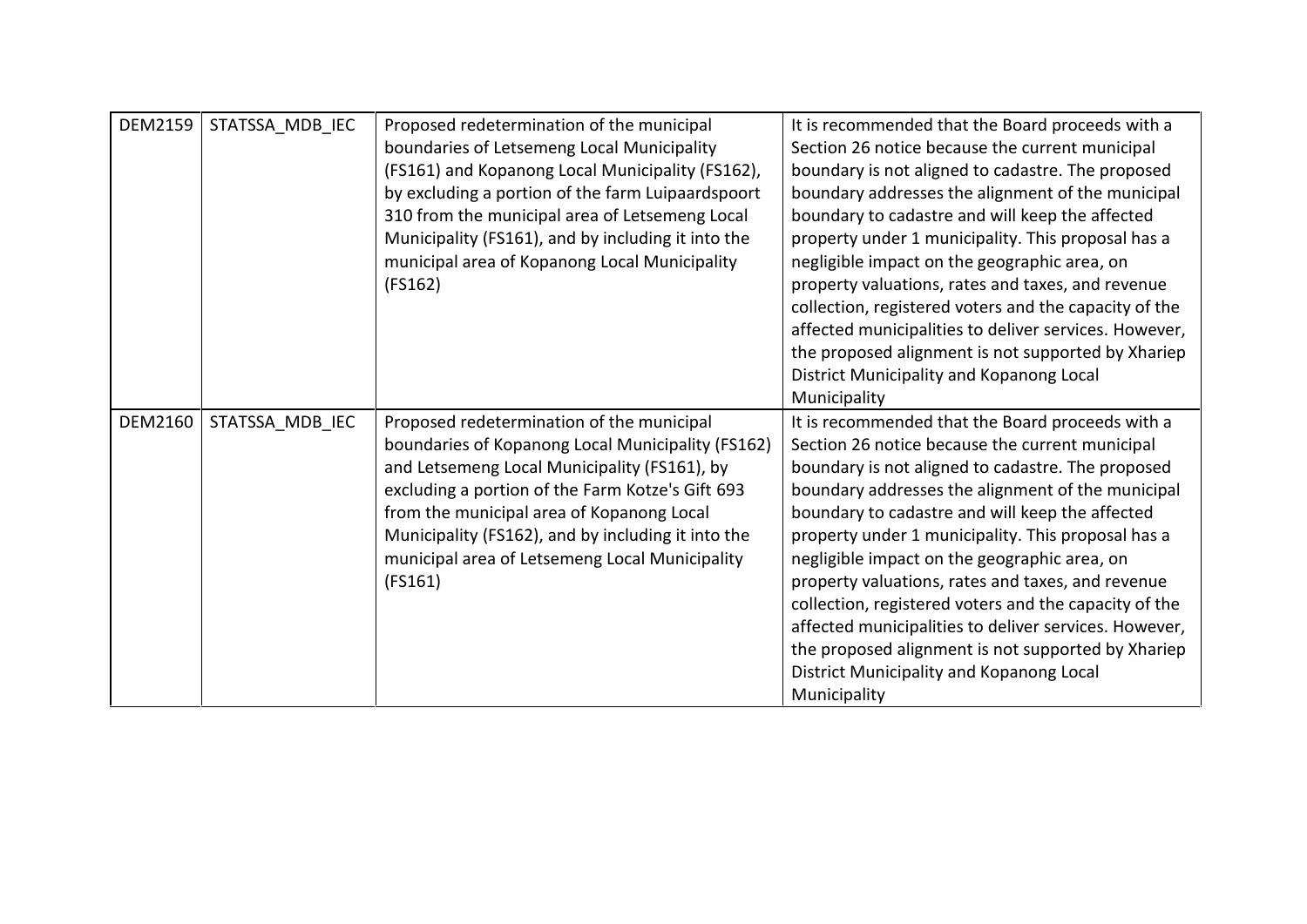| DEM2161        | STATSSA MDB IEC | Proposed redetermination of the municipal<br>boundaries of Kopanong Local Municipality<br>(FS162), Xhariep District Municipality (DC16) and<br>Mangaung Metropolitan Municipality (MAN), by<br>excluding portions of the farms Klein Rustplaats<br>752 and Meriba 1042 from the municipal area of<br>Mangaung Metropolitan Municipality (MAN), and<br>by including them into the municipal areas of<br>Kopanong Local Municipality (FS162) and Xhariep<br>District Municipality (DC16) | It is recommended that the Board does not proceed<br>with a Section 26 notice because the current<br>municipal boundary is already aligned to cadastre.<br>The proposed alignment is not necessary because it<br>will split farms and subsequently impact negatively<br>on property valuations, rates and taxes, and revenue<br>collection in terms of the Municipal Property Rates<br>Act.                                                                                                                                            |
|----------------|-----------------|----------------------------------------------------------------------------------------------------------------------------------------------------------------------------------------------------------------------------------------------------------------------------------------------------------------------------------------------------------------------------------------------------------------------------------------------------------------------------------------|----------------------------------------------------------------------------------------------------------------------------------------------------------------------------------------------------------------------------------------------------------------------------------------------------------------------------------------------------------------------------------------------------------------------------------------------------------------------------------------------------------------------------------------|
| <b>DEM2162</b> | STATSSA MDB IEC | Proposed redetermination of the municipal<br>boundaries of Mohokare Local Municipality (FS163)<br>and Kopanong Local Municipality (FS162), by<br>excluding portions of the farms Harde Waters<br>Poort 58, Vaalbank 231 and De Krans 279 from the<br>municipal area of Mohokare Local Municipality<br>(FS163), and by including them into the municipal<br>area of Kopanong Local Municipality (FS162)                                                                                 | It is recommended that the Board proceeds with a<br>Section 26 notice because the current municipal<br>boundary is not aligned to cadastre. The proposed<br>boundary addresses the alignment of the municipal<br>boundary to cadastre and will keep the affected<br>properties under 1 municipality. This proposal has a<br>negligible impact on the geographic area, on<br>property valuations, rates and taxes, and revenue<br>collection, registered voters and the capacity of the<br>affected municipalities to deliver services. |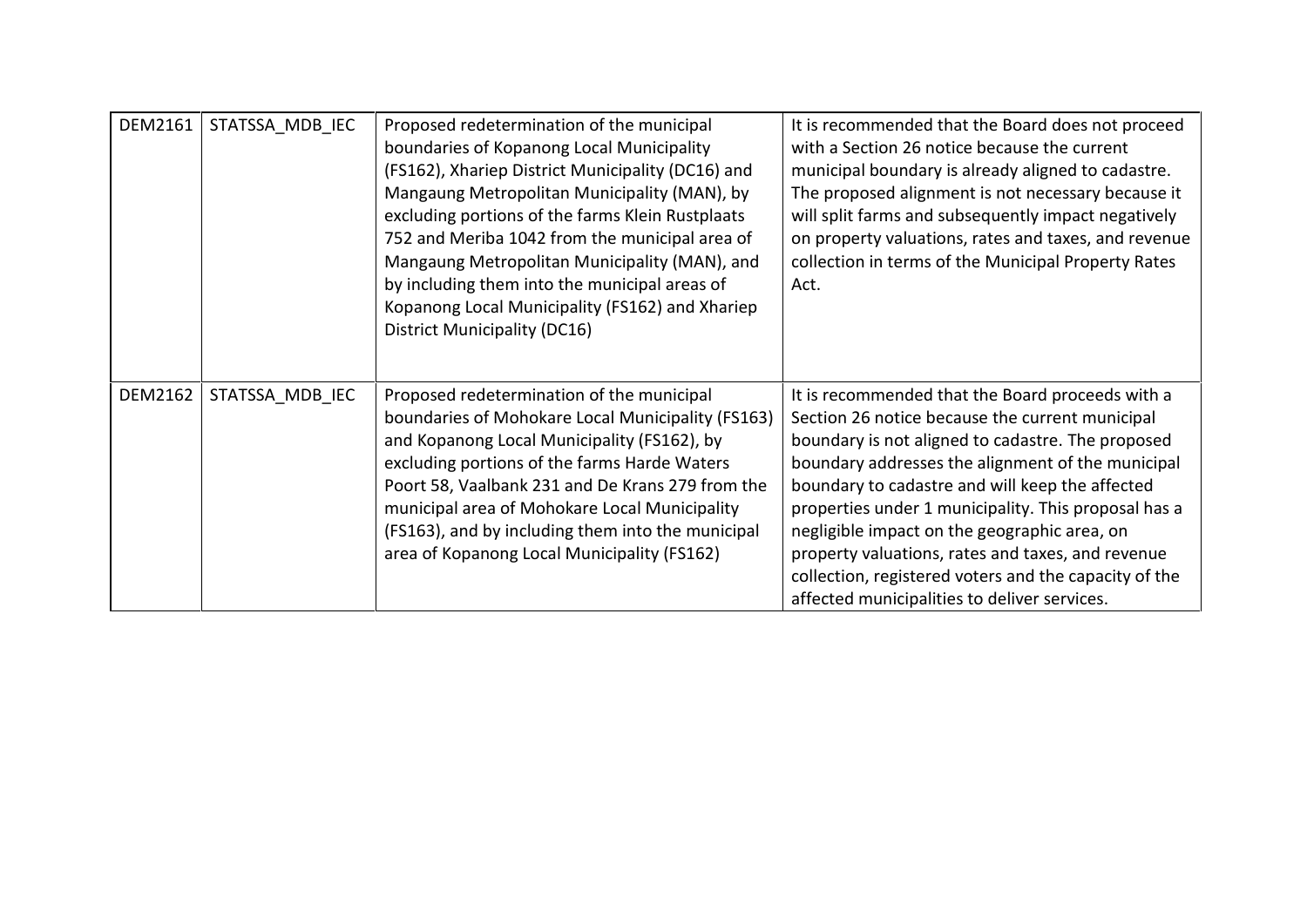| <b>DEM2163</b> | STATSSA MDB IEC | Proposed redetermination of the municipal<br>boundaries of Kopanong Local Municipality (FS162)<br>and Mohokare Local Municipality (FS163), by<br>excluding the farm Smaldeel 220, from the<br>municipal area of Kopanong Local Municipality<br>(FS162) and by including it into the municipal area<br>of Mohokare Local Municipality (FS163), by<br>excluding a portion of the farm Patria 764 from the<br>municipal area of Mohokare Local Municipality<br>(FS163, and by including it into the municipal area<br>of Kopanong Local Municipality (FS162)                                              | It is recommended that the Board does not proceed<br>with a Section 26 notice because the current<br>municipal boundary is already aligned to cadastre.<br>The proposed alignment is not necessary because it<br>will split the affected farm and will subsequently<br>impact negatively on property valuations, rates and<br>taxes, and revenue collection in terms of the<br>Municipal Property Rates Act. The proposed<br>alignment is not supported by Xhariep District<br>Municipality and Kopanong Local Municipality  |
|----------------|-----------------|--------------------------------------------------------------------------------------------------------------------------------------------------------------------------------------------------------------------------------------------------------------------------------------------------------------------------------------------------------------------------------------------------------------------------------------------------------------------------------------------------------------------------------------------------------------------------------------------------------|------------------------------------------------------------------------------------------------------------------------------------------------------------------------------------------------------------------------------------------------------------------------------------------------------------------------------------------------------------------------------------------------------------------------------------------------------------------------------------------------------------------------------|
| <b>DEM2164</b> | STATSSA MDB IEC | Proposed redetermination of the municipal<br>boundaries of Kopanong Local Municipality (FS162)<br>and Mohokare Local Municipality (FS163), by<br>excluding a portions of the farms Hartebeesfontein<br>92, from the municipal area of Kopanong Local<br>Municipality (FS162) and by including it into the<br>municipal area of Mohokare Local Municipality<br>(FS163), by excluding portions of the farms<br>Breypaal 76 and Zandfontein 4 from the municipal<br>area of Mohokare Local Municipality (FS163), and<br>by including it into the municipal area of Kopanong<br>Local Municipality (FS162) | It is recommended that the Board does not proceed<br>with a Section 26 notice because the current<br>municipal boundary is already aligned to cadastre.<br>The proposed alignment is not necessary because it<br>will split the affected farms and will subsequently<br>impact negatively on property valuations, rates and<br>taxes, and revenue collection in terms of the<br>Municipal Property Rates Act. The proposed<br>alignment is not supported by Xhariep District<br>Municipality and Kopanong Local Municipality |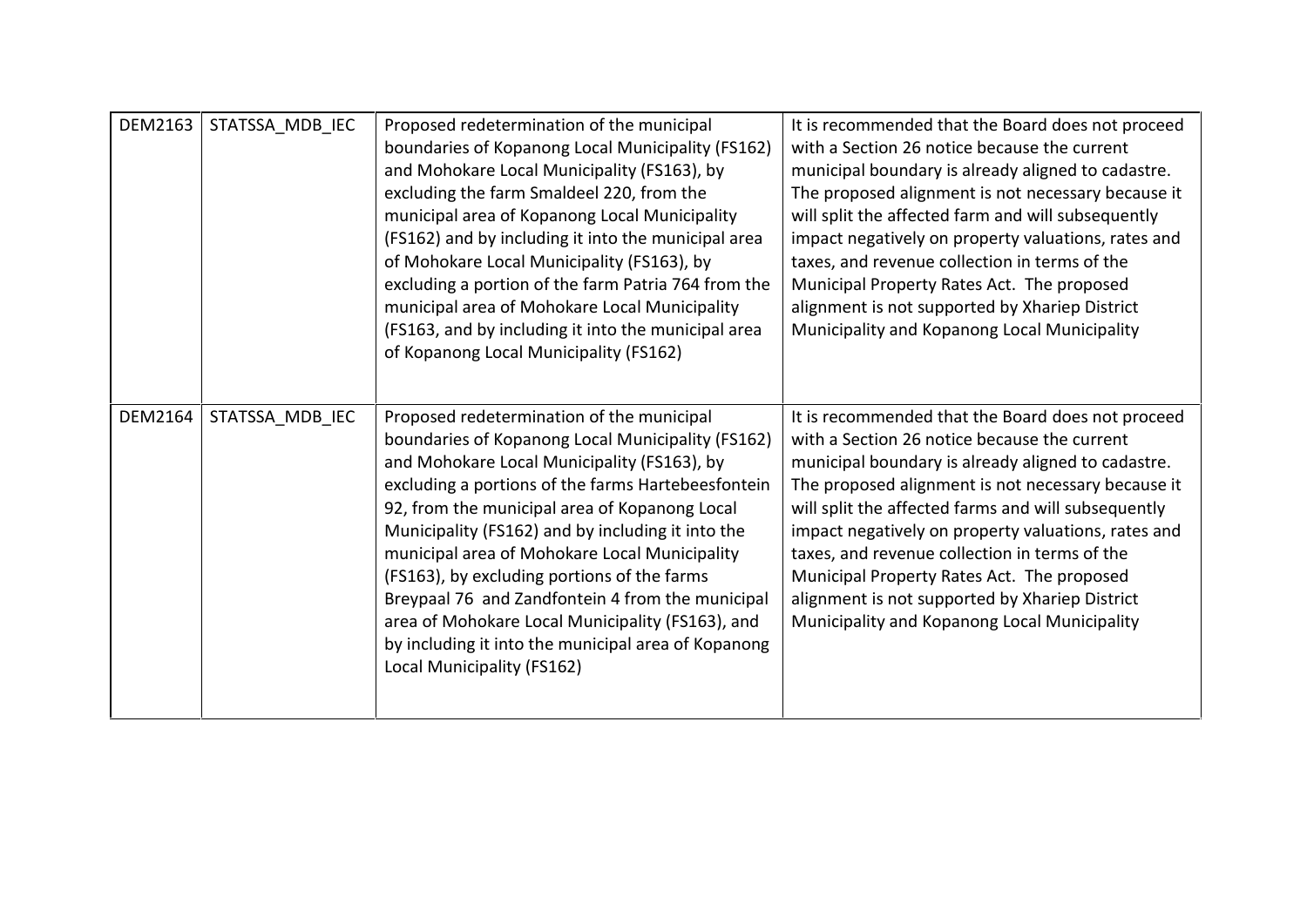| <b>DEM2165</b> | STATSSA MDB IEC | Proposed redetermination of the municipal<br>boundaries of Mohokare Local Municipality (FS163)<br>and Naledi Local Municipality (FS164), by excluding<br>a portion of the farm Verona 283 from the<br>municipal area of Mohokare Local Municipality<br>(FS163), and by including it into the municipal area<br>of Naledi Local Municipality (FS164)                  | It is recommended that the Board does not proceed<br>with a Section 26 notice because the current<br>municipal boundary is already aligned to cadastre.<br>The proposed alignment is not necessary because it<br>will split the affected farm and will subsequently<br>impact negatively on property valuations, rates and<br>taxes, and revenue collection in terms of the<br>Municipal Property Rates Act. The proposed<br>alignment is not supported by Xhariep District<br>Municipality  |
|----------------|-----------------|----------------------------------------------------------------------------------------------------------------------------------------------------------------------------------------------------------------------------------------------------------------------------------------------------------------------------------------------------------------------|----------------------------------------------------------------------------------------------------------------------------------------------------------------------------------------------------------------------------------------------------------------------------------------------------------------------------------------------------------------------------------------------------------------------------------------------------------------------------------------------|
| <b>DEM2166</b> | STATSSA MDB IEC | Proposed redetermination of the municipal<br>boundaries of Naledi Local Municipality (FS164)<br>and Mohokare Local Municipality (FS163), by<br>excluding the farms Mooihoek Draai 452 and<br>Naseby 59 from the municipal area of Naledi Local<br>Municipality (FS164), and by including them into<br>the municipal area of Mohokare Local Municipality<br>(FS163)   | It is recommended that the Board does not proceed<br>with a Section 26 notice because the current<br>municipal boundary is already aligned to cadastre.<br>The proposed alignment is not necessary because it<br>will split the affected farms and will subsequently<br>impact negatively on property valuations, rates and<br>taxes, and revenue collection in terms of the<br>Municipal Property Rates Act. The proposed<br>alignment is not supported by Xhariep District<br>Municipality |
| DEM2167        | STATSSA MDB IEC | Proposed redetermination of the municipal<br>boundaries of Naledi Local Municipality (FS164)<br>and Mohokare Local Municipality (FS163), by<br>excluding the farms Tower View 333 and Thab'<br>Indoda 84 from the municipal area of Naledi Local<br>Municipality (FS164), and by including them into<br>the municipal area of Mohokare Local Municipality<br>(FS163) | It is recommended that the Board does not proceed<br>with a Section 26 notice because the current<br>municipal boundary is already aligned to cadastre.<br>The proposed alignment is not necessary because it<br>will split the affected farms and will subsequently<br>impact negatively on property valuations, rates and<br>taxes, and revenue collection in terms of the<br>Municipal Property Rates Act. The proposed<br>alignment is not supported by Xhariep District<br>Municipality |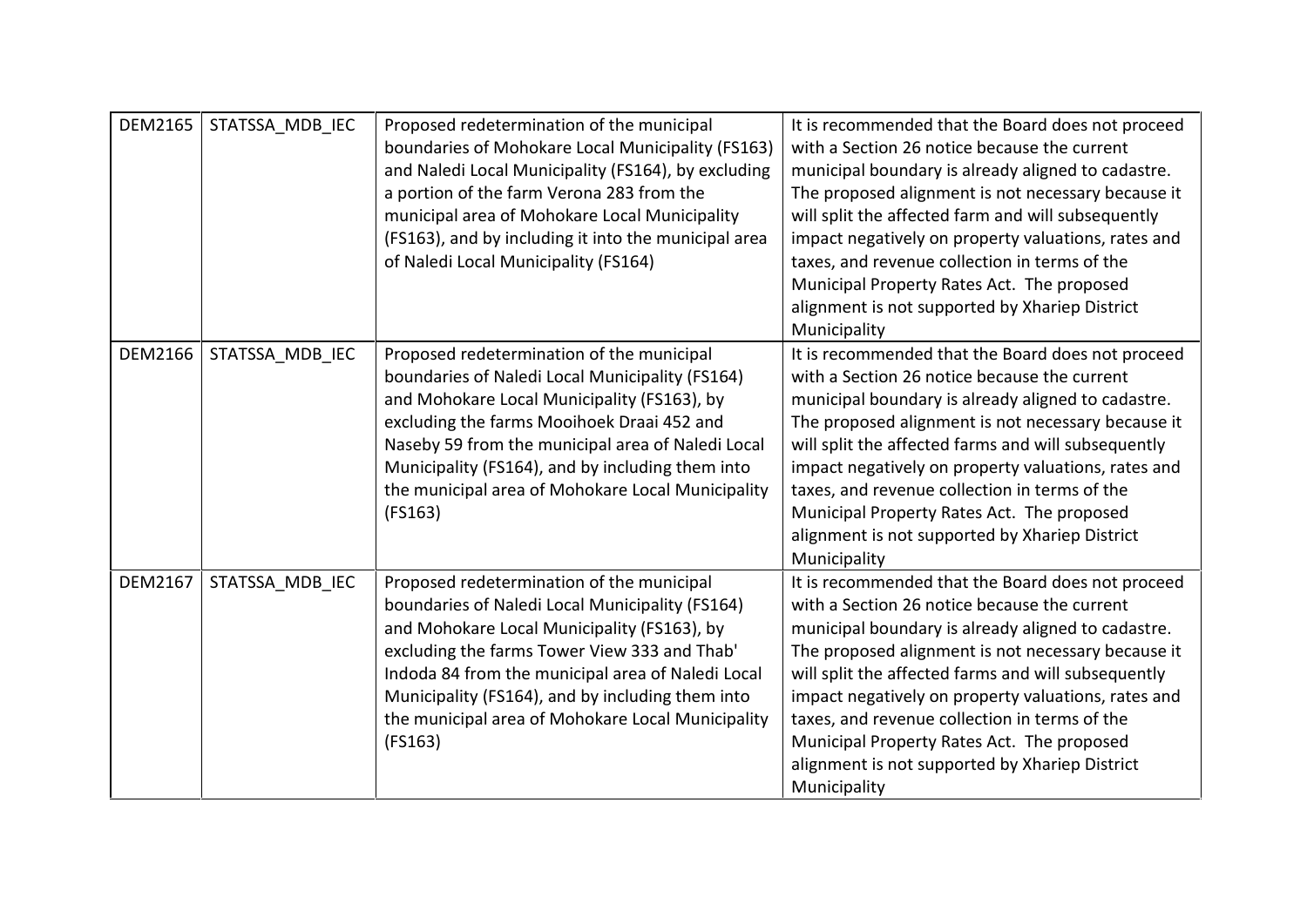| <b>DEM2168</b> | STATSSA_MDB_IEC | Proposed redetermination of the municipal<br>boundaries of Naledi Local Municipality (FS164),<br>Xhariep District Municipality (DC16) and Mangaung<br>Metropolitan Municipality (MAN), by excluding a<br>portion of the farm Jachlasdans 292 from the<br>municipal areas of Naledi Local Municipality<br>(FS164) and Xhariep District Municipality (DC16),<br>and by including it into the municipal area of<br>Mangaung Metropolitan Municipality (MAN), by<br>excluding a portion of the farm Koppieskraal 407<br>from the municipal area of Mangaung<br>Metropolitan Municipality (MAN), and by including<br>it into the municipal areas of Naledi Local<br>Municipality (FS164) and Xhariep District<br>Municipality (DC16) | It is recommended that the Board does not proceed<br>with a Section 26 notice because the current<br>municipal boundary is already aligned to cadastre.<br>The proposed alignment is not necessary because it<br>will split the affected farms and will subsequently<br>impact negatively on property valuations, rates and<br>taxes, and revenue collection in terms of the<br>Municipal Property Rates Act. The proposed<br>alignment is not supported by Xhariep District<br>Municipality |
|----------------|-----------------|---------------------------------------------------------------------------------------------------------------------------------------------------------------------------------------------------------------------------------------------------------------------------------------------------------------------------------------------------------------------------------------------------------------------------------------------------------------------------------------------------------------------------------------------------------------------------------------------------------------------------------------------------------------------------------------------------------------------------------|----------------------------------------------------------------------------------------------------------------------------------------------------------------------------------------------------------------------------------------------------------------------------------------------------------------------------------------------------------------------------------------------------------------------------------------------------------------------------------------------|
| <b>DEM2169</b> | STATSSA_MDB_IEC | Proposed redetermination of the municipal<br>boundaries of Naledi Local Municipality (FS164),<br>Xhariep District Municipality (DC16), Mangaung<br>Metropolitan Municipality (MAN), by excluding the<br>Farm Klipfontein 110 from the municipal area of<br>Mangaung Metropolitan Municipality (MAN), and<br>by including it into the municipal areas of Naledi<br>Local Municipality (FS164), Xhariep District<br>Municipality (DC16)                                                                                                                                                                                                                                                                                           | It is recommended that the Board does not proceed<br>with a Section 26 notice because the current<br>municipal boundary is already aligned to cadastre<br>and the proposed alignment is not necessary. The<br>proposed alignment is not supported by Xhariep<br><b>District Municipality</b>                                                                                                                                                                                                 |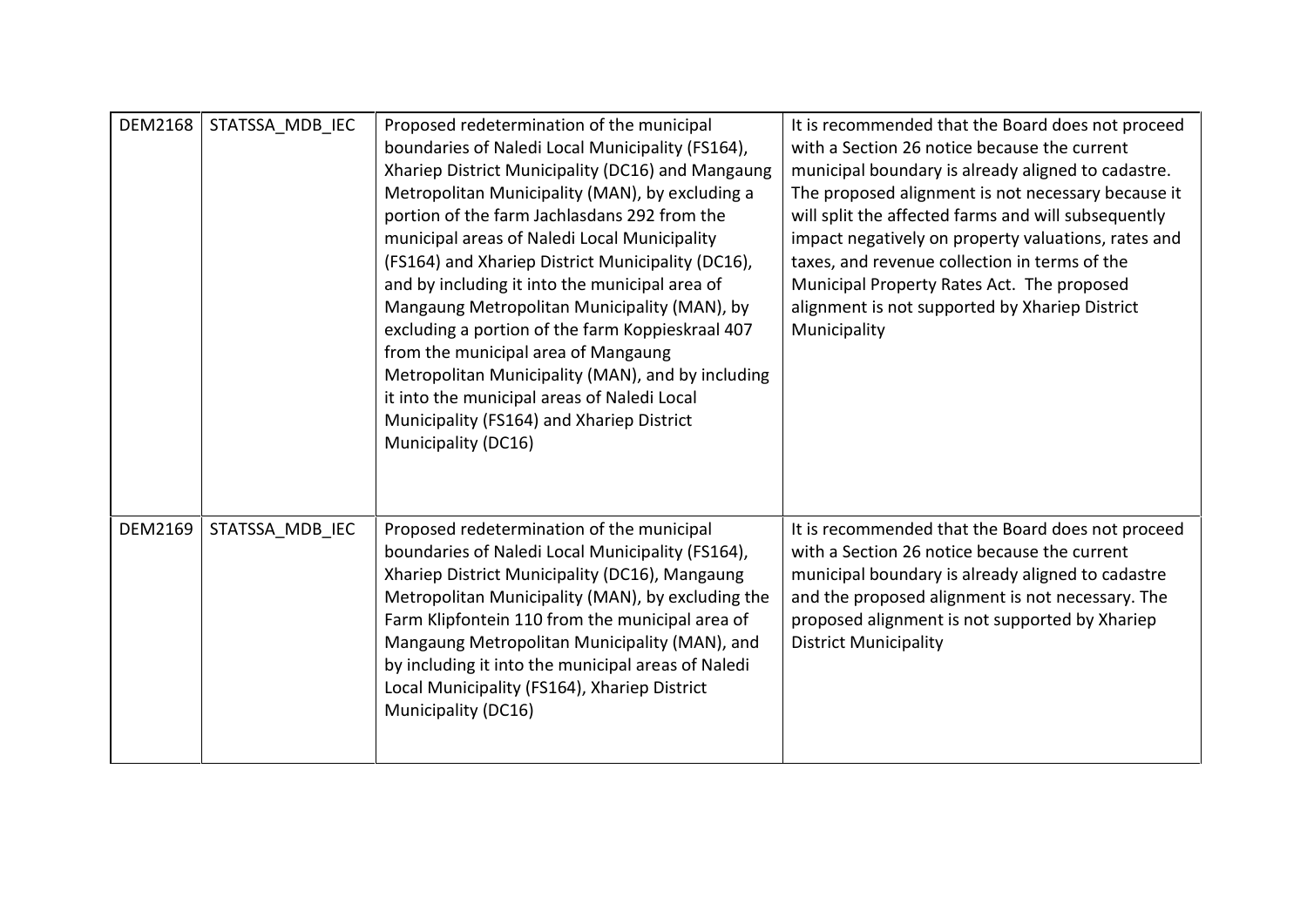| <b>DEM2170</b> | STATSSA MDB IEC | Proposed redetermination of the municipal<br>boundaries of Letsemeng Local Municipality<br>(FS161), Xhariep District Municipality (DC16) and<br>Mangaung Metropolitan Municipality (MAN), by<br>excluding the farm Blaauwboschpan 2852 from the<br>municipal area of Mangaung Metropolitan<br>Municipality (MAN), and by including it into the<br>municipal areas of Letsemeng Local Municipality<br>(FS161) and Xhariep District Municipality (DC16)             | It is recommended that the Board does not proceed<br>with a Section 26 notice because the current<br>municipal boundary is already aligned to cadastre<br>and the proposed alignment is not necessary. The<br>proposed alignment is not supported by Xhariep<br><b>District Municipality</b>                                                                                                                                                                                                |
|----------------|-----------------|-------------------------------------------------------------------------------------------------------------------------------------------------------------------------------------------------------------------------------------------------------------------------------------------------------------------------------------------------------------------------------------------------------------------------------------------------------------------|---------------------------------------------------------------------------------------------------------------------------------------------------------------------------------------------------------------------------------------------------------------------------------------------------------------------------------------------------------------------------------------------------------------------------------------------------------------------------------------------|
| <b>DEM2171</b> | STATSSA MDB IEC | Proposed redetermination of the municipal<br>boundaries of Letsemeng Local Municipality<br>(FS161), Xhariep District Municipality (DC16) and<br>Mangaung Metropolitan Municipality (MAN), by<br>excluding a portion of the farm Vlaklaagte 801<br>from the municipal areas of Letsemeng Local<br>Municipality (FS161) and Xhariep District<br>Municipality (DC16), and by including it into the<br>municipal area of Mangaung Metropolitan<br>Municipality (MAN), | It is recommended that the Board does not proceed<br>with a Section 26 notice because the current<br>municipal boundary is already aligned to cadastre.<br>The proposed alignment is not necessary because it<br>will split the affected farm and will subsequently<br>impact negatively on property valuations, rates and<br>taxes, and revenue collection in terms of the<br>Municipal Property Rates Act. The proposed<br>alignment is not supported by Xhariep District<br>Municipality |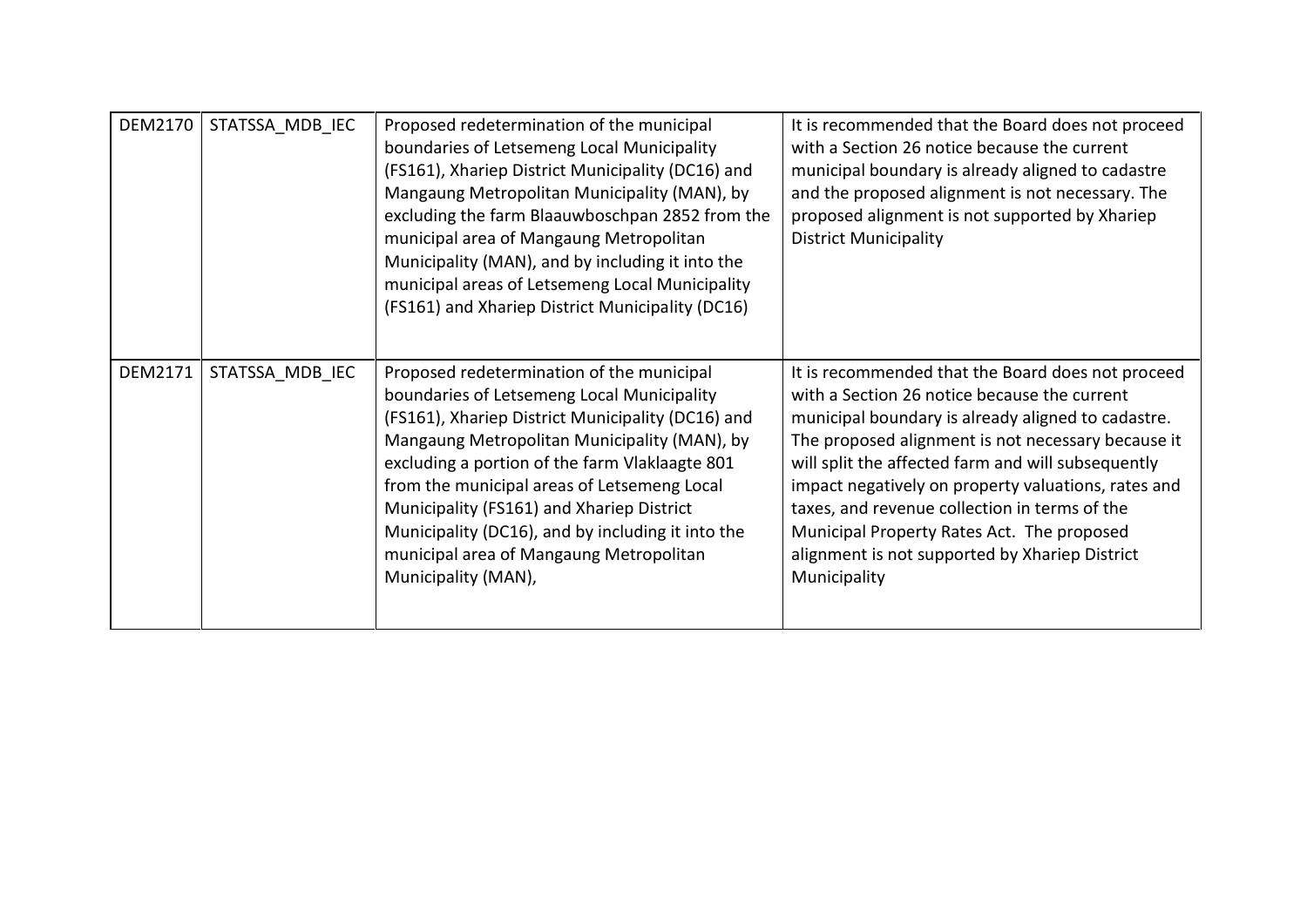| <b>DEM2172</b> | STATSSA MDB IEC | Proposed redetermination of the municipal<br>boundaries of Masilonyana Local Municipality<br>(FS181), Lejweleputswa District Municipality<br>(DC18), Setsoto Local Municipality (FS191) and<br>Thabo Mofutsanyane District Municipality (DC19),<br>by excluding the farm Mooiplaats 670 from the<br>municipal areas of Masilonyana Local Municipality<br>(FS181) and Lejweleputswa District Municipality<br>(DC18), and by including it into the municipal areas<br>of Setsoto Local Municipality (FS191)and Thabo<br>Mofutsanyane District Municipality (DC19)                                  | It is recommended that the Board does not proceed<br>with a Section 26 notice because the current<br>municipal boundary is already aligned to cadastre.<br>The proposed alignment is not necessary because it<br>will split the affected farm and will subsequently<br>impact negatively on property valuations, rates and<br>taxes, and revenue collection in terms of the<br>Municipal Property Rates Act.                                                                                 |
|----------------|-----------------|--------------------------------------------------------------------------------------------------------------------------------------------------------------------------------------------------------------------------------------------------------------------------------------------------------------------------------------------------------------------------------------------------------------------------------------------------------------------------------------------------------------------------------------------------------------------------------------------------|----------------------------------------------------------------------------------------------------------------------------------------------------------------------------------------------------------------------------------------------------------------------------------------------------------------------------------------------------------------------------------------------------------------------------------------------------------------------------------------------|
| <b>DEM2173</b> | STATSSA MDB IEC | Proposed redetermination of the municipal<br>boundaries of Masilonyana Local Municipality<br>(FS181) and Matjhabeng Local Municipality<br>(FS184), by excluding a portion of the farm<br>Klipfontein 1925 from the municipal area of<br>Masilonyana Local Municipality (FS181), and by<br>including it into the municipal area of Matjhabeng<br>Local Municipality (FS184), by excluding a portion<br>of the farm Vaalkop 1458, from the municipal area<br>of Matjhabeng Local Municipality (FS184), and by<br>including it into the municipal area of Masilonyana<br>Local Municipality (FS181) | It is recommended that the Board does not proceed<br>with a Section 26 notice because the current<br>municipal boundary is already aligned to cadastre.<br>The proposed alignment is not necessary because it<br>will split the affected farms and will subsequently<br>impact negatively on property valuations, rates and<br>taxes, and revenue collection in terms of the<br>Municipal Property Rates Act. The proposed<br>alignment is not supported by Matjhabeng Local<br>Municipality |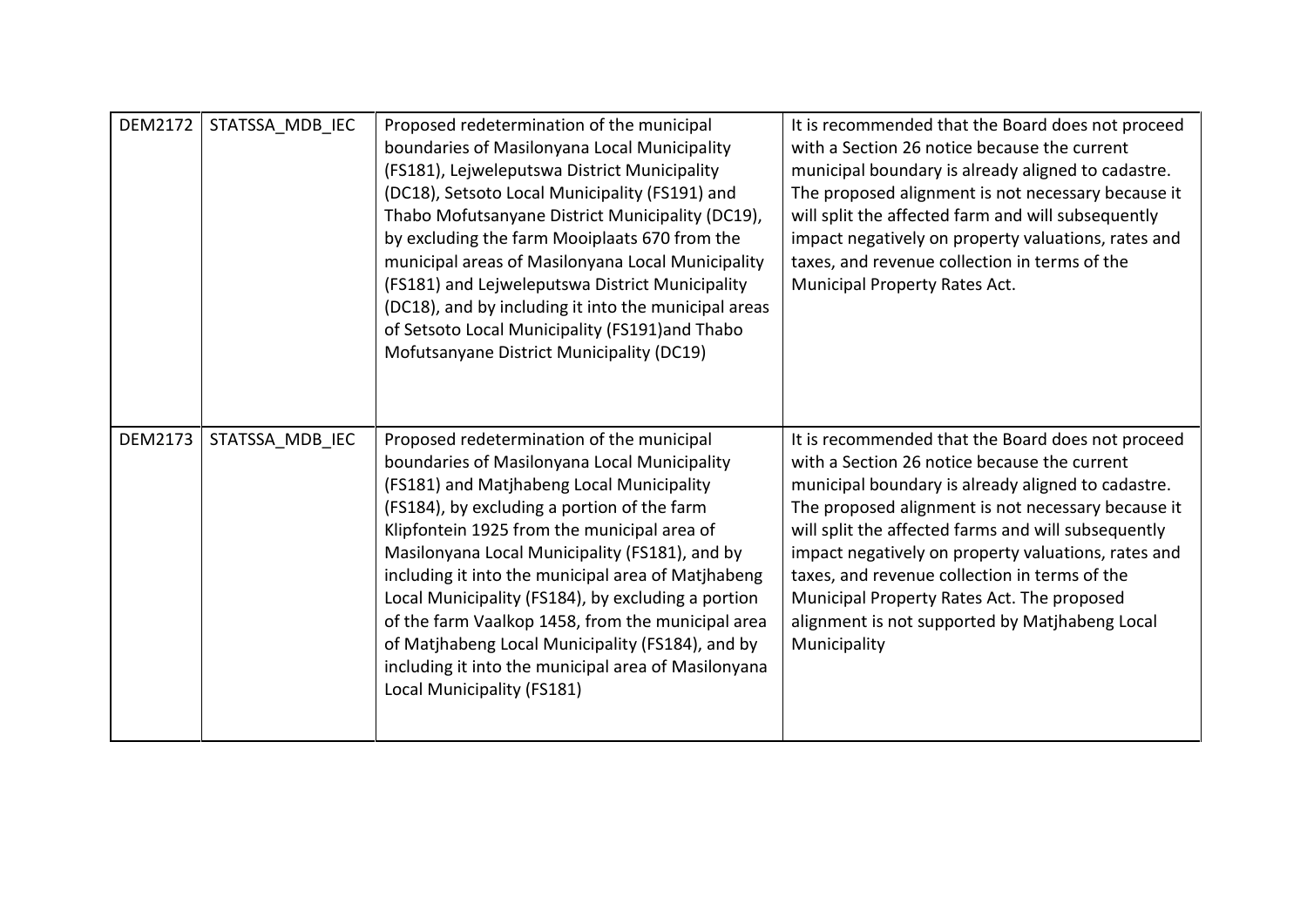| <b>DEM2174</b> | STATSSA MDB IEC | Proposed redetermination of the municipal<br>boundaries of Matjhabeng Local Municipality<br>(FS184) and Masilonyana Local Municipality<br>(FS181), by excluding a portion of the farm Uithoek<br>847 from the municipal area of Matjhabeng Local<br>Municipality (FS184), and by including it into the<br>municipal area of Masilonyana Local Municipality<br>(FS181)                             | It is recommended that the Board does not proceed<br>with a Section 26 notice because the current<br>municipal boundary is already aligned to cadastre.<br>The proposed alignment is not necessary because it<br>will split the affected farm and will subsequently<br>impact negatively on property valuations, rates and<br>taxes, and revenue collection in terms of the<br>Municipal Property Rates Act. The proposed<br>alignment is not supported by Matjhabeng Local<br>Municipality  |
|----------------|-----------------|---------------------------------------------------------------------------------------------------------------------------------------------------------------------------------------------------------------------------------------------------------------------------------------------------------------------------------------------------------------------------------------------------|----------------------------------------------------------------------------------------------------------------------------------------------------------------------------------------------------------------------------------------------------------------------------------------------------------------------------------------------------------------------------------------------------------------------------------------------------------------------------------------------|
| <b>DEM2175</b> | STATSSA MDB IEC | Proposed redetermination of the municipal<br>boundaries of Masilonyana Local Municipality<br>(FS181) and Matjhabeng Local Municipality<br>(FS184), by excluding portions of the farms<br>Goedehoop 50 and Mon Desir 505 from the<br>municipal area of Masilonyana Local Municipality<br>(FS181), and by including them into the municipal<br>area of Matjhabeng Local Municipality (FS184)        | It is recommended that the Board does not proceed<br>with a Section 26 notice because the current<br>municipal boundary is already aligned to cadastre.<br>The proposed alignment is not necessary because it<br>will split the affected farms and will subsequently<br>impact negatively on property valuations, rates and<br>taxes, and revenue collection in terms of the<br>Municipal Property Rates Act. The proposed<br>alignment is not supported by Matjhabeng Local<br>Municipality |
| <b>DEM2176</b> | STATSSA MDB IEC | Proposed redetermination of the municipal<br>boundaries of Matjhabeng Local Municipality<br>(FS184) and Masilonyana Local Municipality<br>(FS181), by excluding portions of the farms<br>Driehoek 46 and Zeven Dogtertjies 417 from the<br>municipal area of Matjhabeng Local Municipality<br>(FS184), and by including them into the municipal<br>area of Masilonyana Local Municipality (FS181) | It is recommended that the Board does not proceed<br>with a Section 26 notice because the current<br>municipal boundary is already aligned to cadastre.<br>The proposed alignment is not necessary because it<br>will split the affected farms and will subsequently<br>impact negatively on property valuations, rates and<br>taxes, and revenue collection in terms of the<br>Municipal Property Rates Act. The proposed<br>alignment is not supported by Matjhabeng Local<br>Municipality |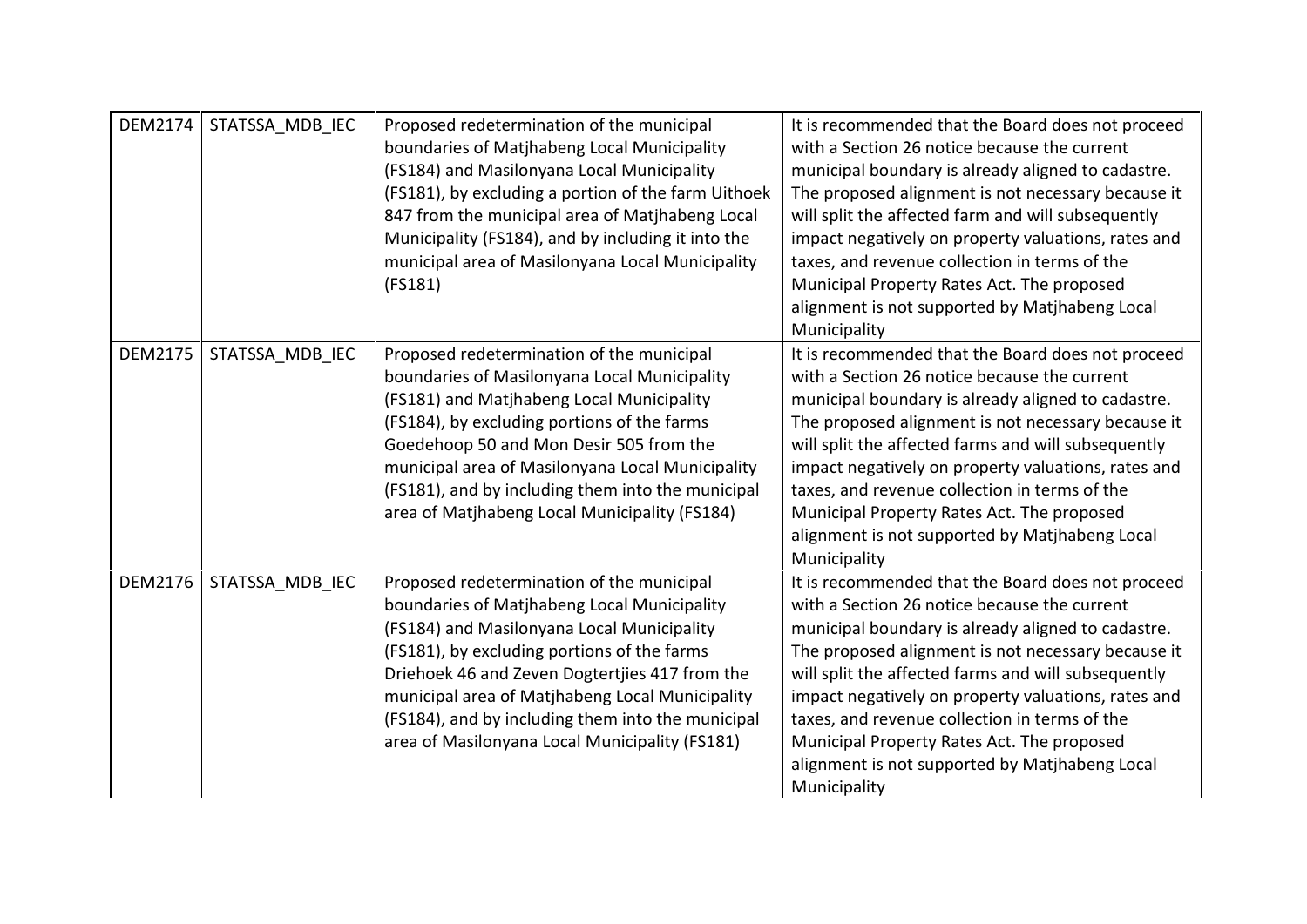| <b>DEM2177</b> | STATSSA_MDB_IEC | Proposed redetermination of the municipal<br>boundaries of Matjhabeng Local Municipality<br>(FS184) and Tswelopele Local Municipality (FS183),<br>by excluding a portion of the farm Sommerville 324<br>from the municipal area of Matjhabeng Local<br>Municipality (FS184), and by including it into the<br>municipal area of Tswelopele Local Municipality<br>(FS183) | It is recommended that the Board does not proceed<br>with a Section 26 notice because the current<br>municipal boundary is already aligned to cadastre<br>and the proposed alignment is not necessary. The<br>proposed alignment is not supported by Matjhabeng<br><b>Local Municipality</b>                                                                                                                                                                                                |
|----------------|-----------------|-------------------------------------------------------------------------------------------------------------------------------------------------------------------------------------------------------------------------------------------------------------------------------------------------------------------------------------------------------------------------|---------------------------------------------------------------------------------------------------------------------------------------------------------------------------------------------------------------------------------------------------------------------------------------------------------------------------------------------------------------------------------------------------------------------------------------------------------------------------------------------|
| <b>DEM2178</b> | STATSSA MDB IEC | Proposed redetermination of the municipal<br>boundaries of Tswelopele Local Municipality<br>(FS183) and Matjhabeng Local Municipality<br>(FS184), by excluding a portion of the farm<br>Sommerville 324 from the municipal area of<br>Tswelopele Local Municipality (FS183), and by<br>including it into the municipal area of Matjhabeng<br>Local Municipality (FS184) | It is recommended that the Board does not proceed<br>with a Section 26 notice because the current<br>municipal boundary is already aligned to cadastre<br>and the proposed alignment is not necessary. The<br>proposed alignment is not supported by Matjhabeng<br><b>Local Municipality</b>                                                                                                                                                                                                |
| <b>DEM2179</b> | STATSSA_MDB_IEC | Proposed redetermination of the municipal<br>boundaries of Tswelopele Local Municipality<br>(FS183) and Matjhabeng Local Municipality<br>(FS184), by excluding a portion of the farm Het<br>Kruis 91 from the municipal area of Matjhabeng<br>Local Municipality (FS184), and by including it into<br>the municipal area of Tswelopele Local<br>Municipality (FS183)    | It is recommended that the Board does not proceed<br>with a Section 26 notice because the current<br>municipal boundary is already aligned to cadastre.<br>The proposed alignment is not necessary because it<br>will split the affected farm and will subsequently<br>impact negatively on property valuations, rates and<br>taxes, and revenue collection in terms of the<br>Municipal Property Rates Act. The proposed<br>alignment is not supported by Matjhabeng Local<br>Municipality |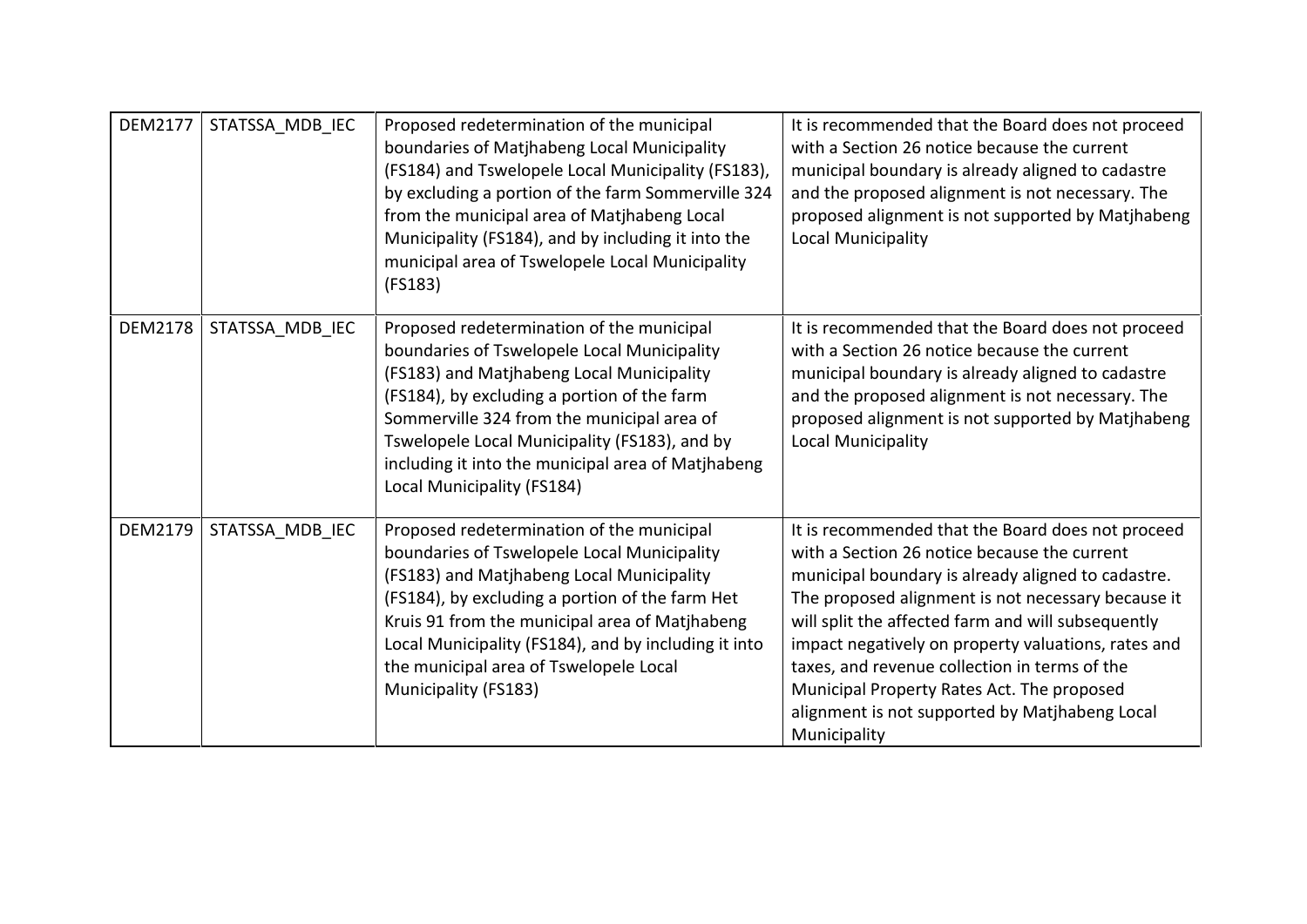| <b>DEM2180</b> | STATSSA MDB IEC | Proposed redetermination of the municipal<br>boundaries of Nala Local Municipality (FS185) and<br>Tswelopele Local Municipality (FS183), by<br>excluding the following farms Mimosa 170, Die<br>Hoek 166, Alpha 7, Zamenzuiping 262, Lelifontein<br>278, LA Riviera 111, Farm 382 and portions of<br>farms Middelfontein 167, Cypress 154, De Hoop<br>153 and Wesselsbron RD 381 from the municipal<br>area of Nala Local Municipality (FS185), and by<br>including them into the municipal area of<br>Tswelopele Local Municipality (FS183) | It is recommended that the Board does not proceed<br>with a Section 26 notice because the current<br>municipal boundary is already aligned to cadastre.<br>The proposed alignment is not necessary because it<br>will split the affected farms and will subsequently<br>impact negatively on property valuations, rates and<br>taxes, and revenue collection in terms of the<br>Municipal Property Rates Act.                                                                                |
|----------------|-----------------|----------------------------------------------------------------------------------------------------------------------------------------------------------------------------------------------------------------------------------------------------------------------------------------------------------------------------------------------------------------------------------------------------------------------------------------------------------------------------------------------------------------------------------------------|----------------------------------------------------------------------------------------------------------------------------------------------------------------------------------------------------------------------------------------------------------------------------------------------------------------------------------------------------------------------------------------------------------------------------------------------------------------------------------------------|
| <b>DEM2181</b> | STATSSA MDB IEC | Proposed redetermination of the municipal<br>boundaries of Nala Local Municipality (FS185) and<br>Matjhabeng Local Municipality (FS184), by<br>excluding portions of the farms Weltevreden 47<br>and Vaalbank 186 from the municipal area of<br>Matjhabeng Local Municipality (FS184), and by<br>including them into the municipal area of Nala<br>Local Municipality (FS185)                                                                                                                                                                | It is recommended that the Board does not proceed<br>with a Section 26 notice because the current<br>municipal boundary is already aligned to cadastre.<br>The proposed alignment is not necessary because it<br>will split the affected farms and will subsequently<br>impact negatively on property valuations, rates and<br>taxes, and revenue collection in terms of the<br>Municipal Property Rates Act. The proposed<br>alignment is not supported by Matjhabeng Local<br>Municipality |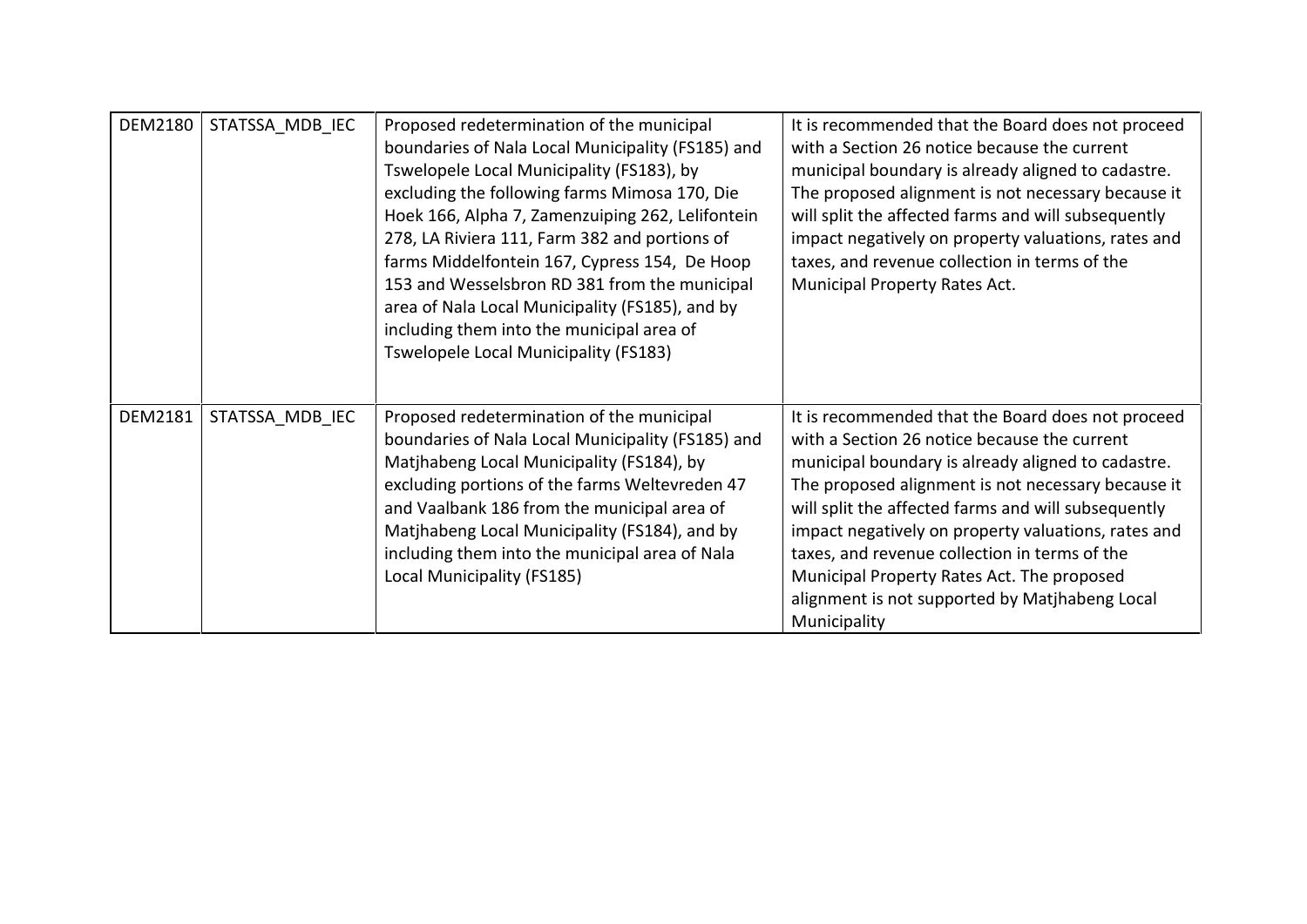| DEM2182        | STATSSA MDB IEC | Proposed redetermination of the municipal<br>boundaries of Nala Local Municipality (FS185) and<br>Tswelopele Local Municipality (FS183), by<br>excluding portions of farms 383 and Tygerfontein<br>176 from the municipal area of Nala Local<br>Municipality (FS185), and by including them into<br>the municipal area of Tswelopele Local<br>Municipality (FS183), by excluding portions of<br>farms Die Vlei 500 and Capri 501 from the<br>municipal area of Tswelopele Local Municipality<br>(FS183), and by including them into the municipal<br>area of Nala Local Municipality (FS185) | It is recommended that the Board does not proceed<br>with a Section 26 notice because the current<br>municipal boundary is already aligned to cadastre.<br>The proposed alignment is not necessary because it<br>will split the affected farms and will subsequently<br>impact negatively on property valuations, rates and<br>taxes, and revenue collection in terms of the<br>Municipal Property Rates Act. |
|----------------|-----------------|----------------------------------------------------------------------------------------------------------------------------------------------------------------------------------------------------------------------------------------------------------------------------------------------------------------------------------------------------------------------------------------------------------------------------------------------------------------------------------------------------------------------------------------------------------------------------------------------|---------------------------------------------------------------------------------------------------------------------------------------------------------------------------------------------------------------------------------------------------------------------------------------------------------------------------------------------------------------------------------------------------------------|
| <b>DEM2183</b> | STATSSA MDB IEC | Proposed redetermination of the municipal<br>boundaries of Setsoto Local Municipality (FS191)<br>and Mantsopa Local Municipality (FS196), by<br>excluding the farms Megetzane 292, Moreson 407,<br>Commisioner's Flat 301, Gardinia 165, St Mihiel<br>356, Moeilikheid 409, Dewdrop 167, Mooihoek 160<br>and a portion of the farm Vechtkop 871 from the<br>municipal area of Setsoto Local Municipality<br>(FS191), and by including them into the municipal<br>area of Mantsopa Local Municipality (FS196)                                                                                 | It is recommended that the Board does not proceed<br>with a Section 26 notice because the current<br>municipal boundary is already aligned to cadastre.<br>The proposed alignment is not necessary because it<br>will split the affected farms and will subsequently<br>impact negatively on property valuations, rates and<br>taxes, and revenue collection in terms of the<br>Municipal Property Rates Act. |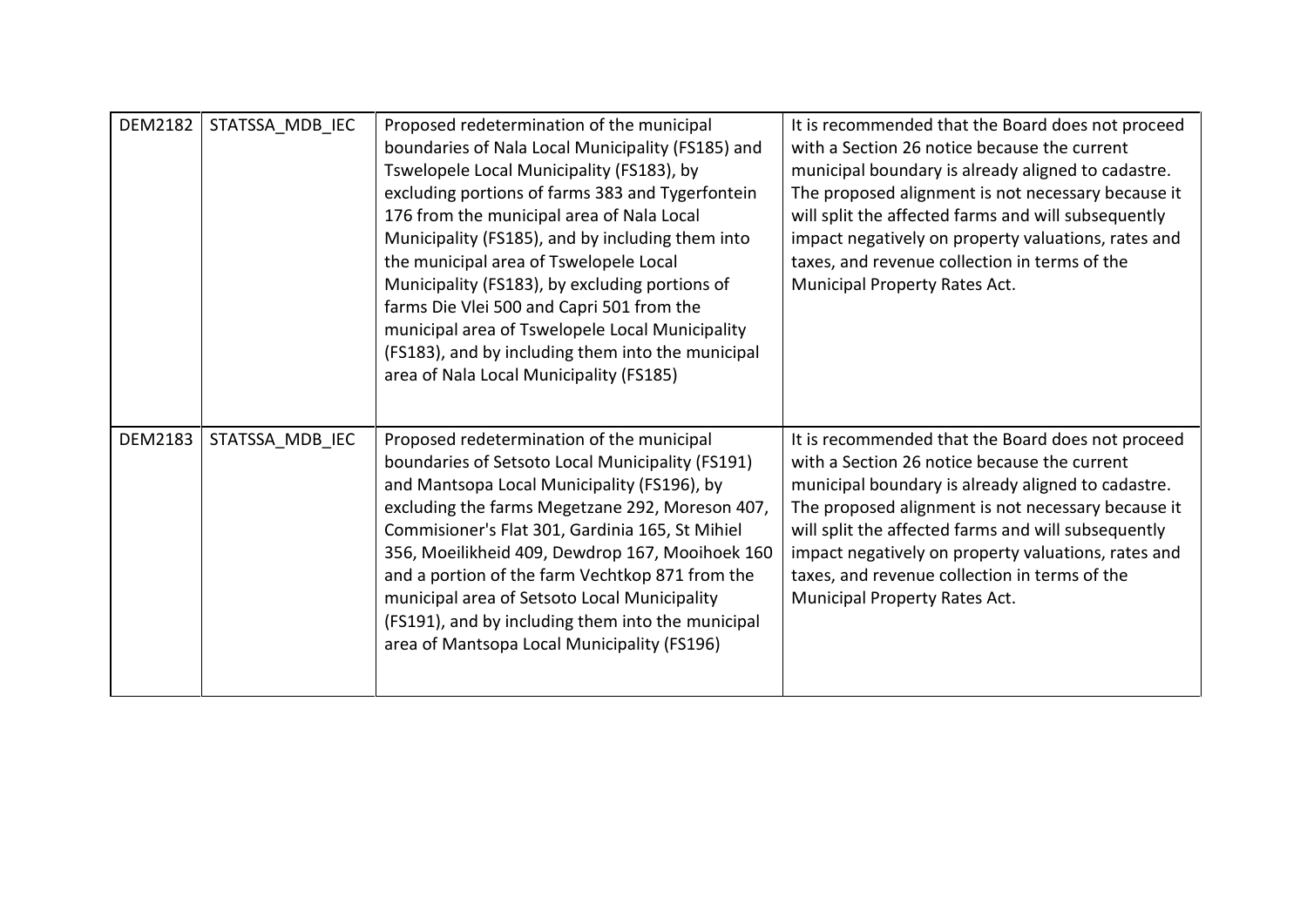| <b>DEM2184</b> | STATSSA MDB IEC | Proposed redetermination of the municipal<br>boundaries of Masilonyana Local Municipality<br>(FS181), Lejweleputswa District Municipality<br>(DC18), Matsopa Local Municipality (FS196) and<br>Thabo Mofutsanyane District Municipality (DC19),<br>by excluding the farm Springbokdam 2042 from the<br>municipal areas of Masilonyana Local Municipality<br>(FS181) and Lejweleputswa District Municipality<br>(DC18), and by including it into the municipal areas<br>of Mantsopa Local Municipality (FS196) and Thabo<br>Mofutsanyane District Municipality (DC19)                                 | It is recommended that the Board does not proceed<br>with a Section 26 notice because the current<br>municipal boundary is already aligned to cadastre.<br>The proposed alignment is not necessary because it<br>will split the affected farm and will subsequently<br>impact negatively on property valuations, rates and<br>taxes, and revenue collection in terms of the<br>Municipal Property Rates Act.  |
|----------------|-----------------|------------------------------------------------------------------------------------------------------------------------------------------------------------------------------------------------------------------------------------------------------------------------------------------------------------------------------------------------------------------------------------------------------------------------------------------------------------------------------------------------------------------------------------------------------------------------------------------------------|---------------------------------------------------------------------------------------------------------------------------------------------------------------------------------------------------------------------------------------------------------------------------------------------------------------------------------------------------------------------------------------------------------------|
| <b>DEM2185</b> | STATSSA MDB IEC | Proposed redetermination of the municipal<br>boundaries of Mantsopa Local Municipality (FS196)<br>and Setsoto Local Municipality (FS191), by<br>excluding portions of the farms Nieuwied 279 and<br>Wildebeesfontein 244 from the municipal area of<br>Mantsopa Local Municipality (FS196), and by<br>including them into the municipal area of Setsoto<br>Local Municipality (FS191), by excluding a portion<br>of the farm De Rust 207, from the municipal area<br>of Setsoto Local Municipality (FS191), and by<br>including it into the municipal area of Mantsopa<br>Local Municipality (FS196) | It is recommended that the Board does not proceed<br>with a Section 26 notice because the current<br>municipal boundary is already aligned to cadastre.<br>The proposed alignment is not necessary because it<br>will split the affected farms and will subsequently<br>impact negatively on property valuations, rates and<br>taxes, and revenue collection in terms of the<br>Municipal Property Rates Act. |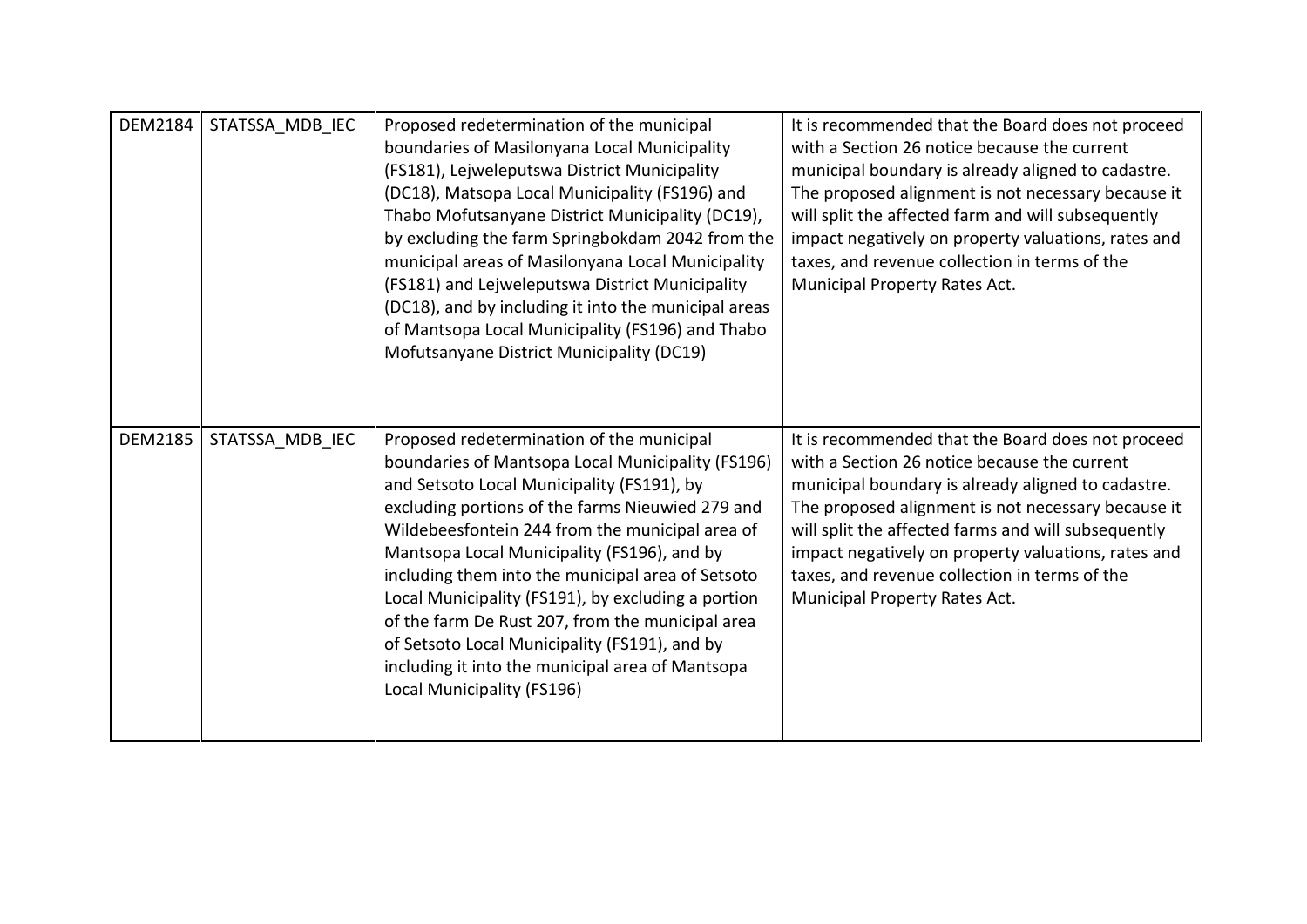| <b>DEM2186</b> | STATSSA MDB IEC | Proposed redetermination of the municipal<br>boundaries of Setsoto Local Municipality (FS191),<br>and Dihlabeng Local Municipality (FS192), by<br>excluding a portion of the farm Brakpan 866 from<br>the municipal area of Setsoto Local Municipality<br>(FS191), and by including it into the municipal area<br>of Dihlabeng Local Municipality (FS192)                 | It is recommended that the Board does not proceed<br>with a Section 26 notice because the current<br>municipal boundary is already aligned to cadastre.<br>The proposed alignment is not necessary because it<br>will split the affected farm and will subsequently<br>impact negatively on property valuations, rates and<br>taxes, and revenue collection in terms of the<br>Municipal Property Rates Act.  |
|----------------|-----------------|---------------------------------------------------------------------------------------------------------------------------------------------------------------------------------------------------------------------------------------------------------------------------------------------------------------------------------------------------------------------------|---------------------------------------------------------------------------------------------------------------------------------------------------------------------------------------------------------------------------------------------------------------------------------------------------------------------------------------------------------------------------------------------------------------|
| <b>DEM2187</b> | STATSSA_MDB_IEC | Proposed redetermination of the municipal<br>boundaries of Setsoto Local Municipality (FS191)<br>and Dihlabeng Local Municipality (FS192), by<br>excluding portions of farms De Hoop 464 and<br>Eenzaam 263 from the municipal area of Setsoto<br>Local Municipality (FS191), and by including them<br>into the municipal area of Dihlabeng Local<br>Municipality (FS192) | It is recommended that the Board does not proceed<br>with a Section 26 notice because the current<br>municipal boundary is already aligned to cadastre.<br>The proposed alignment is not necessary because it<br>will split the affected farms and will subsequently<br>impact negatively on property valuations, rates and<br>taxes, and revenue collection in terms of the<br>Municipal Property Rates Act. |
| <b>DEM2188</b> | STATSSA_MDB_IEC | Proposed redetermination of the municipal<br>boundaries of Setsoto Local Municipality (FS191)<br>and Dihlabeng Local Municipality (FS192), by<br>excluding portions of farms Lima 556 and Cyferkuil<br>555 from the municipal area of Setsoto Local<br>Municipality (FS191), and by including them into<br>the municipal area of Dihlabeng Local Municipality<br>(FS192)  | It is recommended that the Board does not proceed<br>with a Section 26 notice because the current<br>municipal boundary is already aligned to cadastre.<br>The proposed alignment is not necessary because it<br>will split the affected farms and will subsequently<br>impact negatively on property valuations, rates and<br>taxes, and revenue collection in terms of the<br>Municipal Property Rates Act. |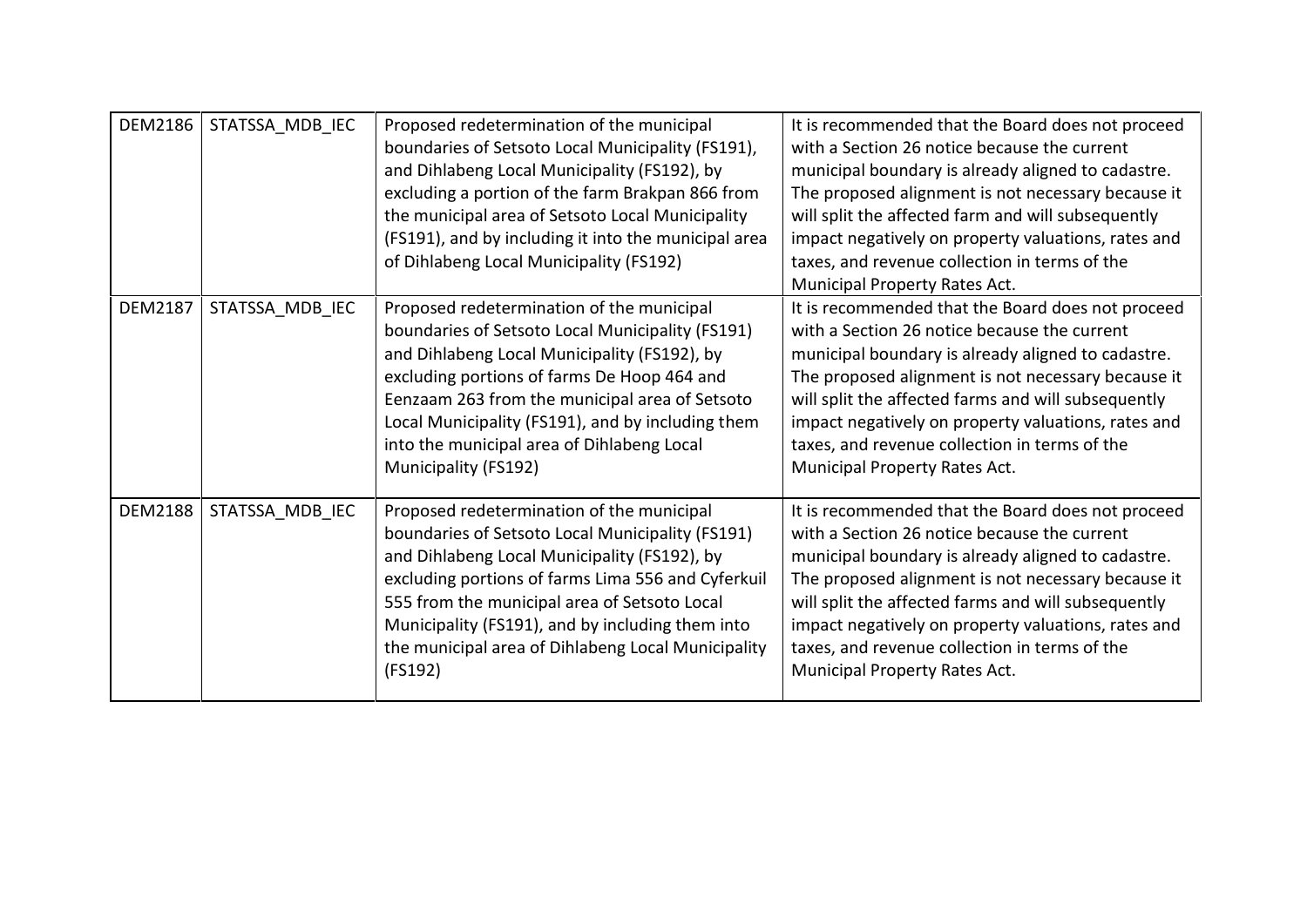| <b>DEM2189</b> | STATSSA MDB IEC | Proposed redetermination of the municipal<br>boundaries of Setsoto Local Municipality (FS191)<br>and Nketoana local Municipality (FS193), by<br>excluding portions of the farms Liebenbergs Bult<br>394, Sans Souci 1052 and Blesboklaagte 1047 from<br>the municipal area of Nketoana Local Municipality<br>(FS193), and by including them into the municipal<br>area of Setsoto Local Municipality (FS191), by<br>excluding a portion of the farm Blesboklaagte 1516<br>from the municipal area of Setsoto Local<br>Municipality (FS191), and by including it into the<br>municipal area of Nketoana Local Municipality<br>(FS193) | It is recommended that the Board does not proceed<br>with a Section 26 notice because the current<br>municipal boundary is already aligned to cadastre.<br>The proposed alignment is not necessary because it<br>will split the affected farms and will subsequently<br>impact negatively on property valuations, rates and<br>taxes, and revenue collection in terms of the<br>Municipal Property Rates Act. |
|----------------|-----------------|--------------------------------------------------------------------------------------------------------------------------------------------------------------------------------------------------------------------------------------------------------------------------------------------------------------------------------------------------------------------------------------------------------------------------------------------------------------------------------------------------------------------------------------------------------------------------------------------------------------------------------------|---------------------------------------------------------------------------------------------------------------------------------------------------------------------------------------------------------------------------------------------------------------------------------------------------------------------------------------------------------------------------------------------------------------|
| DEM2190        | STATSSA MDB IEC | Proposed redetermination of the municipal<br>boundaries of Nketoana local Municipality (FS193)<br>and Setsoto Local Municipality (FS191), by<br>excluding a portion of the farm Woodview 818<br>from the municipal area of Nketoana Local<br>Municipality (FS193), and by including it into the<br>municipal area of Setsoto Local Municipality<br>(FS191)                                                                                                                                                                                                                                                                           | It is recommended that the Board does not proceed<br>with a Section 26 notice because the current<br>municipal boundary is already aligned to cadastre.<br>The proposed alignment is not necessary because it<br>will split the affected farm and will subsequently<br>impact negatively on property valuations, rates and<br>taxes, and revenue collection in terms of the<br>Municipal Property Rates Act.  |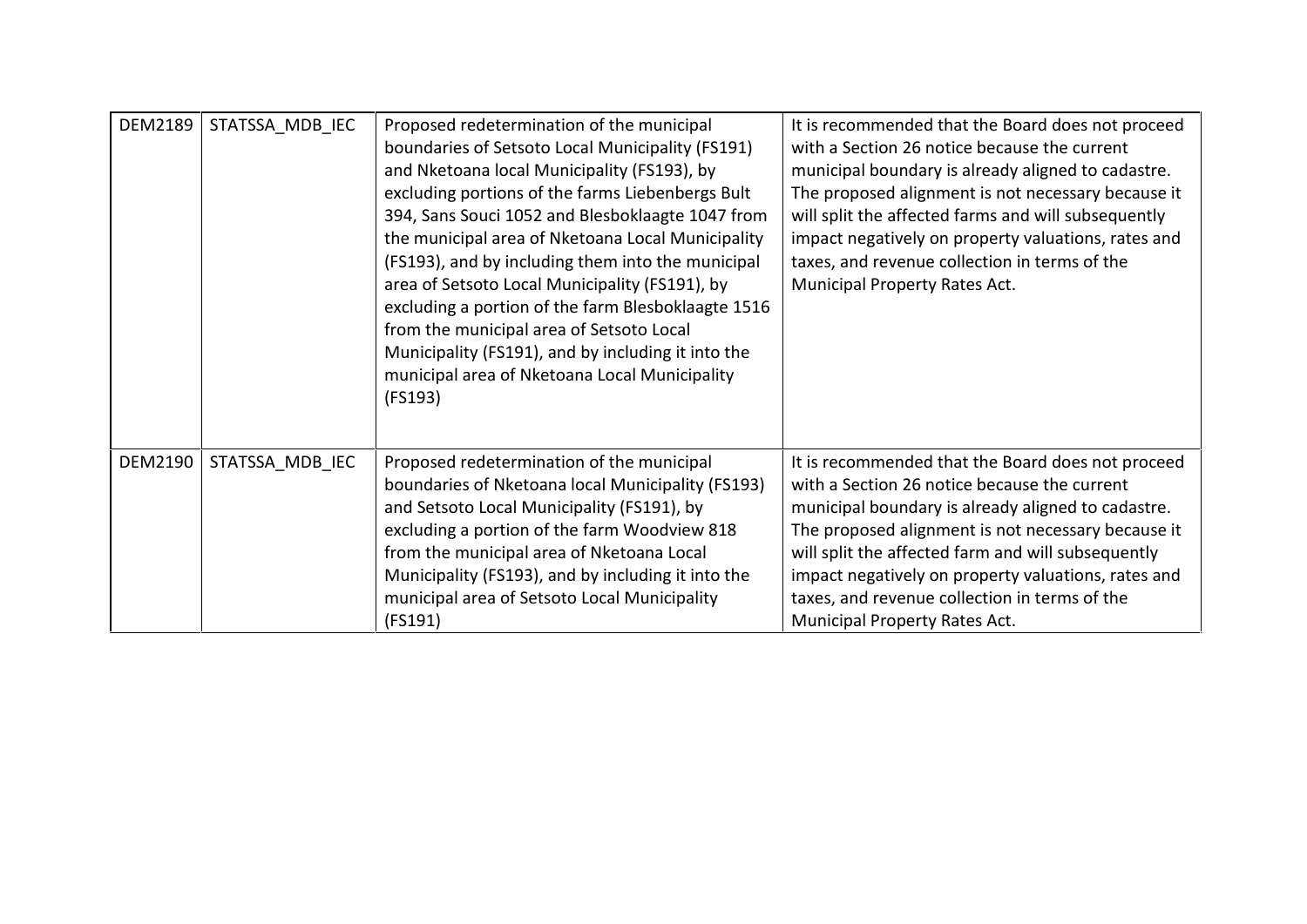| DEM2191        | STATSSA MDB IEC | Proposed redetermination of the municipal<br>boundaries of Setsoto Local Municipality (FS191)<br>and Nketoana local Municipality (FS193), by<br>excluding farms Norton 1153 and Halfherkregen<br>364 from the municipal area of Setsoto Local<br>Municipality (FS191), and by including them into<br>the municipal area of Nketoana Local Municipality<br>(FS193)                                                                                                                                                                                                                                                                                                                                                                                                                                                                                                                                                                       | It is recommended that the Board does not proceed<br>with a Section 26 notice because the current<br>municipal boundary is already aligned to cadastre.<br>The proposed alignment is not necessary because it<br>will split the affected farms and will subsequently<br>impact negatively on property valuations, rates and<br>taxes, and revenue collection in terms of the<br>Municipal Property Rates Act. |
|----------------|-----------------|-----------------------------------------------------------------------------------------------------------------------------------------------------------------------------------------------------------------------------------------------------------------------------------------------------------------------------------------------------------------------------------------------------------------------------------------------------------------------------------------------------------------------------------------------------------------------------------------------------------------------------------------------------------------------------------------------------------------------------------------------------------------------------------------------------------------------------------------------------------------------------------------------------------------------------------------|---------------------------------------------------------------------------------------------------------------------------------------------------------------------------------------------------------------------------------------------------------------------------------------------------------------------------------------------------------------------------------------------------------------|
| <b>DEM2192</b> | STATSSA MDB IEC | Proposed redetermination of the municipal<br>boundaries of Moghaka Local Municipality (FS201),<br>Fezile Dabi District municipality (DC20), Setsoto<br>Local Municipality (FS191) and Thabo<br>Mofutsanyane District Municipality (DC19), by<br>excluding portions of the farms Dwingfontein 42,<br>Hoogland 1513, Highlands 358, Zwartfontein 542<br>and Driehoek 568 from the municipal areas of<br>Moghaka Local Municipality (FS201) and Fezile<br>Dabi District Municipality (DC20), and by including<br>them into the municipal areas of Setsoto Local<br>Municipality (FS191) and Thabo Mofutsanyane<br>District Municipality (DC19), by excluding a portion<br>of the Farm Bethel 6 from the municipal area of<br>Setsoto Local Municipality (FS191) and Thabo<br>Mofutsanyane (DC19), and by including it into the<br>municipal areas of Moghaka Local Municipality<br>(FS201) and Fezile Dabi District Municipality<br>(DC20) | It is recommended that the Board does not proceed<br>with a Section 26 notice because the current<br>municipal boundary is already aligned to cadastre.<br>The proposed alignment is not necessary because it<br>will split the affected farms and will subsequently<br>impact negatively on property valuations, rates and<br>taxes, and revenue collection in terms of the<br>Municipal Property Rates Act. |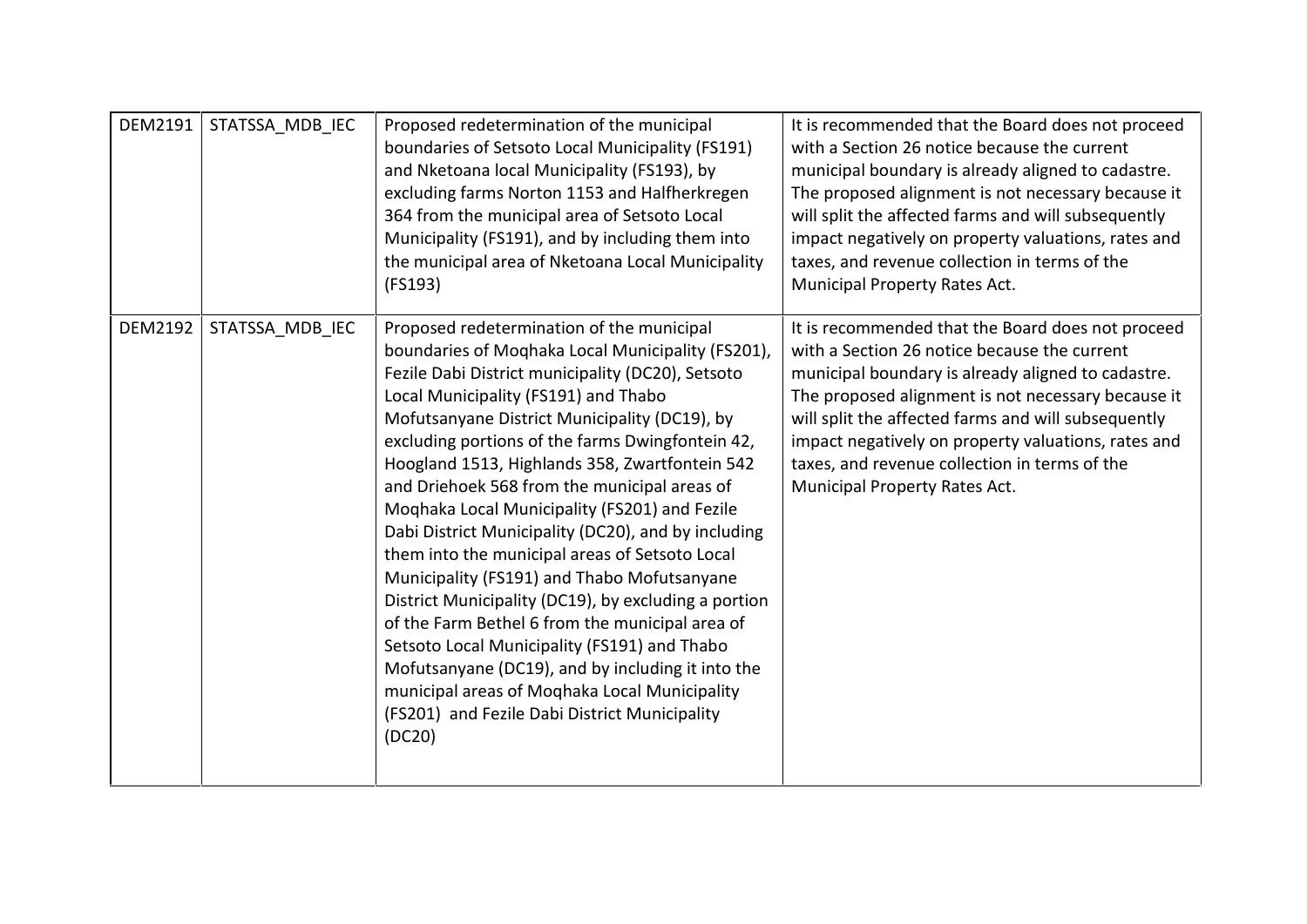| DEM2193        | STATSSA MDB IEC | Proposed redetermination of the municipal<br>boundaries of Matjhabeng Local Municipality<br>(FS184), Lejweleputswa District Municipality<br>(DC18), Setsoto Local Municipality (FS191) and<br>Thabo Mofutsanyane District Municipality (DC19),<br>by excluding portions of the farms Boschdraai 351<br>and Kleinhoek 437 from the municipal areas of<br>Matjhabeng Local Municipality (FS184) and<br>Lejweleputswa District Municipality (DC18), and by<br>including them into the municipal areas of Setsoto<br>Local Municipality (FS191) and Thabo<br>Mofutsanyane District Municipality (DC19) | It is recommended that the Board does not proceed<br>with a Section 26 notice because the current<br>municipal boundary is already aligned to cadastre.<br>The proposed alignment is not necessary because it<br>will split the affected farms and will subsequently<br>impact negatively on property valuations, rates and<br>taxes, and revenue collection in terms of the<br>Municipal Property Rates Act. |
|----------------|-----------------|----------------------------------------------------------------------------------------------------------------------------------------------------------------------------------------------------------------------------------------------------------------------------------------------------------------------------------------------------------------------------------------------------------------------------------------------------------------------------------------------------------------------------------------------------------------------------------------------------|---------------------------------------------------------------------------------------------------------------------------------------------------------------------------------------------------------------------------------------------------------------------------------------------------------------------------------------------------------------------------------------------------------------|
| <b>DEM2194</b> | STATSSA MDB IEC | Proposed redetermination of the municipal<br>boundaries of Tswelopele Local Municipality<br>(FS183) and Tokologo Local Municipality (FS182),<br>by excluding the farms Nooitgedacht 1167 and<br>Dora's Gift 61 from the municipal area of<br>Tswelopele Local Municipality (FS183), and by<br>including them into the municipal area of Tokologo<br>Local Municipality (FS182)                                                                                                                                                                                                                     | It is recommended that the Board does not proceed<br>with a Section 26 notice because the current<br>municipal boundary is already aligned to cadastre<br>and the proposed alignment is not necessary.                                                                                                                                                                                                        |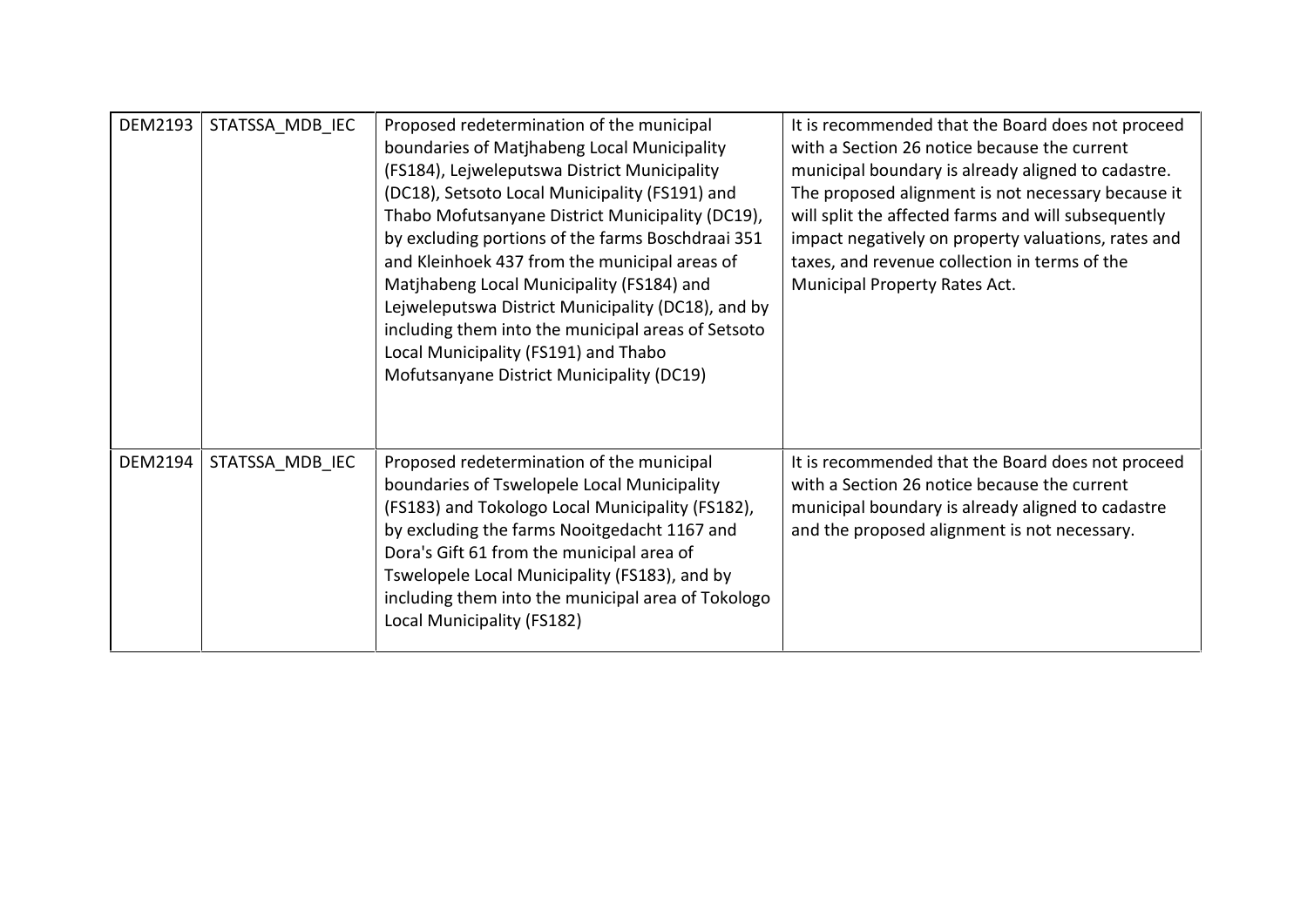| <b>DEM2195</b> | STATSSA MDB IEC | Proposed redetermination of the municipal<br>boundaries of Moqhaka Local Municipality (FS201),<br>Fezile Dabi District Municipality (DC20),<br>Matjhabeng Local Municipality (FS184) Nala Local<br>Municipality (FS185) and Lejweleputswa District<br>Municipality (DC18), by excluding a portion of the<br>farm Belvidere 381 from the municipal areas of<br>Moqhaka Local Municipality (FS201), Fezile Dabi<br>District Municipality (D20), and by including it into<br>the municipal areas of Nala Local Municipality<br>(FS185) and Lejweleputswa District Municipality<br>(DC18), by excluding portion of the farm Rietkuil 62<br>from Nala Local Municipality (FS185) and<br>Lejweleputswa District Municipality (DC18), and by<br>including it into the municipal area of Moqhaka<br>Local Municipality (FS201) and Fezile District<br>Municipality (DC20) | It is recommended that the Board does not proceed<br>with a Section 26 notice because the current<br>municipal boundary is already aligned to cadastre.<br>The proposed alignment is not necessary because it<br>will split the affected farms and will subsequently<br>impact negatively on property valuations, rates and<br>taxes, and revenue collection in terms of the<br>Municipal Property Rates Act. |
|----------------|-----------------|-------------------------------------------------------------------------------------------------------------------------------------------------------------------------------------------------------------------------------------------------------------------------------------------------------------------------------------------------------------------------------------------------------------------------------------------------------------------------------------------------------------------------------------------------------------------------------------------------------------------------------------------------------------------------------------------------------------------------------------------------------------------------------------------------------------------------------------------------------------------|---------------------------------------------------------------------------------------------------------------------------------------------------------------------------------------------------------------------------------------------------------------------------------------------------------------------------------------------------------------------------------------------------------------|
| <b>DEM2196</b> | STATSSA MDB IEC | Proposed redetermination of the municipal<br>boundaries of Moqhaka Local Municipality (FS201),<br>Fezile Dabi District Municipality (DC20), Nala Local<br>Municipality (FS185) and Lejweleputswa District<br>Municipality (DC18), by excluding a portion of the<br>farm Vergenoeg 326 from the municipal areas of<br>Moqhaka Local Municipality (FS201) and Fezile<br>Dabi District Municipality (DC20), and by including<br>it into the municipal areas of Nala Local<br>Municipality (FS185) and Lejweleputswa District<br>Municipality (DC18)                                                                                                                                                                                                                                                                                                                  | It is recommended that the Board does not proceed<br>with a Section 26 notice because the current<br>municipal boundary is already aligned to cadastre.<br>The proposed alignment is not necessary because it<br>will split the affected farm and will subsequently<br>impact negatively on property valuations, rates and<br>taxes, and revenue collection in terms of the<br>Municipal Property Rates Act.  |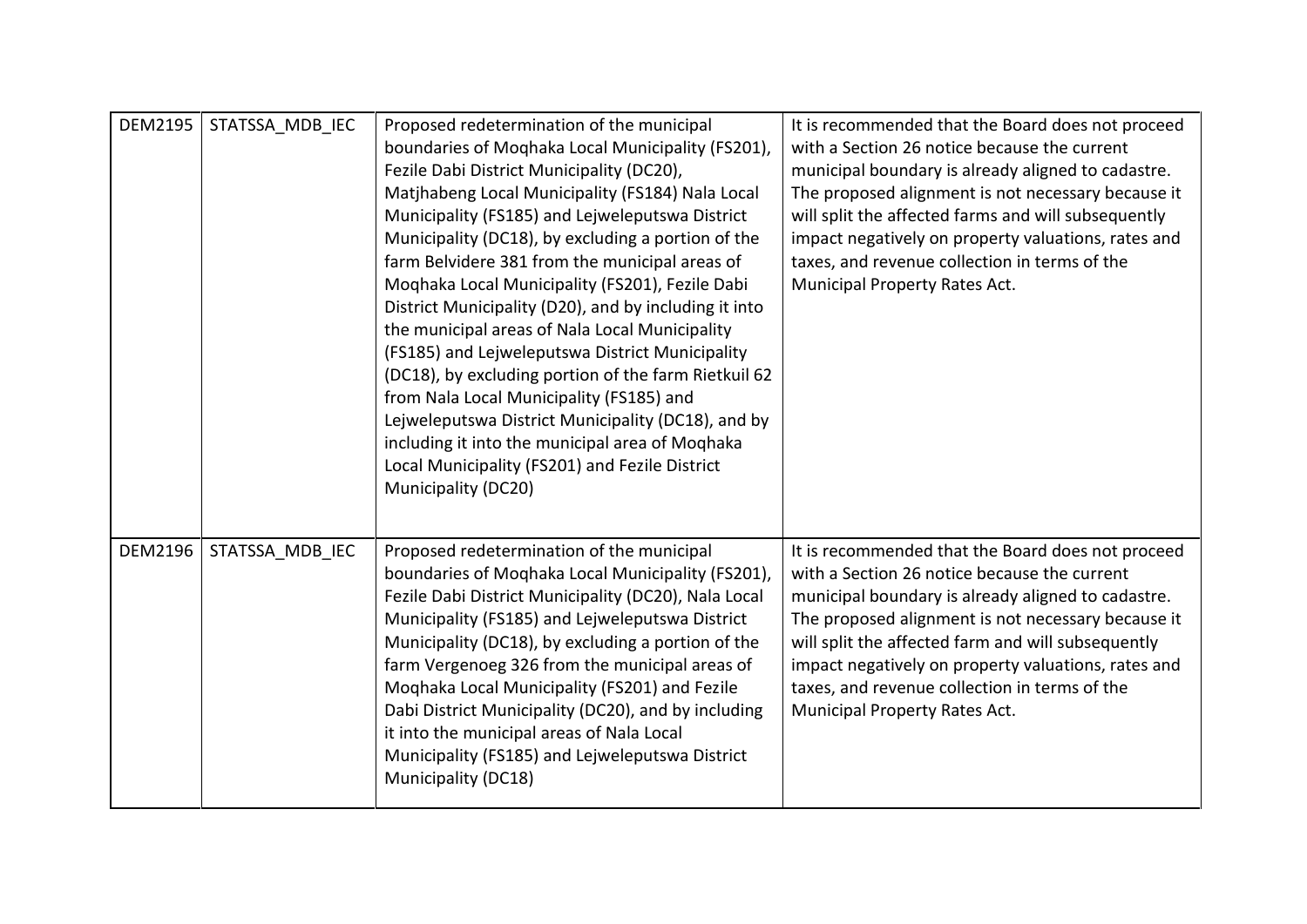| <b>DEM2197</b> | STATSSA MDB IEC | Proposed redetermination of the municipal<br>boundaries of Moghaka Local Municipality (FS201),<br>Fezile Dabi District Municipality (DC20), Nala Local<br>Municipality (FS185) and Lejweleputswa District<br>Municipality (DC18), by excluding a portion of the<br>farm Nederlanden 32 from the municipal areas of<br>Moqhaka Local Municipality (FS201) and Fezile<br>Dabi District Municipality (DC20), and by including<br>it into the municipal area of Nala Local Municipality<br>(FS185) and Lejweleputswa District Municipality<br>(DC18)                                                                                                                                                                        | It is recommended that the Board does not proceed<br>with a Section 26 notice because the current<br>municipal boundary is already aligned to cadastre.<br>The proposed alignment is not necessary because it<br>will split the affected farm and will subsequently<br>impact negatively on property valuations, rates and<br>taxes, and revenue collection in terms of the<br>Municipal Property Rates Act.  |
|----------------|-----------------|-------------------------------------------------------------------------------------------------------------------------------------------------------------------------------------------------------------------------------------------------------------------------------------------------------------------------------------------------------------------------------------------------------------------------------------------------------------------------------------------------------------------------------------------------------------------------------------------------------------------------------------------------------------------------------------------------------------------------|---------------------------------------------------------------------------------------------------------------------------------------------------------------------------------------------------------------------------------------------------------------------------------------------------------------------------------------------------------------------------------------------------------------|
| <b>DEM2198</b> | STATSSA MDB IEC | Proposed redetermination of the municipal<br>boundaries of Matjhabeng Local Municipality<br>(FS184), Lejweleputswa District Municipality<br>(DC18), Moqhaka Local Municipality (FS203) and<br>Fezile Dabi District Municipality (DC20), by<br>excluding the farms Aangeheg 2428, Heringnnering<br>2433, Vrede 2433, Wonderwater 2435, Rust Oord<br>2431, Holfontein Siding 2429, Sentiment 2432 and<br>a portion of the farm Spoorleggings woning 2427<br>from the municipal area of Matjhabeng Local<br>Municipality (FS184) and Lejweleputswa District<br>Municipality (DC18), and by including them into<br>the municipal area of Moqhaka Local Municipality<br>(FS201) and Fezile Dabi District Municipality (DC20) | It is recommended that the Board does not proceed<br>with a Section 26 notice because the current<br>municipal boundary is already aligned to cadastre.<br>The proposed alignment is not necessary because it<br>will split the affected farms and will subsequently<br>impact negatively on property valuations, rates and<br>taxes, and revenue collection in terms of the<br>Municipal Property Rates Act. |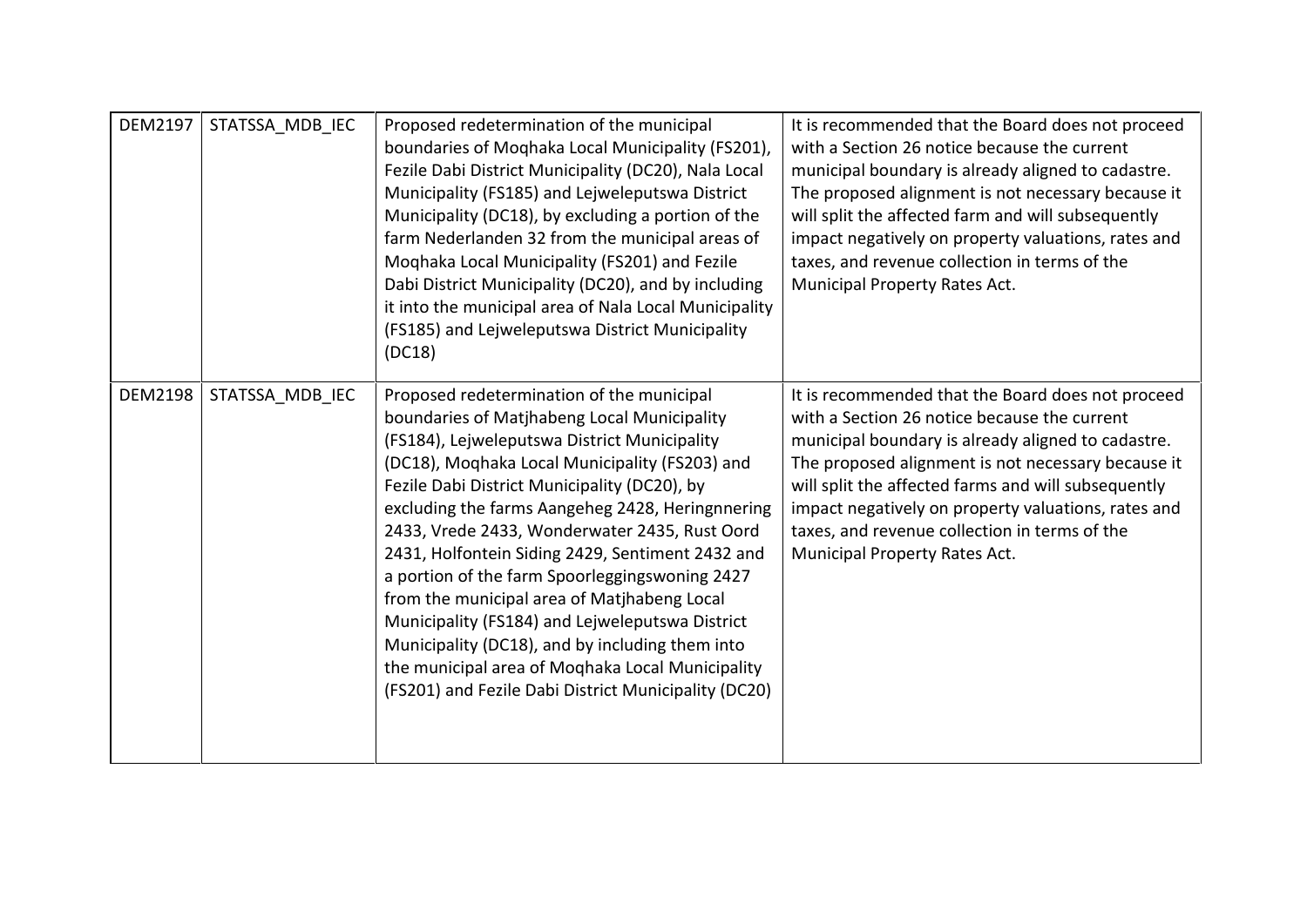| DEM2199        | STATSSA MDB IEC | Proposed redetermination of the municipal<br>boundaries of Matjhabeng Local Municipality<br>(FS184), Lejweleputswa District Municipality<br>(DC18), Moqhaka Local Municipality (FS203) and<br>Fezile Dabi District Municipality (DC20), by<br>excluding the portions of the farms Evenston B 627<br>and Hayfield B 444 from the municipal areas of<br>Moqhaka Local Municipality (FS201) and Fezile<br>Dabi District Municipality (DC20), and by including<br>them into the municipal areas of Matjhabeng Local<br>Municipality (FS184) and Lejweleputswa District<br>Municipality (DC18) | It is recommended that the Board does not proceed<br>with a Section 26 notice because the current<br>municipal boundary is already aligned to cadastre.<br>The proposed alignment is not necessary because it<br>will split the affected farms and will subsequently<br>impact negatively on property valuations, rates and<br>taxes, and revenue collection in terms of the<br>Municipal Property Rates Act. |
|----------------|-----------------|-------------------------------------------------------------------------------------------------------------------------------------------------------------------------------------------------------------------------------------------------------------------------------------------------------------------------------------------------------------------------------------------------------------------------------------------------------------------------------------------------------------------------------------------------------------------------------------------|---------------------------------------------------------------------------------------------------------------------------------------------------------------------------------------------------------------------------------------------------------------------------------------------------------------------------------------------------------------------------------------------------------------|
| <b>DEM2200</b> | STATSSA MDB IEC | Proposed redetermination of the municipal<br>boundaries of Mafube Local Municipality (FS205),<br>Fezile Dabi District Municipality (DC20), Nketoana<br>Local Municipality (FS193) and Thabo<br>Mofutsanyane District Municipality (DC19), by<br>excluding a portion of the farm Pilgrims Rust 320<br>from the municipal areas of Mafube Local<br>Municipality (FS205) and Fezile Dabi District<br>Municipality (DC20), and by including it into the<br>municipal area of Nketoana Local Municipality<br>(FS193) and Thabo Mofutsanyane District<br>Municipality (DC19)                    | It is recommended that the Board does not proceed<br>with a Section 26 notice because the current<br>municipal boundary is already aligned to cadastre.<br>The proposed alignment is not necessary because it<br>will split the affected farm and will subsequently<br>impact negatively on property valuations, rates and<br>taxes, and revenue collection in terms of the<br>Municipal Property Rates Act.  |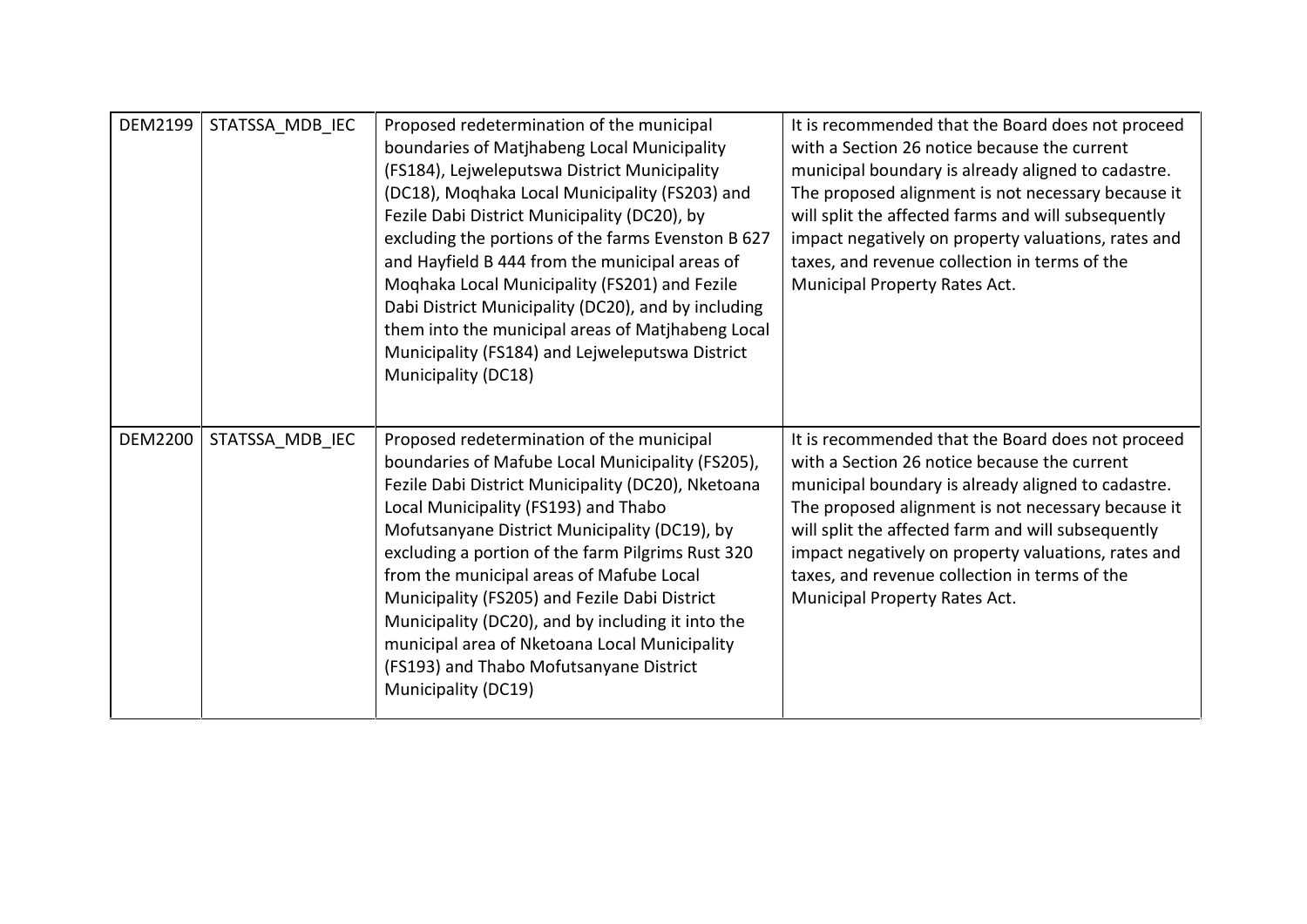| <b>DEM2203</b> | STATSSA MDB IEC | Proposed redetermination of the municipal<br>boundaries of Phumelela Local Municipality<br>(FS195) and Dihlabeng Local Municipality (FS192),<br>by excluding a portion of the farm Stolzenpels 1023<br>from the municipal area of Phumelela Local<br>Municipality (FS195) and by including it into the<br>municipal area of Dihlabeng Local Municipality<br>(FS192)                                                                                                                                                                                                                                                                                                                                       | This DEM is replaced by DEM4098                                                                                                                                                                                                                                                                                                                                                                               |
|----------------|-----------------|-----------------------------------------------------------------------------------------------------------------------------------------------------------------------------------------------------------------------------------------------------------------------------------------------------------------------------------------------------------------------------------------------------------------------------------------------------------------------------------------------------------------------------------------------------------------------------------------------------------------------------------------------------------------------------------------------------------|---------------------------------------------------------------------------------------------------------------------------------------------------------------------------------------------------------------------------------------------------------------------------------------------------------------------------------------------------------------------------------------------------------------|
| <b>DEM2204</b> | STATSSA_MDB_IEC | Proposed redetermination of the municipal<br>boundaries of Phumelela Local Municipality<br>(FS195) and Maluti a Phofung Local Municipality<br>(FS194), by excluding the farm Majoorsdrift 248,<br>Farm 1348, portions of the farms Bakenkop 1189,<br>Farm 774, Jourde Naissance 900 and Majoorsdrift<br>248, from the municipal area of Phumelela Local<br>Municipality (FS195) and by including them into<br>the municipal area of Maluti a Phofung Local<br>Municipality (FS194), by excluding a portion of the<br>farm Springs 902 from the municipal area of Maluti<br>a Phofung Local Municipality (FS194) and by<br>including it into the municipal area of Phumelela<br>Local Municipality (FS195) | It is recommended that the Board does not proceed<br>with a Section 26 notice because the current<br>municipal boundary is already aligned to cadastre.<br>The proposed alignment is not necessary because it<br>will split the affected farms and will subsequently<br>impact negatively on property valuations, rates and<br>taxes, and revenue collection in terms of the<br>Municipal Property Rates Act. |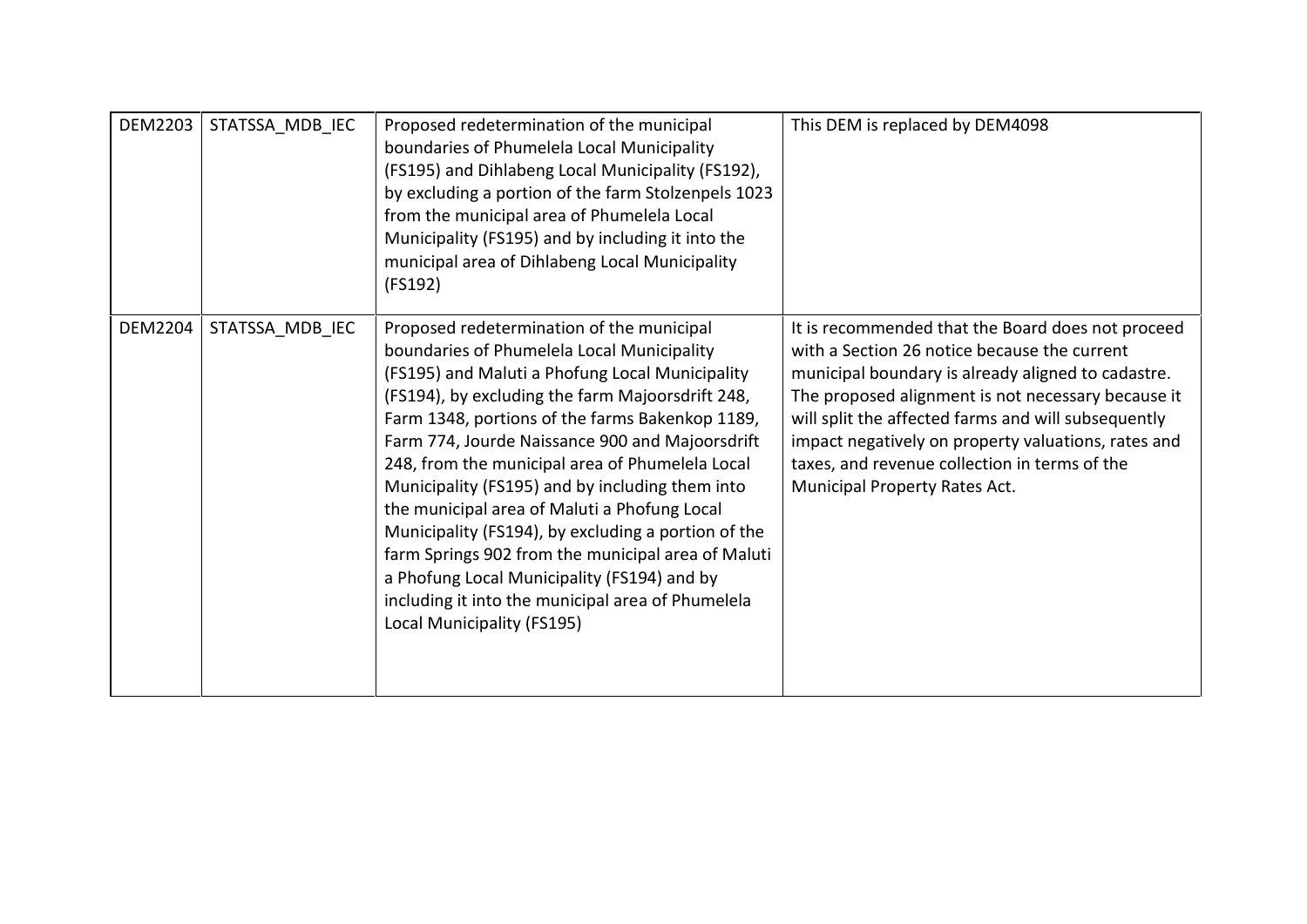| <b>DEM2205</b> | STATSSA MDB IEC | Proposed redetermination of the municipal<br>boundaries of Phumelela Local Municipality<br>(FS195) and Maluti a Phofung Local Municipality<br>(FS194), by excluding the farm Gegund 482 from<br>the municipal area of Phumelela Local Municipality<br>(FS195) and by including it into the municipal area<br>of Maluti a Phofung Local Municipality (FS194)                                                                                                                                                                                                                                            | It is recommended that the Board does not proceed<br>with a Section 26 notice because the current<br>municipal boundary is already aligned to cadastre.<br>The proposed alignment is not necessary because it<br>will split the affected farm and will subsequently<br>impact negatively on property valuations, rates and<br>taxes, and revenue collection in terms of the<br>Municipal Property Rates Act.  |
|----------------|-----------------|--------------------------------------------------------------------------------------------------------------------------------------------------------------------------------------------------------------------------------------------------------------------------------------------------------------------------------------------------------------------------------------------------------------------------------------------------------------------------------------------------------------------------------------------------------------------------------------------------------|---------------------------------------------------------------------------------------------------------------------------------------------------------------------------------------------------------------------------------------------------------------------------------------------------------------------------------------------------------------------------------------------------------------|
| <b>DEM2206</b> | STATSSA MDB IEC | Proposed redetermination of the municipal<br>boundaries of Phumelela Local Municipality<br>(FS195) and Maluti a Phofung Local Municipality<br>(FS194), by excluding a portion of the farm Nugget<br>252 from the municipal area of Phumelela Local<br>Municipality (FS195), and by including it into the<br>municipal area of Maluti a Phofung Local<br>Municipality (FS194), by excluding a portion of the<br>farm Parkhurst 334 from the municipal area of<br>Maluti a Phofung Local Municipality (FS194), and<br>by including it into the municipal area of Phumelela<br>Local Municipality (FS195) | It is recommended that the Board does not proceed<br>with a Section 26 notice because the current<br>municipal boundary is already aligned to cadastre.<br>The proposed alignment is not necessary because it<br>will split the affected farms and will subsequently<br>impact negatively on property valuations, rates and<br>taxes, and revenue collection in terms of the<br>Municipal Property Rates Act. |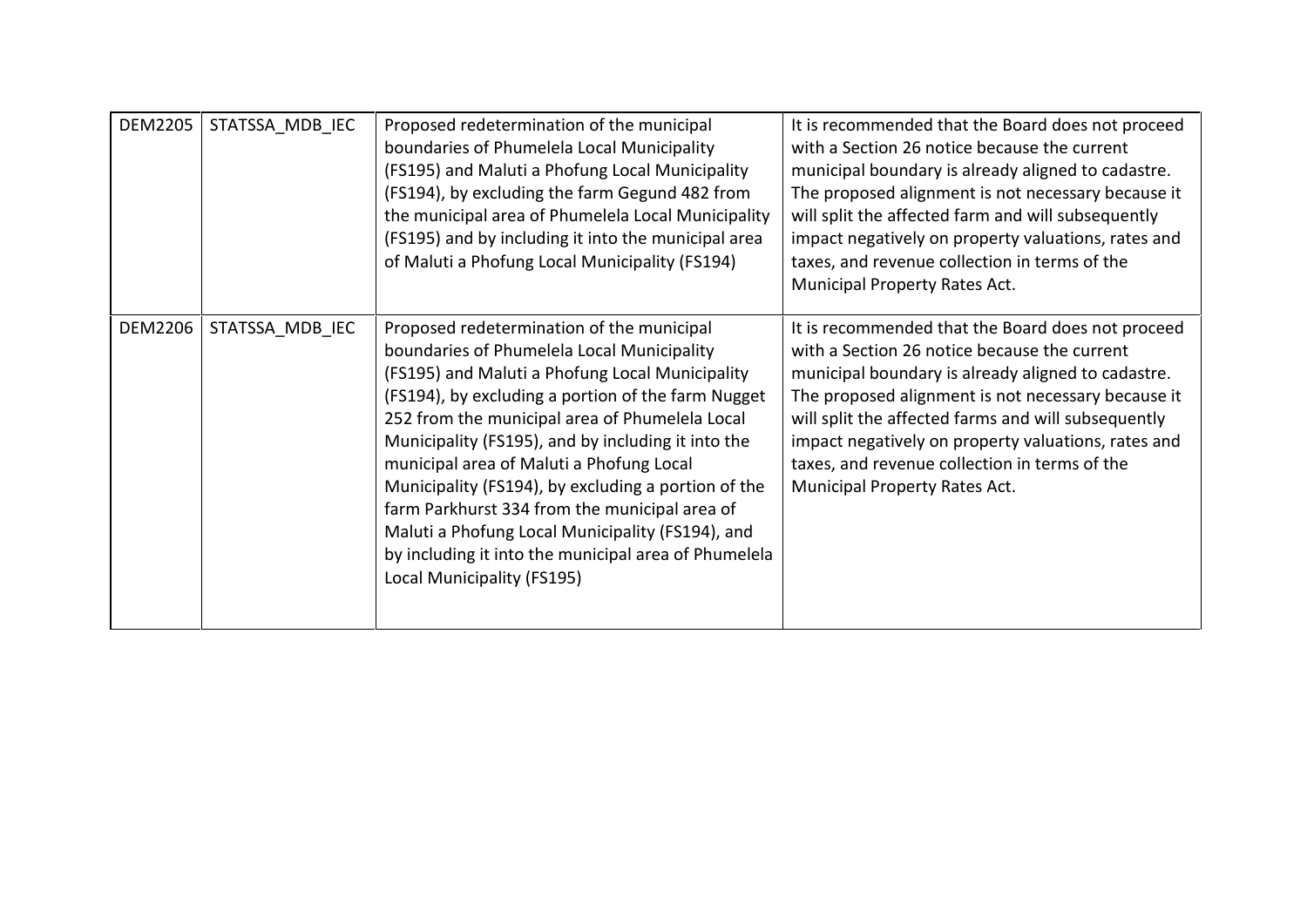| <b>DEM2207</b> | STATSSA MDB IEC | Proposed redetermination of the municipal<br>boundaries of Maluti a Phofung Local Municipality<br>(FS194) and Dihlabeng Local Municipality (FS192),<br>by excluding a portion of the farm Sunnyside 1852<br>from the municipal area of Maluti a Phofung Local<br>Municipality (FS194), and by including it into the<br>municipal area of Dihlabeng Local Municipality<br>(FS192)                                                                                                                                    | It is recommended that the Board does not proceed<br>with a Section 26 notice because the current<br>municipal boundary is already aligned to cadastre.<br>The proposed alignment is not necessary because it<br>will split the affected farm and will subsequently<br>impact negatively on property valuations, rates and<br>taxes, and revenue collection in terms of the<br>Municipal Property Rates Act.  |
|----------------|-----------------|---------------------------------------------------------------------------------------------------------------------------------------------------------------------------------------------------------------------------------------------------------------------------------------------------------------------------------------------------------------------------------------------------------------------------------------------------------------------------------------------------------------------|---------------------------------------------------------------------------------------------------------------------------------------------------------------------------------------------------------------------------------------------------------------------------------------------------------------------------------------------------------------------------------------------------------------|
| <b>DEM2208</b> | STATSSA MDB IEC | Proposed redetermination of the municipal<br>boundaries of Maluti a Phofung Local Municipality<br>(FS194) and Dihlabeng Local Municipality (FS192),<br>by excluding a portion of the farm Sterkwater 1831<br>from the municipal area of Maluti a Phofung Local<br>Municipality (FS194), and by including it into the<br>municipal area of Dihlabeng Local Municipality<br>(FS192)                                                                                                                                   | It is recommended that the Board does not proceed<br>with a Section 26 notice because the current<br>municipal boundary is already aligned to cadastre.<br>The proposed alignment is not necessary because it<br>will split the affected farm and will subsequently<br>impact negatively on property valuations, rates and<br>taxes, and revenue collection in terms of the<br>Municipal Property Rates Act.  |
| <b>DEM2209</b> | STATSSA MDB IEC | Proposed redetermination of the municipal<br>boundaries of Dihlabeng Local Municipality (FS192)<br>and Nketoana Local Municipality (FS193), by<br>excluding the farms Eenzaamheid 774, Mooivlei<br>1304, Simons Vley 1791, Vryheid 775, Alba 1362,<br>and portions of the farms Memento 1498, farm<br>1844, Tweelingkop B 374 and Tweelingskop 389<br>from the municipal area of Dihlabeng Local<br>Municipality (FS192) and by including them into<br>the municipal area of Nketoana Local Municipality<br>(FS193) | It is recommended that the Board does not proceed<br>with a Section 26 notice because the current<br>municipal boundary is already aligned to cadastre.<br>The proposed alignment is not necessary because it<br>will split the affected farms and will subsequently<br>impact negatively on property valuations, rates and<br>taxes, and revenue collection in terms of the<br>Municipal Property Rates Act. |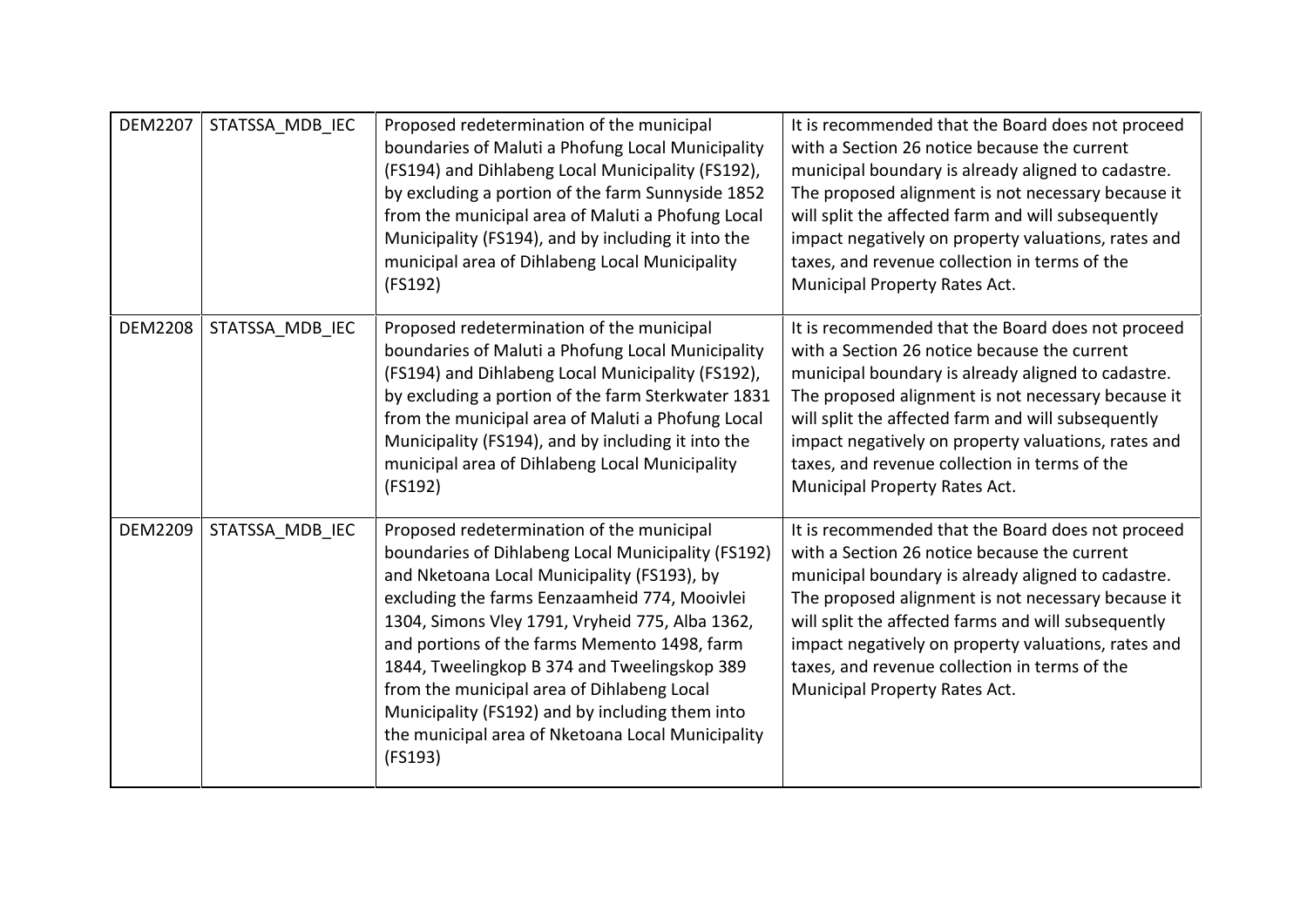| <b>DEM2210</b> | STATSSA MDB IEC | Proposed redetermination of the municipal<br>boundaries of Nketoana Local Municipality (FS193)<br>and Dihlabeng Local Municipality (FS192), by<br>excluding portions of the farms Cairndhu 278,<br>Boomalleen 276 and Vergenoeg 425 from the<br>municipal area of Dihlabeng Local Municipality<br>(FS192) and by including them into the municipal<br>area of Nketoana Local Municipality (FS193) | It is recommended that the Board does not proceed<br>with a Section 26 notice because the current<br>municipal boundary is already aligned to cadastre.<br>The proposed alignment is not necessary because it<br>will split the affected farms and will subsequently<br>impact negatively on property valuations, rates and<br>taxes, and revenue collection in terms of the<br>Municipal Property Rates Act. |
|----------------|-----------------|---------------------------------------------------------------------------------------------------------------------------------------------------------------------------------------------------------------------------------------------------------------------------------------------------------------------------------------------------------------------------------------------------|---------------------------------------------------------------------------------------------------------------------------------------------------------------------------------------------------------------------------------------------------------------------------------------------------------------------------------------------------------------------------------------------------------------|
| <b>DEM2211</b> | STATSSA_MDB_IEC | Proposed redetermination of the municipal<br>boundaries of Ngwathe Local Municipality (FS203)<br>and Mafube Local Municipality (FS205), by<br>excluding a portion of the farm Holfontein 313,<br>from the municipal area of Ngwathe Local<br>Municipality (FS203) and by including it into the<br>municipal area of Mafube Local Municipality<br>(FS205)                                          | It is recommended that the Board does not proceed<br>with a Section 26 notice because the current<br>municipal boundary is already aligned to cadastre.<br>The proposed alignment is not necessary because it<br>will split the affected farm and will subsequently<br>impact negatively on property valuations, rates and<br>taxes, and revenue collection in terms of the<br>Municipal Property Rates Act.  |
| <b>DEM2212</b> | STATSSA_MDB_IEC | Proposed redetermination of the municipal<br>boundaries of Metsimaholo Local Municipality<br>(FS204) and Ngwathe Local Municipality (FS203),<br>by excluding the farms Rietfontein 820 and<br>Welgenoeg 1066 from the municipal area of<br>Metsimaholo Local Municipality (FS204) and by<br>including them into the municipal area of Ngwathe<br>Local Municipality (FS203)                       | It is recommended that the Board does not proceed<br>with a Section 26 notice because the current<br>municipal boundary is already aligned to cadastre.<br>The proposed alignment is not necessary because it<br>will split the affected farms and will subsequently<br>impact negatively on property valuations, rates and<br>taxes, and revenue collection in terms of the<br>Municipal Property Rates Act. |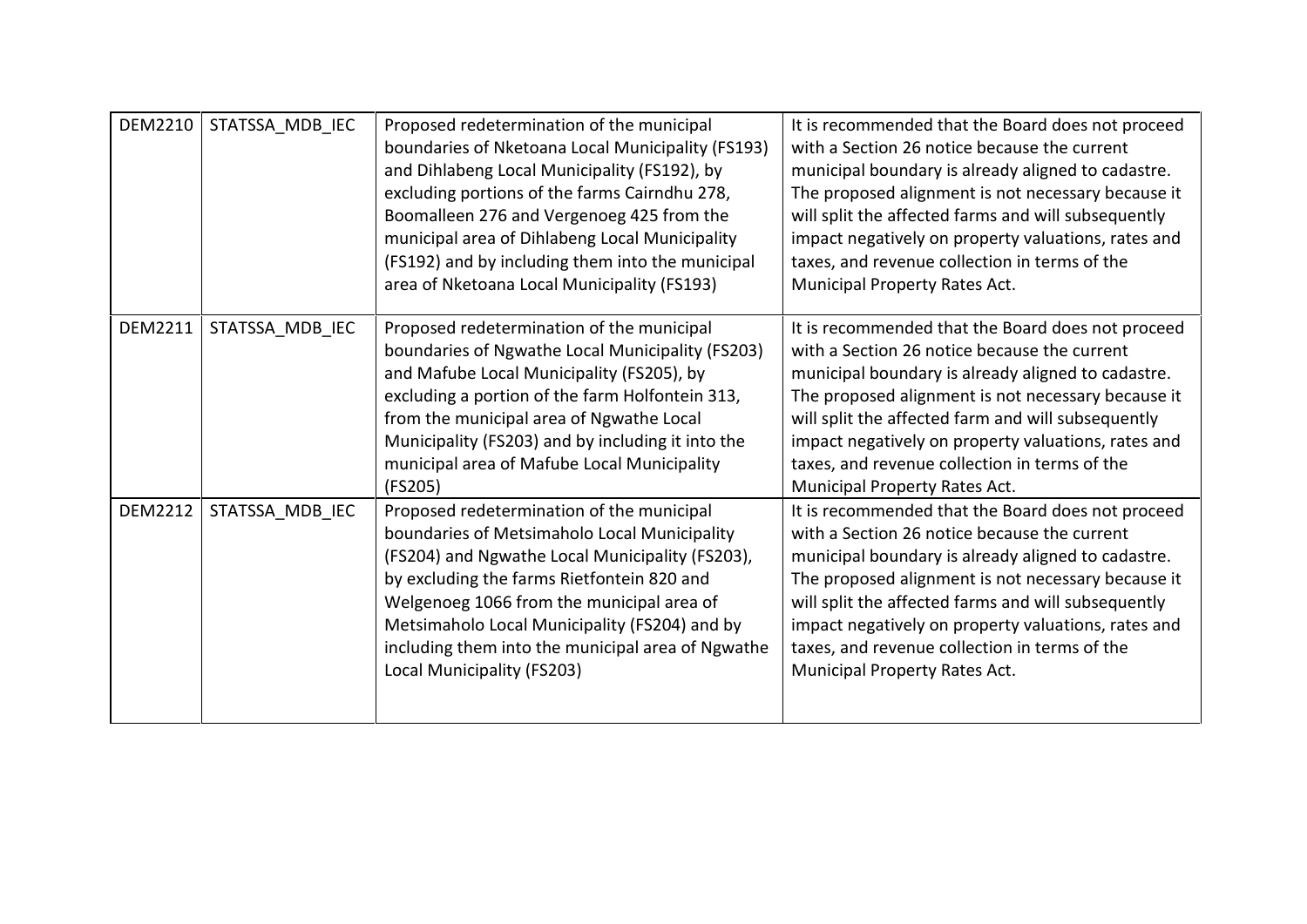| DEM2213       | STATSSA MDB IEC                                       | Proposed redetermination of the municipal<br>boundaries of Metsimaholo Local Municipality<br>(FS204) and Ngwathe Local Municipality (FS203),<br>by excluding a portion the farm Fraaiuitzicht 217<br>and a portion of the farm Rand Water Board No 2<br>392, from the municipal area of Metsimaholo Local<br>Municipality (FS204) and by including them into<br>the municipal area of Ngwathe Local Municipality<br>(FS203)                                               | It is recommended that the Board does not proceed<br>with a Section 26 notice because the current<br>municipal boundary is already aligned to cadastre.<br>The proposed alignment is not necessary because it<br>will split the affected farms and will subsequently<br>impact negatively on property valuations, rates and<br>taxes, and revenue collection in terms of the<br>Municipal Property Rates Act.                                                                                                                                                                                                                                                                                                                                                                                                                                                                                |
|---------------|-------------------------------------------------------|---------------------------------------------------------------------------------------------------------------------------------------------------------------------------------------------------------------------------------------------------------------------------------------------------------------------------------------------------------------------------------------------------------------------------------------------------------------------------|----------------------------------------------------------------------------------------------------------------------------------------------------------------------------------------------------------------------------------------------------------------------------------------------------------------------------------------------------------------------------------------------------------------------------------------------------------------------------------------------------------------------------------------------------------------------------------------------------------------------------------------------------------------------------------------------------------------------------------------------------------------------------------------------------------------------------------------------------------------------------------------------|
| <b>DEM308</b> | Ikgomotseng-<br>Soutpan<br>Redemarcation<br>Committee | Proposed redetermination of the municipal<br>boundaries of Masilonyana Local Municipality<br>(FS181), Lejweleputswa District Municipality<br>(DC18) and Mangaung Metropolitan Municipality<br>(MAN), by excluding Ikgomotseng/Soutpan<br>Community from the municipal areas of<br>Masilonyana Local Municipality (FS181) and<br>Lejweleputswa District Municipality (DC18), and by<br>including it into the municipal area of Mangaung<br>Metropolitan Municipality (MAN) | It is recommended that the Board proceeds with a<br>Section 26 notice and an investigation be<br>considered. The matter was previously considered in<br>2007 and closed following lack of concurrence form<br>affected parties. It appears now that there is some<br>concurrence on the matter. The matter is supported<br>by the MEC for local governmment in the province<br>and Mangaung Metropolitan Municipality. No<br>feedback has been received from Masilonyana Local<br>Municipality. Mangaung Metro indicated in writing<br>that it supports the proposal on the following<br>grounds: 1. There is historical link between<br>Mangaung and the Ikgomotseng/Soutpan area. 2.<br>The majority of the people from the area work in<br>Mangaung and commute regularly between the two<br>areas thereby contributing to the economy and<br>indirectly to the revenue base of Mangaung. |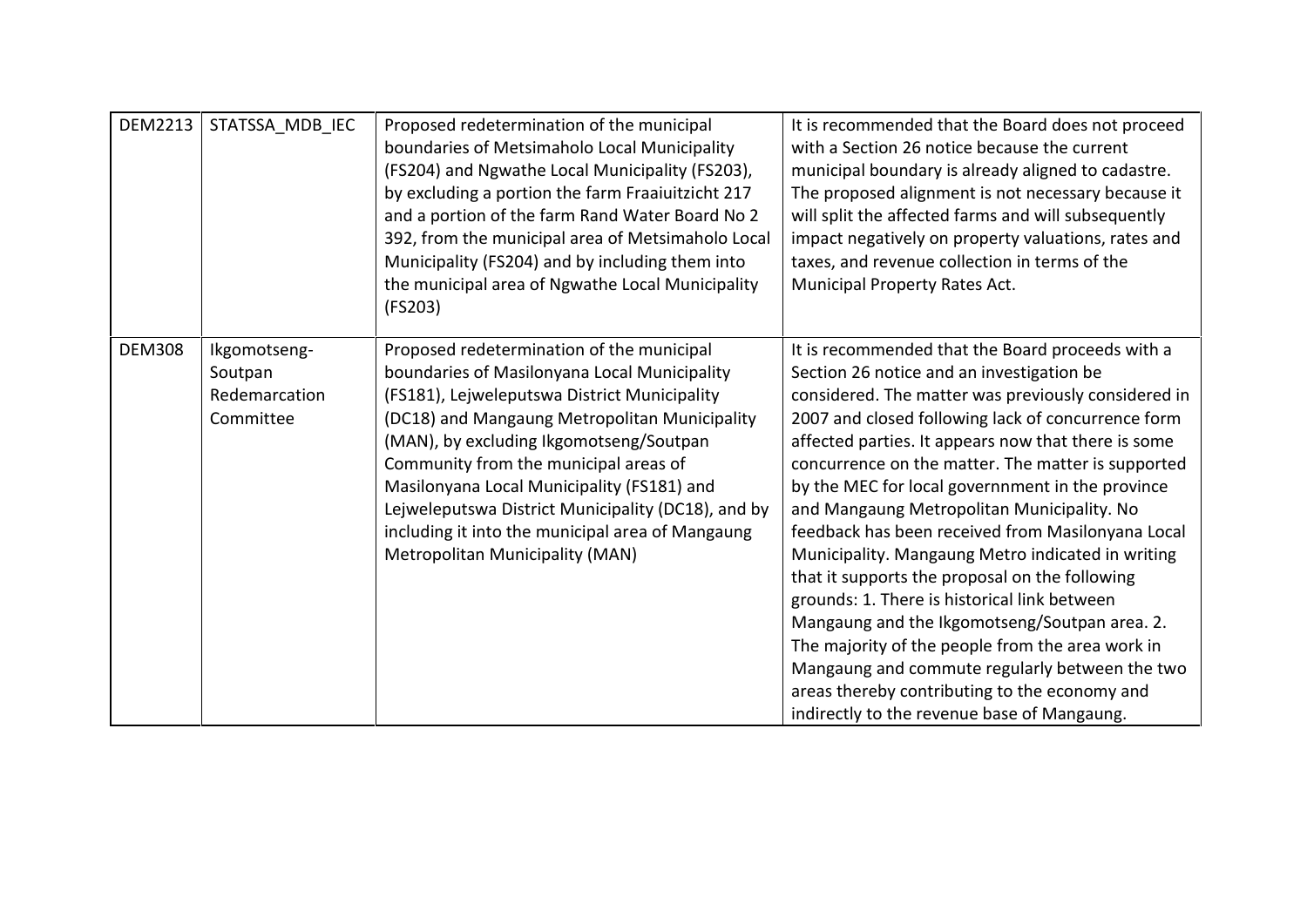| <b>DEM324</b> | <b>Heilbron Belasting</b> | Proposed redetermination of the municipal          | Notes that the applicant withdrew the original         |
|---------------|---------------------------|----------------------------------------------------|--------------------------------------------------------|
|               | Betalers/Heilbron         | boundaries of Ngwathe Local Municipality (FS203)   | proposal and requested that a new proposal for the     |
|               | Ratepayers                | and Metsimaholo Local Municipality (FS204), by     | establishment of a separate municipality comprising    |
|               | Association               | excluding the town of Heilbron surrounding areas   | of Heilbron; Oranjeville and Deneysville, be           |
|               |                           | from the municipal area of Ngwathe Local           | considered. A new DEM No (DEM4187) has been            |
|               |                           | Municipality (FS203), and by including them into   | allocated to this effect. DEM324 is therefore          |
|               |                           | the municipal area of Metsimaholo Local            | withdrawn                                              |
|               |                           | Municipality (FS204)                               |                                                        |
|               |                           |                                                    |                                                        |
| <b>DEM454</b> | <b>Tikwe Business</b>     | Proposed redetermination of the municipal          | It is recommended that the Board does not proceed      |
|               | Forum & Tikwe             | boundaries of Matjhabeng Local Municipality        | with a Section 26 notice and the matter be regarded    |
|               | <b>Residents</b>          | (FS184) by excluding the towns Virginia,           | as closed. The applicant provided little motivation in |
|               | Development Forum         | Ventersburg and Henneman, thereby excluding the    | terms of sections 24 & 25 of the Municipal             |
|               |                           | farms as per attached schedule, from the municipal | Demarcation Act. Lejweleputswa District,               |
|               |                           | area of Matjhabeng Local Municipality (FS184), to  | Matjhabeng Local municipality and the MEC for local    |
|               |                           | create a new municipality                          | government in the province have indicated in writing   |
|               |                           |                                                    | that they do not support the proposal.                 |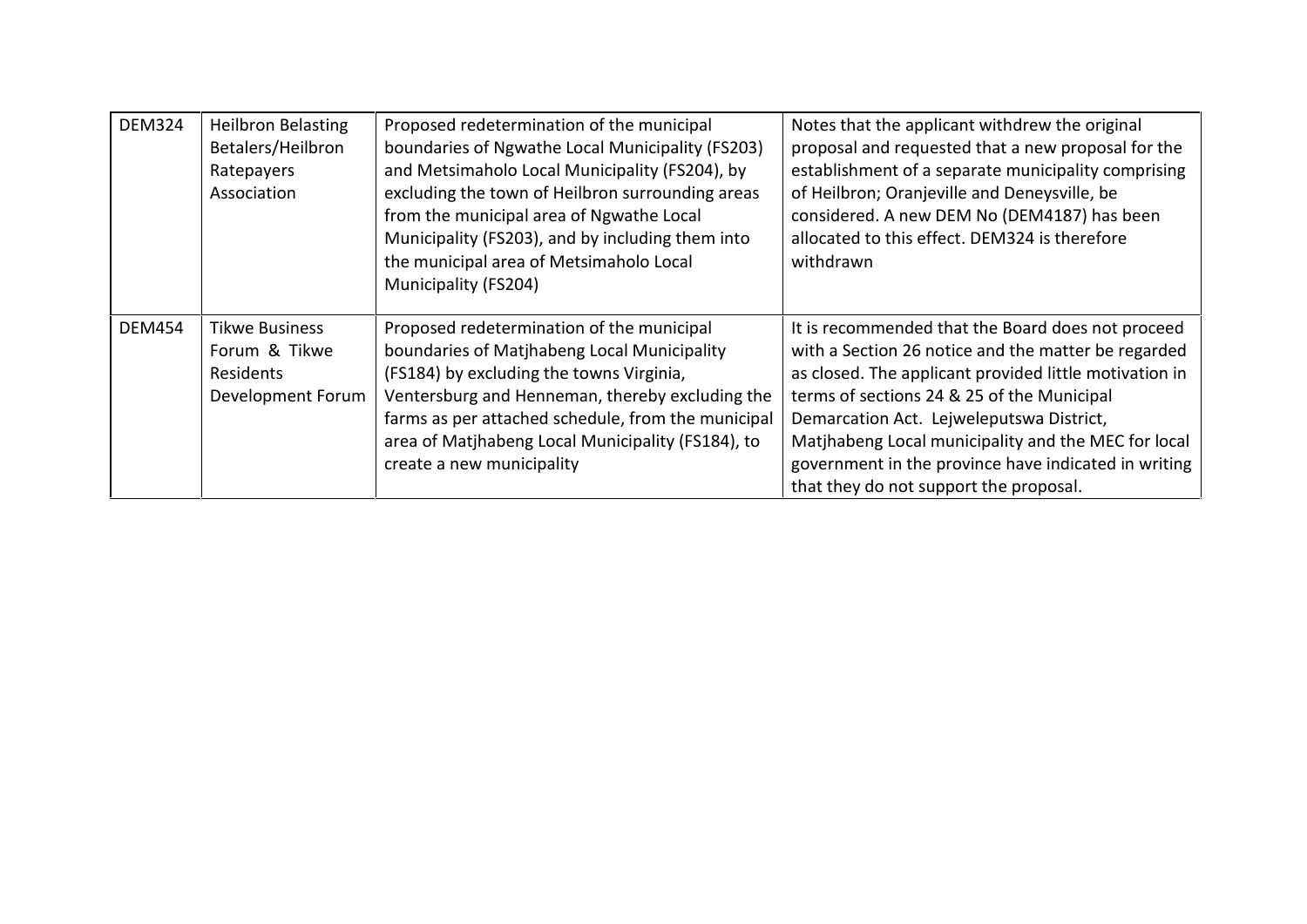| <b>DEM288</b> | <b>Free State</b><br>Agriculture | Proposed redetermination of the municipal<br>boundaries of Setsoto Local Municipality (FS191),<br>Thabo Mofutsanyane District Municipality (DC19),<br>Matjhabeng Local Municipality (FS184) and<br>Lejweleputswa District Municipality (DC18), by<br>excluding the farms as per attached schedule to<br>the map (Aldam area), from the municipal areas of<br>Setsoto Local Municipality (FS191) and Thabo<br>Mofutsanyane District Municipality (DC19) and by<br>including them into the municipal areas of<br>Matjhabeng Local Municipality (FS184), and<br>Lejweleputswa District Municipality (DC18) | It is recommended that the Board does not proceed<br>with a Section 26 notice and the matter be<br>considered under DEM475 (which is linked to<br>DEM288). DEM288 is therefore withdrawn                                                                                                                                                   |
|---------------|----------------------------------|---------------------------------------------------------------------------------------------------------------------------------------------------------------------------------------------------------------------------------------------------------------------------------------------------------------------------------------------------------------------------------------------------------------------------------------------------------------------------------------------------------------------------------------------------------------------------------------------------------|--------------------------------------------------------------------------------------------------------------------------------------------------------------------------------------------------------------------------------------------------------------------------------------------------------------------------------------------|
| <b>DEM289</b> | <b>Free State</b><br>Agriculture | Proposed redetermination of the municipal<br>boundaries of Mafube Local Municipality (FS205),<br>Fezile Dabi District Municipality (DC20), Phumelela<br>Local Municipality (FS195) and Thabo<br>Mofutsanyane District Municipality (DC19), by<br>excluding the farms as per the schedule attached<br>to the map, from the municipal areas of Mafube<br>Local Municipality (FS205) and Fezile Dabi District<br>Municipality (DC20), and by including them into<br>the municipal areas of Phumelela Local<br>Municipality (FS195) and Thabo Mofutsanyane<br>District Municipality (DC19).                 | It is recommended that the Board does not proceed<br>with a Section 26 notice and the matter be regarded<br>as closed. The proposed areas are already included<br>into the designated municipality and, the boundary<br>change was finalised in 2007. Therefore, it is not<br>necessary to proceed with the matter. DEM289 is<br>withdrawn |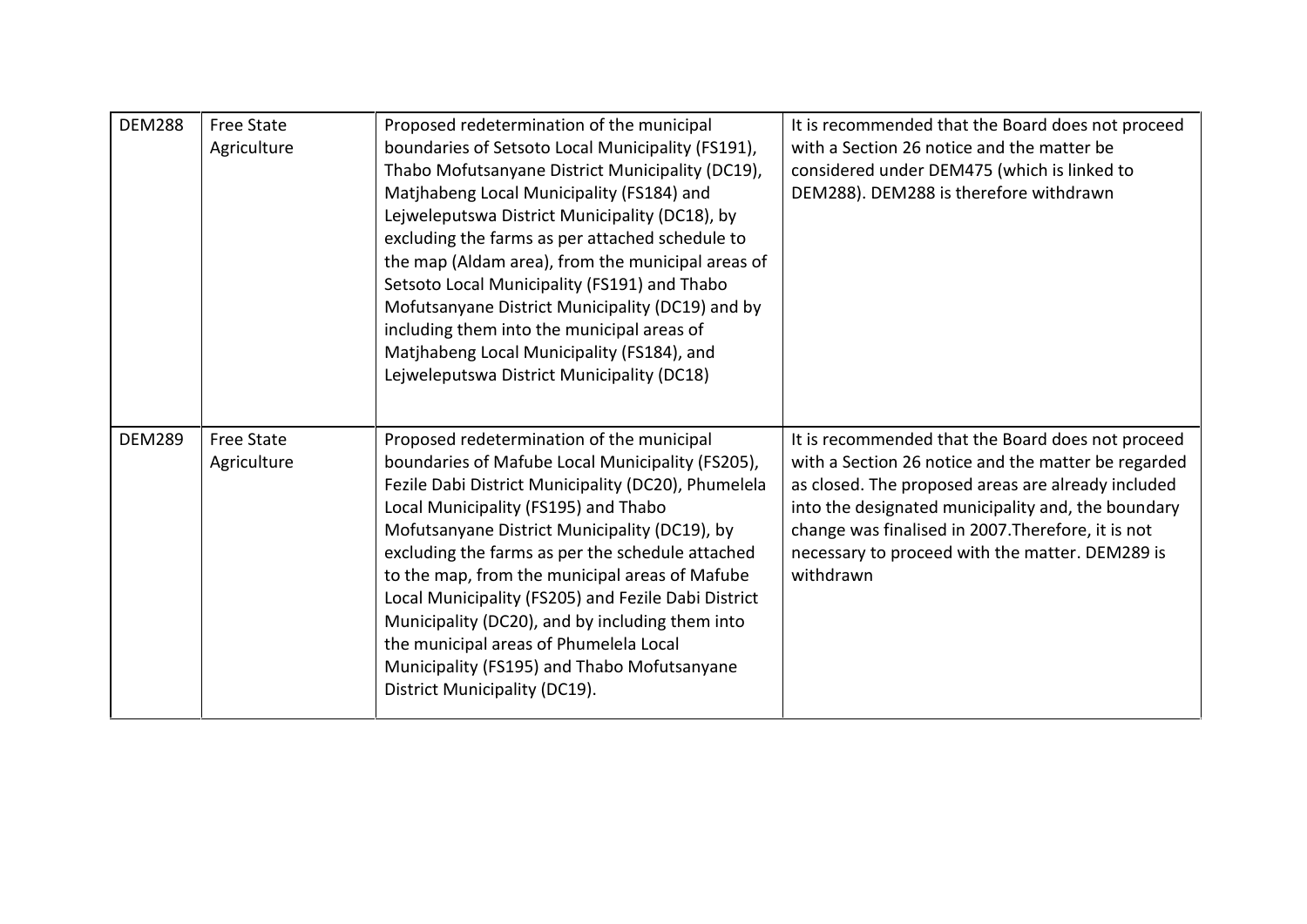| <b>DEM290</b> | <b>Free State</b> | Proposed redetermination of the municipal           | It is recommended that the Board does not proceed   |
|---------------|-------------------|-----------------------------------------------------|-----------------------------------------------------|
|               | Agriculture       | boundaries of Phumelela Local Municipality          | with a Section 26 notice and the matter be regarded |
|               |                   | (FS195), Thabo Mofutsanyane District Municipality   | as closed. The proposed areas are already included  |
|               |                   | (DC19), Mafube Local Municipality (FS205) and       | into the designated municipality and, the boundary  |
|               |                   | Fezile Dabi District Municipality (DC20), by        | change was finalised in 2007. Therefore, it is not  |
|               |                   | excluding the farms Highlands, Lekdam, Belgian      | necessary to proceed with the matter. DEM290 is     |
|               |                   | Congo, Merino, Onverwag, Oude Kraal, Pat, Loin      | withdrawn                                           |
|               |                   | Hill Stud Farm, Pleasant View, Leeuwkop, Tafelkop,  |                                                     |
|               |                   | Langverwacht, Middelkop, Alto, Spitzkop, Brakvley,  |                                                     |
|               |                   | Springbokfontein, Langlaagte, Bankfontein,          |                                                     |
|               |                   | Zoetvlei, Gats Kop, Jackalskop, Kalverfontein,      |                                                     |
|               |                   | Harmony, Blesbokpan, Rietspruit, Klein Geluk,       |                                                     |
|               |                   | Brakleegte, Eenzaam, Malta, Gordon, Evenwel,        |                                                     |
|               |                   | Triangle Ceylon from the municipal areas of         |                                                     |
|               |                   | Phumelela Local Municipality (FS195) and Thabo      |                                                     |
|               |                   | Mofutsanyane District Municipality (DC19), and by   |                                                     |
|               |                   | including them into the municipal areas of Mafube   |                                                     |
|               |                   | Local Municipality (FS205) and Fezile Dabi District |                                                     |
|               |                   | Municipality (DC20).                                |                                                     |
|               |                   |                                                     |                                                     |
|               |                   |                                                     |                                                     |
|               |                   |                                                     |                                                     |
|               |                   |                                                     |                                                     |
|               |                   |                                                     |                                                     |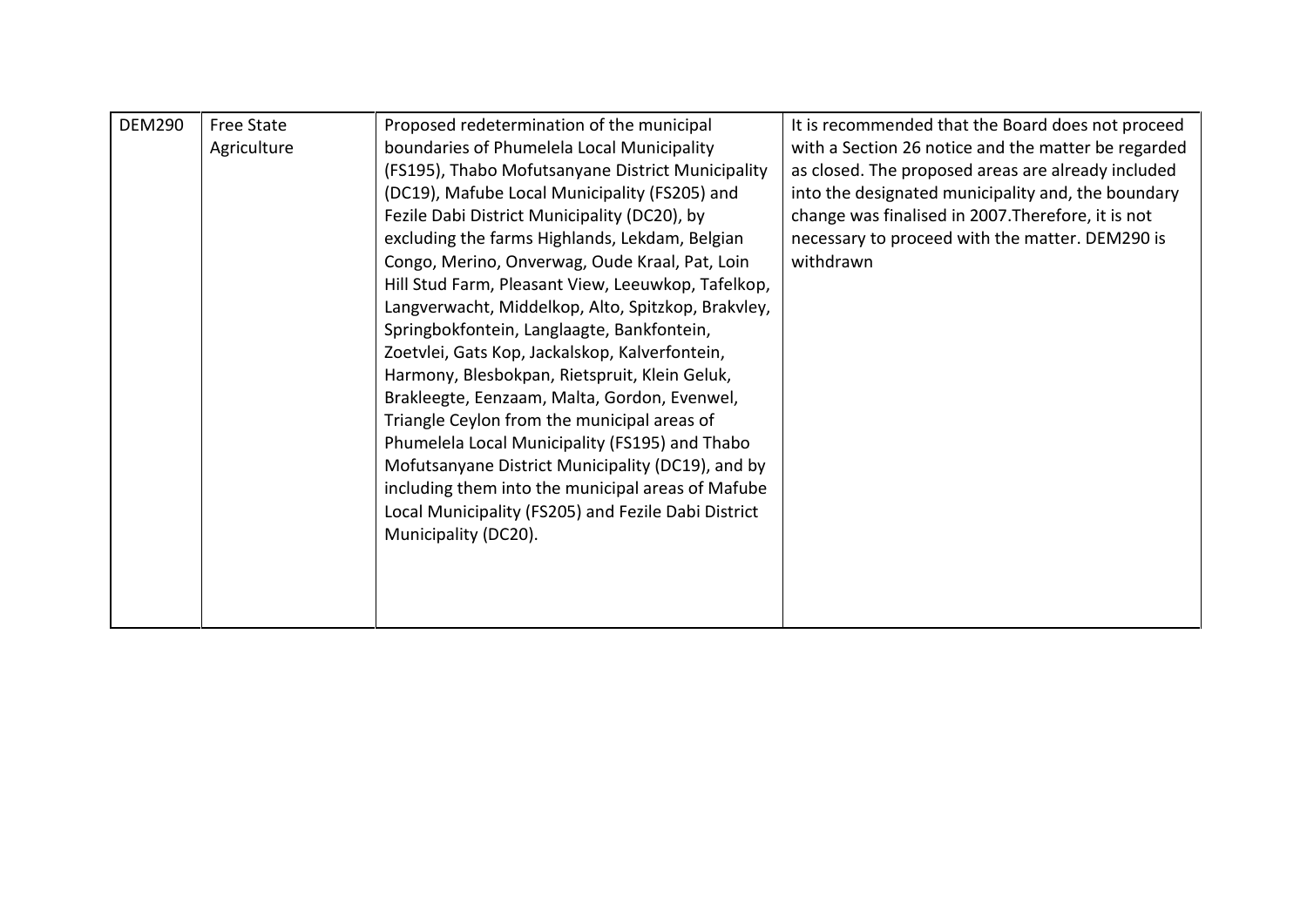| <b>DEM302</b> | <b>Free State</b><br>Agriculture                    | Proposed redetermination of the municipal<br>boundaries of Dihlabeng Local Municipality (FS192)<br>and Setsoto Local Municipality (FS191), by<br>excluding the portions of the Ficksburg and Senekal<br>Magisterial districts from the municipal areas of<br>Dihlabeng Local Municipality (FS192), and by<br>including them into the municipal area of Setsoto<br>Local Municipality (FS191).                                                                                     | It is recommended that the Board does not proceed<br>with a Section 26 notice and the matter be regarded<br>as closed. The matter was previously considered in<br>2007 and closed as a result of lack of concurrence by<br>affected municipalities. The applicant provides no<br>motivation in terms of sections 24 & 25 of the<br>Municipal Demarcation Act and there is no evidence<br>of local support for the proposal                                                                                                                                                                                                                                                                                                                                                                                                                                                                                                                                                                                                                     |
|---------------|-----------------------------------------------------|-----------------------------------------------------------------------------------------------------------------------------------------------------------------------------------------------------------------------------------------------------------------------------------------------------------------------------------------------------------------------------------------------------------------------------------------------------------------------------------|------------------------------------------------------------------------------------------------------------------------------------------------------------------------------------------------------------------------------------------------------------------------------------------------------------------------------------------------------------------------------------------------------------------------------------------------------------------------------------------------------------------------------------------------------------------------------------------------------------------------------------------------------------------------------------------------------------------------------------------------------------------------------------------------------------------------------------------------------------------------------------------------------------------------------------------------------------------------------------------------------------------------------------------------|
| <b>DEM315</b> | Verkeerdevlei/Tshe<br>pong Demarcation<br>Committee | Proposed redetermination of the municipal<br>boundaries of Masilonyana Local Municipality<br>(FS181), Lejweleputswa District Municipality<br>(DC18) and Mangaung Metropolitan Municipality<br>(MAN), by excluding the Verkeerdevlei/Tshepong<br>community from the municipal areas of<br>Masilonyana Local Municipality (FS181) and<br>Lejweleputswa District municipality (DC18), and by<br>including it into the municipal area of Mangaung<br>Metropolitan Municipality (MAN). | It is recommended that the Board does not proceed<br>with a Section 26 notice and the matter be regarded<br>as closed. The matter was previously considered in<br>2007 and closed as a result of lack of concurrence by<br>affected municipalities. The applicant provides little<br>or no motivation in terms of sections 24 & 25 of the<br>Municipal Demarcation Act and there is no evidence<br>of local support for the proposal. Mangaung metro<br>indicated in writing they do not support the proposal<br>on grounds that: 1. Tshepong/Verkeerdevlei area is<br>semi-rural and Mangaung Metro will be over-<br>stretched given its current challenges 2. The area is<br>too far away to be incorporated into Mangaung<br>Metro and militates against the spatial integration<br>plan of the City 3. There is currently a toll gate<br>separating Bloemfontein and Verkeerdevlei which<br>will serve as a barrier to the free movement<br>between the two areas 4. There are no linkages<br>between the Mangaung and the affected areas. |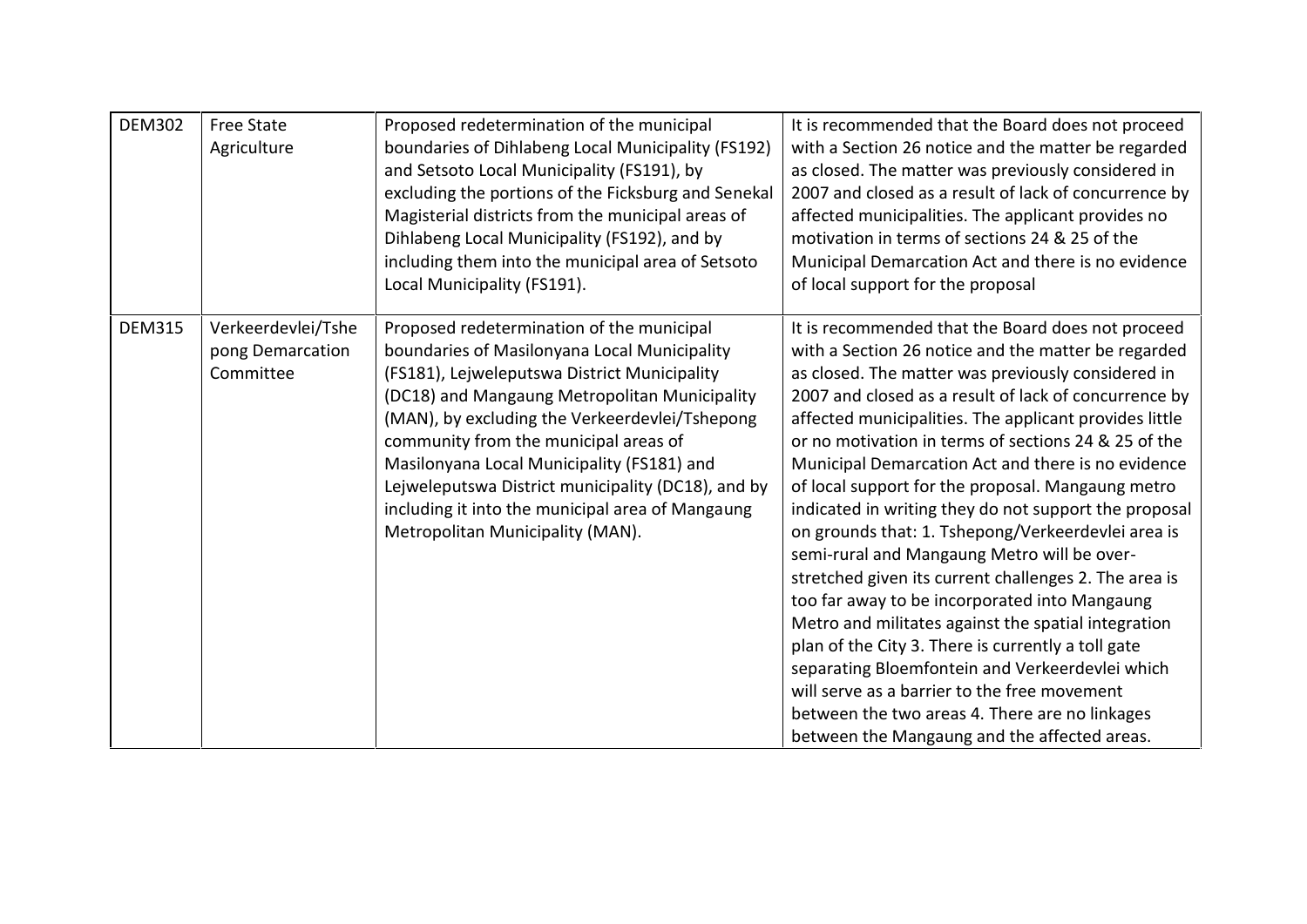| <b>DEM331</b> | <b>Free State</b><br>Agriculture | Proposed redetermination of the municipal<br>boundaries of Mohokare Local Municipality (FS163)<br>and Naledi Local Municipality (FS164), by excluding<br>portions of Dewetsdorp magisterial district from<br>the municipal area of Mohokare Local Municipality<br>(FS163) and by including them into the municipal<br>area of Naledi Local Municipality (FS164).                                                                                                                                                                                                   | It is recommended that the Board does not proceed<br>with a Section 26 notice and the matter be<br>considered under DEM473. DEM331 is therefore<br>withdrawn                                                                                                                                                                                                                                                               |
|---------------|----------------------------------|--------------------------------------------------------------------------------------------------------------------------------------------------------------------------------------------------------------------------------------------------------------------------------------------------------------------------------------------------------------------------------------------------------------------------------------------------------------------------------------------------------------------------------------------------------------------|----------------------------------------------------------------------------------------------------------------------------------------------------------------------------------------------------------------------------------------------------------------------------------------------------------------------------------------------------------------------------------------------------------------------------|
| <b>DEM343</b> | <b>Free State</b><br>Agriculture | Proposed redetermination of the municipal<br>boundaries of Moqhaka Local Municipality (FS201),<br>Fezile Dabi District Municipality (DC20), Setsoto<br>Local Municipality (FS191) and Thabo<br>Mofutsanyane District Municipality (DC19), by<br>excluding the farms as per attached schedule, from<br>the municipal areas of Moqhaka Local Municipality<br>(FS201) and Fezile Dabi District Municipality (DC20)<br>and by including them into the municipal areas of<br>Setsoto Local Municipality (FS191) and Thabo<br>Mofutsanyane District Municipality (DC19). | It is recommended that the Board does not proceed<br>with a Section 26 notice and the matter be regarded<br>as closed. The matter was previously considered in<br>2007 and closed as a result of lack of concurrence by<br>affected municipalities. The applicant provides no<br>motivation in terms of sections 24 & 25 of the<br>Municipal Demarcation Act and there is no evidence<br>of local support for the proposal |
| <b>DEM346</b> | <b>Free State</b><br>Agriculture | Proposed redetermination of the municipal<br>boundaries of Nketoana Local Municipality (FS193)<br>and Setsoto Local Municipality (FS191), by<br>excluding the farms as per attached schedule, from<br>the municipal area of Nketoana Local Municipality<br>(FS193) and by including them into the municipal<br>area of Setsoto Local Municipality (FS191).                                                                                                                                                                                                         | It is recommended that the Board does not proceed<br>with a Section 26 notice and the matter be regarded<br>as closed. The matter was previously considered in<br>2007 and closed as a result of lack of concurrence by<br>affected municipalities. The applicant provides no<br>motivation in terms of sections 24 & 25 of the<br>Municipal Demarcation Act and there is no evidence<br>of local support for the proposal |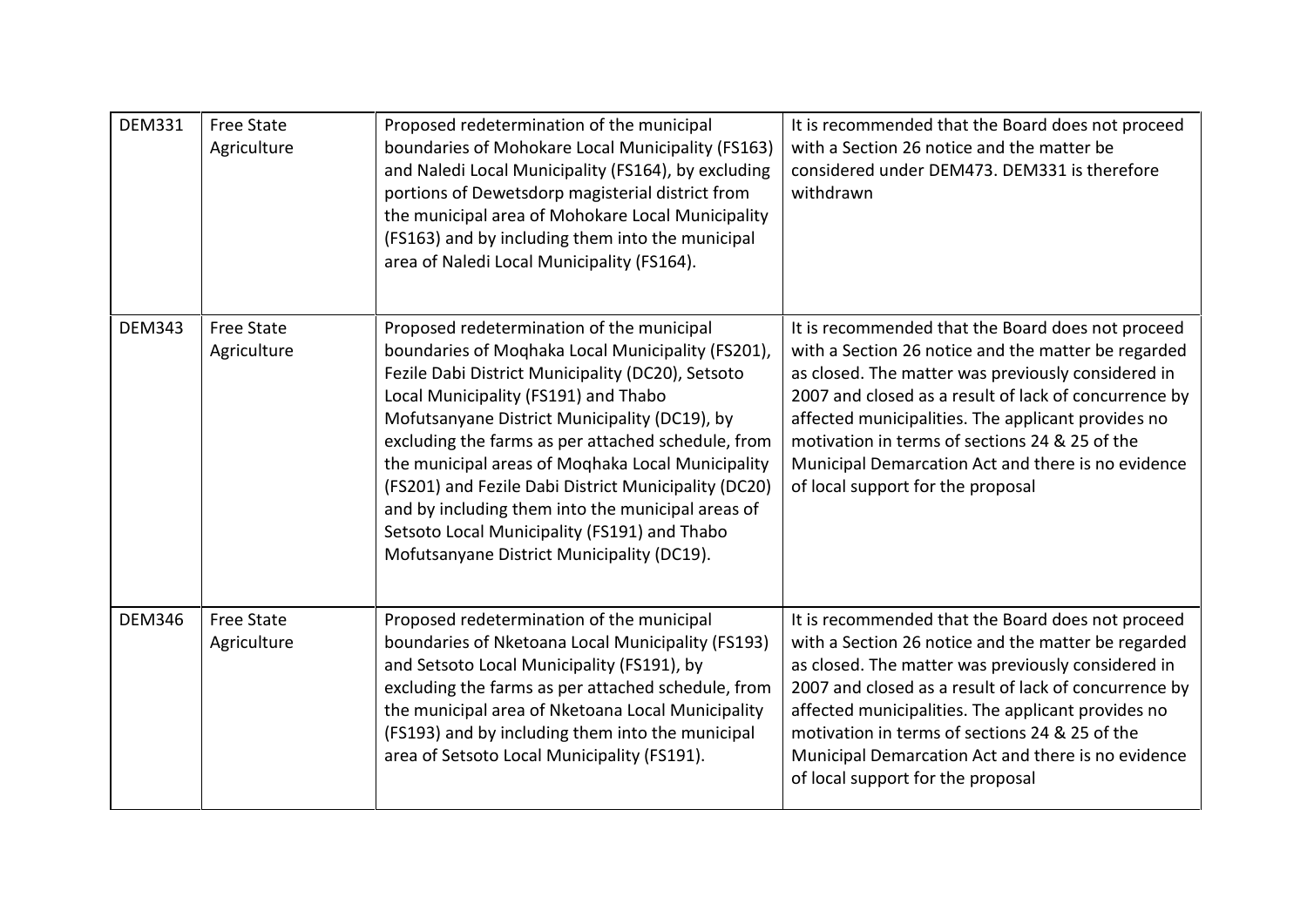| <b>DEM4002</b> | Ngwathe LM                                            | Proposed redetermination of the municipal<br>boundaries of Ngwathe Local Municipality (FS203)<br>and Metsimaholo Local Municipality (FS204), by<br>excluding the following farms as per attached<br>schedule (Heilbron) from the municipal area of<br>Ngwathe Local Municipality (FS203) and by<br>including them into the municipal area of<br>Metsimaholo Local Municipality (FS204)                                                         | It is recommended that the Board proceeds with a<br>Section 26 notice and an investigation be<br>considered. Some motivation has been provided for<br>this proposal and the matter is supported locally                                                                                                                                                                                                                                                                                                                   |
|----------------|-------------------------------------------------------|------------------------------------------------------------------------------------------------------------------------------------------------------------------------------------------------------------------------------------------------------------------------------------------------------------------------------------------------------------------------------------------------------------------------------------------------|---------------------------------------------------------------------------------------------------------------------------------------------------------------------------------------------------------------------------------------------------------------------------------------------------------------------------------------------------------------------------------------------------------------------------------------------------------------------------------------------------------------------------|
| <b>DEM4003</b> | Thabo<br>Mofutsanyane<br><b>District Municipality</b> | Proposed redetermination of the municipal<br>boundaries of Naledi Local Municipality (FS164),<br>Xhariep District Municipality (DC16), Mantsopa<br>Local Municipality (FS196), Setsoto Local<br>Municipality (FS191), and Thabo Mofutsanyane<br>District Municipality (DC19), by creating a new<br>district comprising of Naledi Local Municipality<br>(FS164), Setsoto Local Municipality (FS191) and<br>Mantsopa Local Municipality (FS196). | It is recommended that the Board proceeds with a<br>Section 26 notice and an investigation be<br>considered. No motivation has been provided in<br>terms of sections 24 & 25 of the municipal<br>Demarcation Act. Both Naledi and Mantsopa Local<br>Municipalities have indicated in writing that they<br>support the proposal. However, the proposal is not<br>supported by the MEC for local government in the<br>province.                                                                                             |
| DEM4033        | Ngwathe LM                                            | Proposed redetermination of the municipal<br>boundaries of Ngwathe Local Municipality (FS203)<br>and Moqhaka Local Municipality (FS201), by<br>excluding the farms as per attached schedule<br>(Edenville) from the municipal area of Ngwathe<br>Local Municipality (FS203), and by including them<br>into the municipal area Moqhaka Local<br>Municipality (FS201).                                                                           | It is recommended that the Board proceeds with a<br>Section 26 notice and an investigation be<br>considered. Fezile Dabi District, Ngwathe Local<br>Municipality and the MEC for local government in<br>the province have indicated support for the<br>proposal. This proposal is motivated on the grounds<br>that: 1. Edenville is functionally and economically<br>linked to Kroonstad 2. Most residents from the<br>Edenville area commute to and work in Kroonstad 3.<br>the R34 road connection is an important link |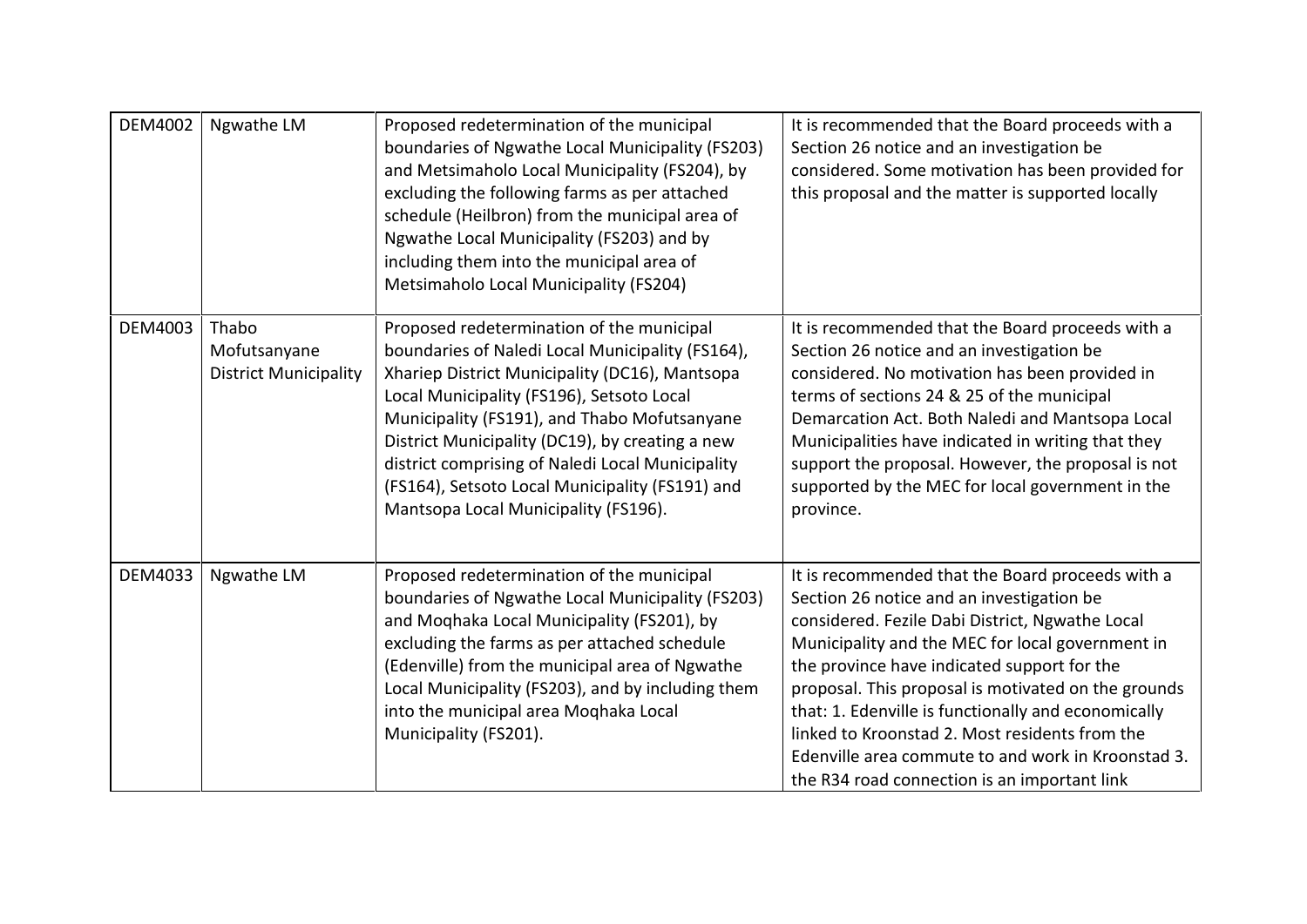|         |                                      |                                                                                                                                                                                                                                                                                                                                                                                                                                      | between the two communities (areas)                                                                                                                                                                                                                                                                                                                                                                                                                                                                                                                                                                  |
|---------|--------------------------------------|--------------------------------------------------------------------------------------------------------------------------------------------------------------------------------------------------------------------------------------------------------------------------------------------------------------------------------------------------------------------------------------------------------------------------------------|------------------------------------------------------------------------------------------------------------------------------------------------------------------------------------------------------------------------------------------------------------------------------------------------------------------------------------------------------------------------------------------------------------------------------------------------------------------------------------------------------------------------------------------------------------------------------------------------------|
| DEM4034 | Fezile Dabi District<br>Municipality | Proposed redetermination of the municipal<br>boundaries of Ngwathe Local Municipality (FS203)<br>and Metsimaholo Local Municipality (FS204), by<br>amalgamating both Metsimaholo Local<br>Municipality and Ngwathe Local Municipality<br>excluding farms as per attached schedule<br>(Edenville) into a new municipality.                                                                                                            | It is recommended that the Board proceeds with a<br>Section 26 notice and an investigation be<br>considered. Fezile Dabi District, Ngwathe Local<br>Municipality and the MEC for local government in<br>the province have indicated support for the proposal<br>on the grounds that 1. The proposed amalgamation<br>will promote economic growth and the competitive<br>advantage of the new municipality and that this<br>merger will assist in resolving the impasse around<br>the Heilbron community who have always insisted<br>that they want their town to be incorporated into<br>Metsimaholo |
| DEM4035 | <b>MEC</b>                           | Proposed redetermination of the municipal<br>boundaries of Mantsopa Local Municipality<br>(FS196), Thabo Mofutsanyane District Municipality<br>(DC19) and Xhariep District Municipality (DC16), by<br>excluding Mantsopa Local Municipality (FS196),<br>from the municipal area of Thabo Mofutsanyane<br>District Municipality (DC19), and by including it into<br>the municipal area of Xhariep District Municipality<br>$(DC16)$ . | It is recommended that the Board proceeds with a<br>Section 26 notice and an investigation be<br>considered. Little motivation has been forwarded<br>for the proposal. The applicant (MEC) indicates that<br>Xhariep District has a limited tax base and is<br>vulnerable and it is hoped that with the<br>incorporation of Mantsopa to the district will<br>increase the tax base of the former                                                                                                                                                                                                     |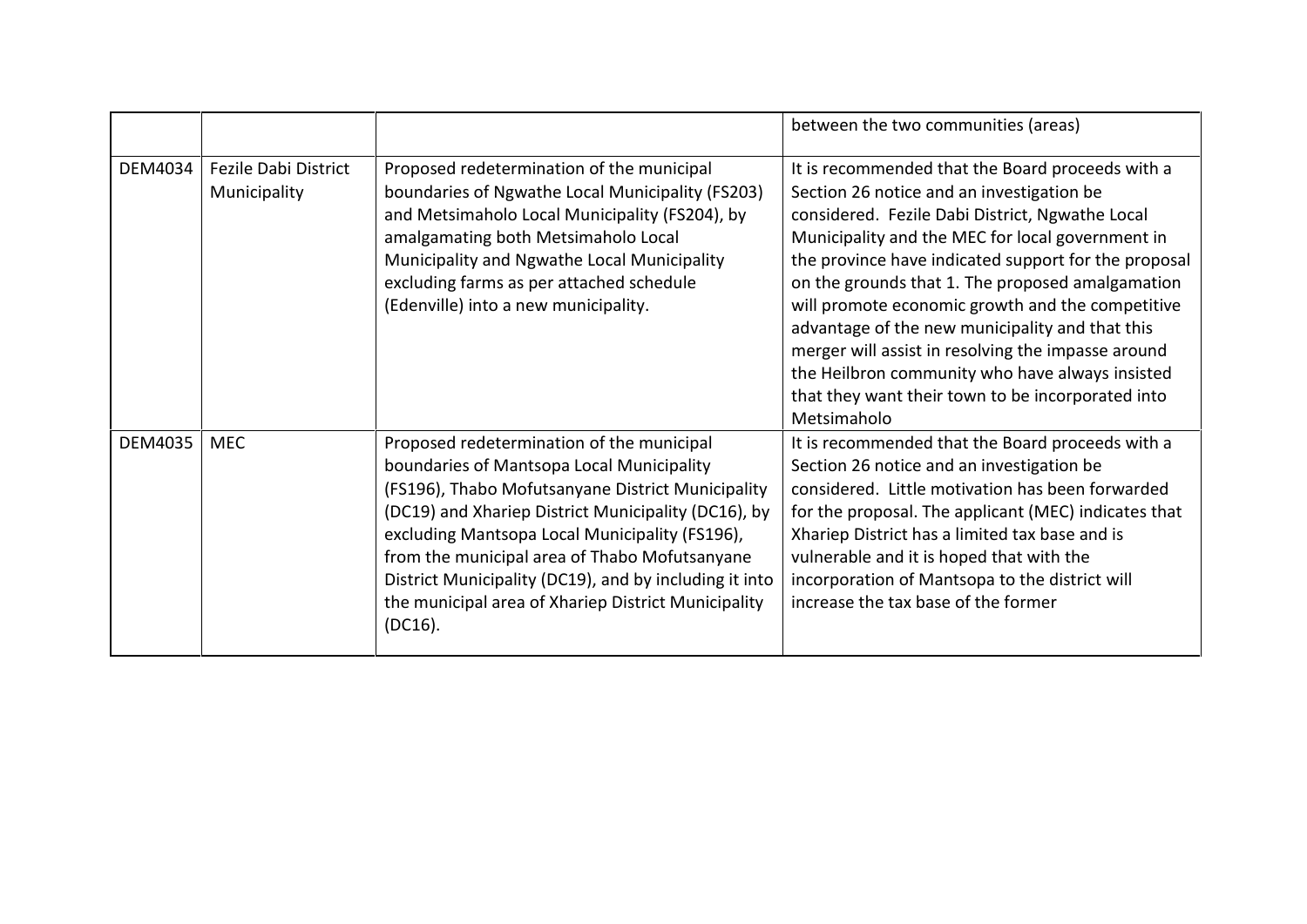| DEM4076        | Ngwathe LM                      | Proposed redetermination of the municipal<br>boundaries of Moghaka Local Municipality (FS201)<br>and Ngwathe Local Municipality (FS203), by<br>excluding the farms as per attached schedule<br>(Viljoenskroon) from the municipal area of<br>Moqhaka Local Municipality (FS201), and by<br>including them into the municipal area of Ngwathe<br>Local Municipality (FS203).                    | It is recommended that the Board does not proceed<br>with a Section 26 notice and the matter be regarded<br>as closed. The applicant provides no motivation in<br>terms of sections 24 & 25 of the Municipal<br>Demarcation Act. No evidence of local support for<br>the proposal             |
|----------------|---------------------------------|------------------------------------------------------------------------------------------------------------------------------------------------------------------------------------------------------------------------------------------------------------------------------------------------------------------------------------------------------------------------------------------------|-----------------------------------------------------------------------------------------------------------------------------------------------------------------------------------------------------------------------------------------------------------------------------------------------|
| <b>DEM4098</b> | Phumelela Local<br>municipality | Proposed redetermination of the municipal<br>boundaries of Dihlabeng Local Municipality (FS192)<br>and Phumelela Local Municipality (FS195), by<br>excluding the Farm Couvins Hoek 279 from the<br>municipal area of Dihlabeng Local Municipality<br>(FS192), and by including it into the municipal area<br>of Phumelela Local Municipality (FS195).                                          | It is recommended that the Board proceeds with a<br>Section 26 notice. The proposal seeks to address<br>split farms and there is support from Phumelela<br>Local Municipality                                                                                                                 |
| DEM4099        | <b>ANC Metsimaholo</b>          | Proposed redetermination of the municipal<br>boundaries of Moqhaka Local Municipality (FS201),<br>and Ngwathe Local Municipality (FS203), by<br>excluding the farms as per attached schedule<br>(Saweshe school voting district), from the<br>municipal area of Moqhaka Local Municipality<br>(FS201), and by including them into the municipal<br>area of Ngwathe Local Municipality (FS203). | It is recommended that the Board does not proceed<br>with a Section 26 notice and the matter be regarded<br>as closed. The applicant provides no motivation in<br>terms of sections 24 & 25 of the Municipal<br>Demarcation Act and there is no evidence of local<br>support for the proposal |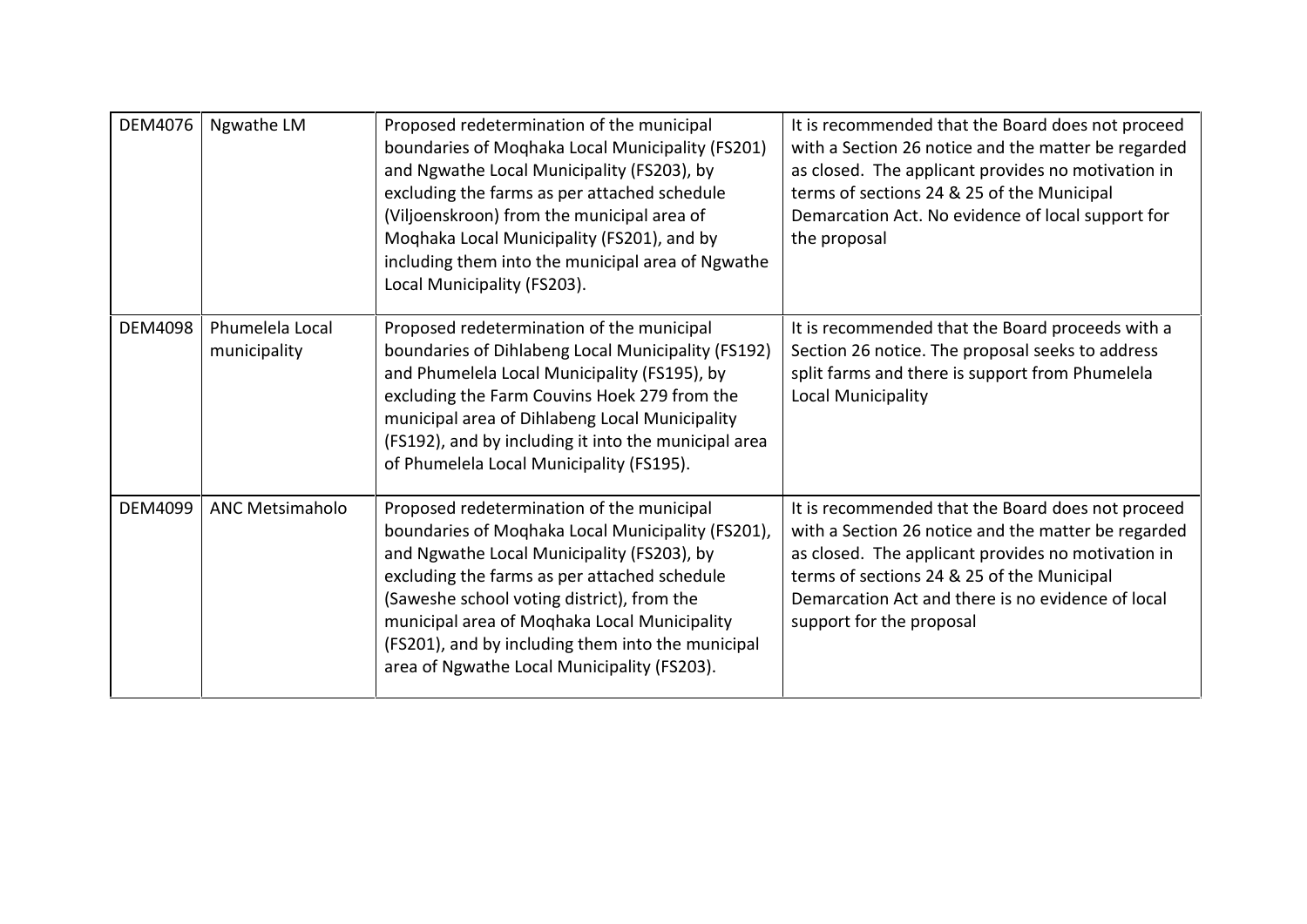| DEM4100        | <b>ANC Metsimaholo</b>          | Proposed redetermination of the municipal<br>boundaries of Ngwathe Local Municipality (FS203),<br>and Mafube Local Municipality (FS205), by<br>excluding the farms as per attached schedule<br>(Arcadia voting district), from the municipal area of<br>Ngwathe Local Municipality (FS203), and by<br>including them into the municipal area of Mafube<br>Local Municipality (FS205).                                                              | It is recommended that the Board does not proceed<br>with a Section 26 notice and the matter be regarded<br>as closed. The applicant provides no motivation in<br>terms of sections 24 & 25 of the Municipal<br>Demarcation Act and there is no evidence of local<br>support for the proposal                                                                                                                               |
|----------------|---------------------------------|----------------------------------------------------------------------------------------------------------------------------------------------------------------------------------------------------------------------------------------------------------------------------------------------------------------------------------------------------------------------------------------------------------------------------------------------------|-----------------------------------------------------------------------------------------------------------------------------------------------------------------------------------------------------------------------------------------------------------------------------------------------------------------------------------------------------------------------------------------------------------------------------|
| DEM4102        | Dihlabeng Local<br>Municipality | Proposed redetermination of the municipal<br>boundaries of Setsoto Local Municipality (FS191),<br>and Dihlabeng Local Municipality (FS192), by<br>excluding the farms as per the attached schedule<br>from the municipal area of Setsoto Local<br>Municipality (FS191), and by including them into<br>the municipal area of Dihlabeng Local Municipality<br>(FS192).                                                                               | It is recommended that the Board does not proceed<br>with a Section 26 notice and the matter be regarded<br>as closed. The applicant provides no motivation in<br>terms of sections 24 & 25 of the Municipal<br>Demarcation Act and there is no evidence of local<br>support for the proposal                                                                                                                               |
| <b>DEM4187</b> |                                 | Proposed redetermination of the municipal<br>boundaries of Ngwathe Local Municipality (FS203)<br>and Metsimaholo Local Municipality (FS204), by<br>excluding Heilbron and surrounding farms from<br>Ngwathe Local Municipality (FS203) and by<br>excluding Oranjeville and Deneysville, including<br>surrounding areas, from the municipal area of<br>Metsimaholo Local Municipality (FS204) and create<br>a separate municipality for these areas | It is recommended that the Board does not proceed<br>with a Section 26 notice and the matter be regarded<br>as closed. The applicant provides little motivation in<br>terms of sections 24 & 25 of the Municipal<br>Demarcation Act and there is no evidence of local<br>support for the proposal. It appears that the<br>applicant also seeks to revert to using the<br>magisterial boundary as the basis for the proposal |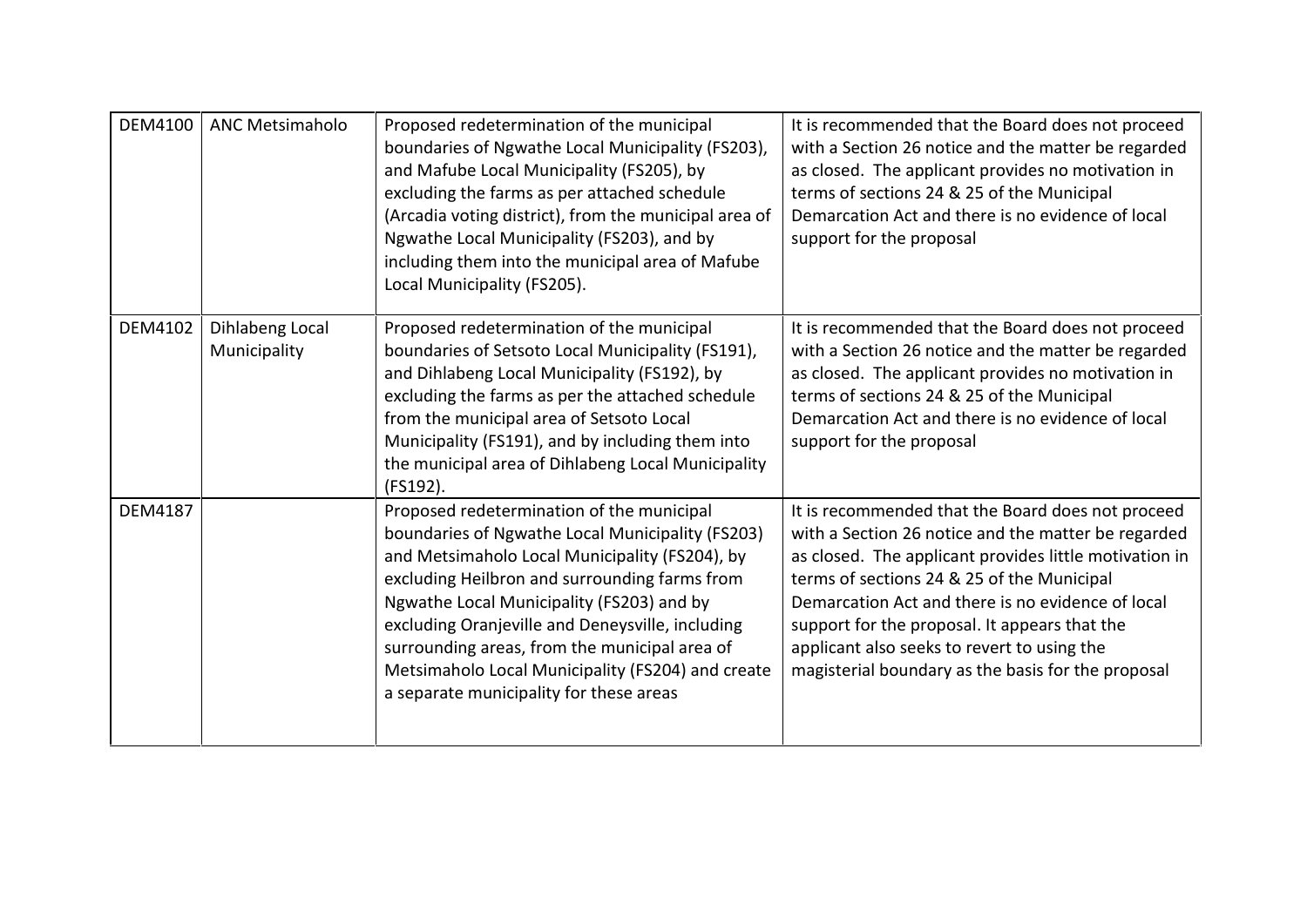| <b>DEM473</b> | Dewetsdorp<br>Boerevereeniging                | Proposed redetermination of the municipal<br>boundaries of Mohokare Local Municipality (FS163)<br>and Naledi Local Municipality (FS164), by excluding<br>the farms as per attached schedule (Dewetsdorp<br>Farming community) from the municipal area of<br>Mohokare Local Municipality (FS163) and by<br>including them into the municipal area of Naledi<br>Local Municipality (FS164).                                                                                                                                                                                            | It is recommended that the Board does not proceed<br>with a Section 26 notice and the matter be regarded<br>as closed. The applicant provides no motivation in<br>terms of sections 24 & 25 of the Municipal<br>Demarcation Act and there is no evidence of local<br>support for the proposal                                                                                                                                                                                                                                                                                                                                                                                                                                                             |
|---------------|-----------------------------------------------|--------------------------------------------------------------------------------------------------------------------------------------------------------------------------------------------------------------------------------------------------------------------------------------------------------------------------------------------------------------------------------------------------------------------------------------------------------------------------------------------------------------------------------------------------------------------------------------|-----------------------------------------------------------------------------------------------------------------------------------------------------------------------------------------------------------------------------------------------------------------------------------------------------------------------------------------------------------------------------------------------------------------------------------------------------------------------------------------------------------------------------------------------------------------------------------------------------------------------------------------------------------------------------------------------------------------------------------------------------------|
| <b>DEM475</b> | Lejweleputswa<br><b>District Municipality</b> | Proposed redetermination of the municipal<br>boundaries of Setsoto Local Municipality (FS191),<br>Thabo Mofutsanyane District Municipality (DC19),<br>Matjhabeng Local Municipality (FS184), and<br>Lejweleputswa District Municipality (DC18), by<br>excluding Aldam Aventura and surrounding Farms<br>from the municipal areas of Setsoto Local<br>Municipality (FS191), and Thabo Mofutsanyane<br>District Municipality (DC19), and by including them<br>into the municipal areas of Matjhabeng Local<br>Municipality (FS184), and Lejweleputswa District<br>Municipality (DC18). | It is recommended that the Board proceeds with a<br>Section 26 notice and an investigation be<br>considered. The applicant (Matjhabeng LM) has<br>provided some motivation for the proposal<br>indicating that the proposed area 1. The proposed<br>area (Aldam) is nearer (25km from Ventersburg than<br>150 km from Ficksburg) to Matjhabeng than Setsoto<br>2. The entrance to Aldam area is in the eastern side<br>and was more accessible to Ventersburg in<br>Matjhabeng than Setsoto 3. Matjhabeng provides<br>services to the area. Thabo Mofutsanyane District<br>Municipality, Lejweleputswa District Municipality<br>Ngwathe Local Municipality and the MEC for local<br>government in the province have indicated support<br>for the proposal |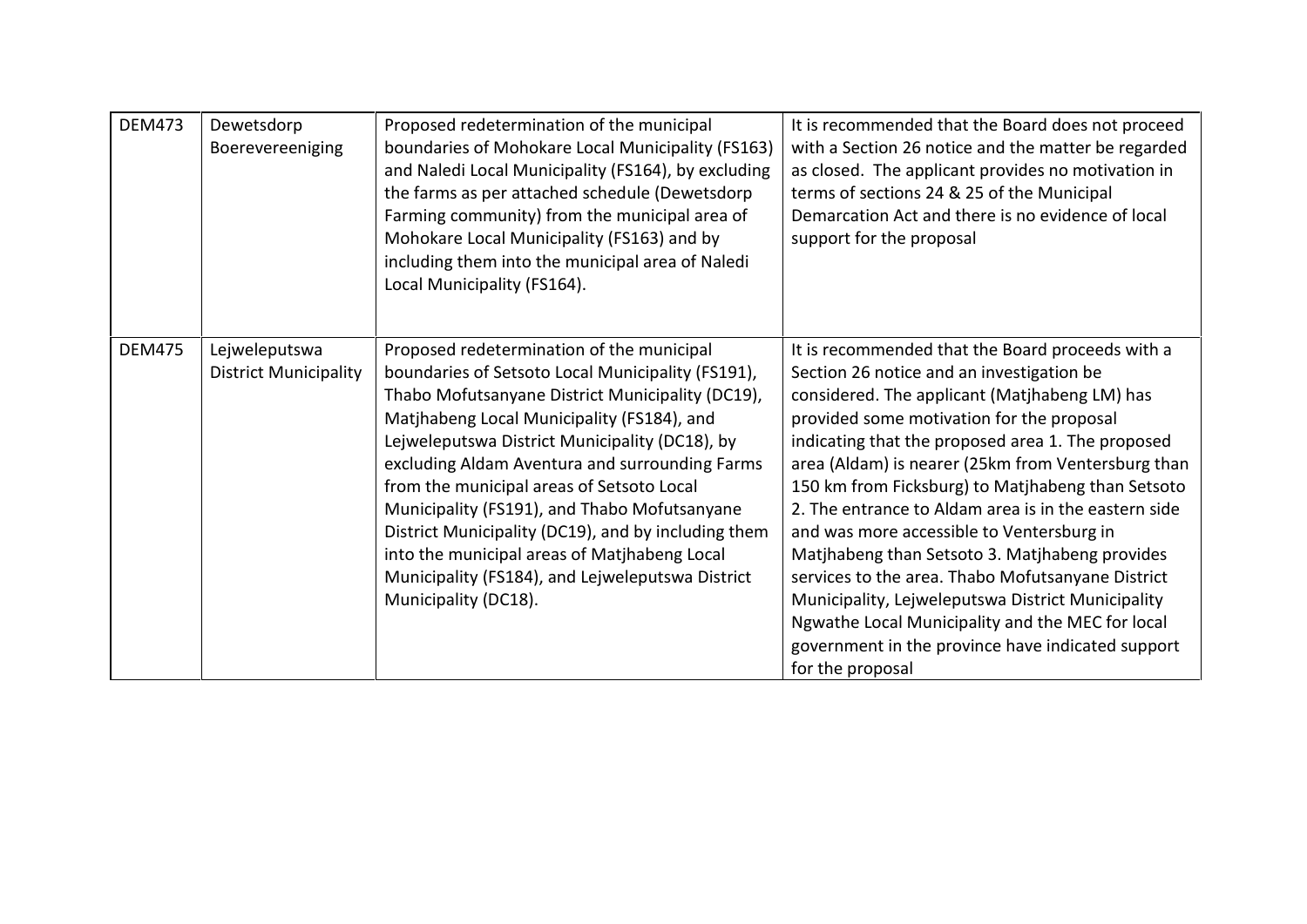| <b>DEM476</b> | Lejweleputswa                | Proposed redetermination of municipal boundaries    | It is recommended that the Board does not proceed   |
|---------------|------------------------------|-----------------------------------------------------|-----------------------------------------------------|
|               | <b>District Municipality</b> | of Mangaung Metropolitan Municipality (MAN),        | with a Section 26 notice and the matter be regarded |
|               |                              | Masilonyana Local Municipality (FS181) and          | as closed. The proposed alignment splits two farms  |
|               |                              | Lejweleputswa District Municipality (DC18), by      | in the area and this will have a negative impact on |
|               |                              | excluding Glen Agriculture College and surrounding  | property valuations, rates and taxes, and revenue   |
|               |                              | farms from the municipal area of Mangaung           | collection in terms of the Property Rates Act. In   |
|               |                              | Metropolitan Municipality (MAN), and by including   | addition, the applicant provides no motivation in   |
|               |                              | them into the municipal area of Masilonyana Local   | terms of sections 24 & 25 of the Municipal          |
|               |                              | Municipality (FS181), and Lejweleputswa District    | Demarcation Act and there is no evidence of local   |
|               |                              | Municipality (DC18).                                | support for the proposal                            |
|               |                              |                                                     |                                                     |
| <b>DEM477</b> | Lejweleputswa                | Proposed redetermination of the municipal           | It is recommended that the Board does not proceed   |
|               | <b>District Municipality</b> | boundaries of Nala Local Municipality (FS185),      | with a Section 26 notice and the matter be regarded |
|               |                              | Lejweleputswa District Municipality (DC18),         | as closed. The area proposed to be transferred      |
|               |                              | Moqhaka Local Municipality (FS201), and Fezile      | already falls under the designated municipality.    |
|               |                              | Dabi District Municipality (DC20), by excluding     | DEM477 is therefore withdrawn                       |
|               |                              | Nampo from the municipal areas of Moghaka Local     |                                                     |
|               |                              | Municipality (FS201), and Fezile Dabi District      |                                                     |
|               |                              | Municipality (DC20), and by including it into the   |                                                     |
|               |                              | municipal areas of Nala Local Municipality (FS185), |                                                     |
|               |                              | and Lejweleputswa District Municipality (DC18).     |                                                     |
|               |                              |                                                     |                                                     |
|               |                              |                                                     |                                                     |
|               |                              |                                                     |                                                     |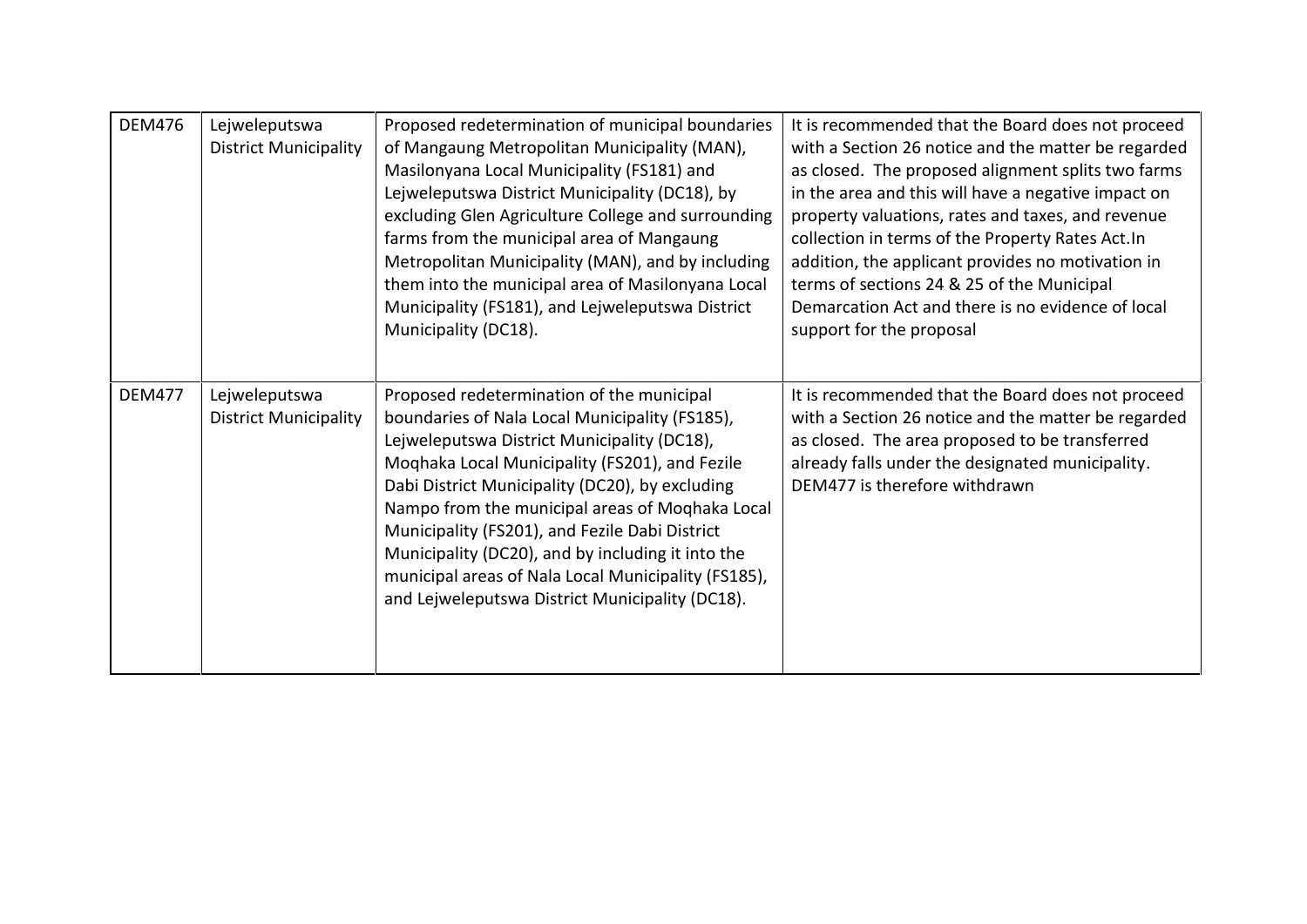| <b>DEM488</b> | Ward 1                   | Proposed redetermination of the municipal              | It is recommended that the Board does not proceed    |
|---------------|--------------------------|--------------------------------------------------------|------------------------------------------------------|
|               | <b>Stakeholders</b>      | boundaries of Kopanong Local Municipality              | with a Section 26 notice and the matter be regarded  |
|               |                          | (FS162), Xhariep District Municipality (DC16), and     | as closed. The applicant provides no motivation in   |
|               |                          | Mangaung Metropolitan Municipality (MAN), by           | terms of sections 24 & 25 of the Municipal           |
|               |                          | excluding ward 1 from the municipal areas of           | Demarcation Act and there is no evidence of local    |
|               |                          | Kopanong Local Municipality (FS162), and Xhariep       | support for the proposal. Mangaung indicated in      |
|               |                          | District Municipality (DC16), and by including it into | writing that they reject the proposal on the         |
|               |                          | the municipal area of Mangaung Metropolitan            | following grounds: 1. the area is semi-rural and     |
|               |                          | Municipality (MAN).                                    | Mangaung Metro will be over-stretched given its      |
|               |                          |                                                        | current challenges 2. The area is too far away to be |
|               |                          |                                                        | incorporated into Mangaung 3. There are no           |
|               |                          |                                                        | linkages between the Mangaung and the affected       |
|               |                          |                                                        | area.                                                |
| <b>DEM489</b> | <b>Brandfort</b>         | Proposed redetermination of Masilonyana Local          | It is recommended that the Board does not proceed    |
|               | Majwemasweu              | Municipality (FS181), Lejweleputswa District           | with a Section 26 notice and the matter be regarded  |
|               | <b>Demarcation Forum</b> | Municipality (DC18), and Mangaung Metropolitan         | as closed. The applicant provides no motivation in   |
|               |                          | Municipality (MAN), by excluding Brandfort             | terms of sections 24 & 25 of the Municipal           |
|               |                          | Majwemasweu from the municipal areas of                | Demarcation Act and there is no evidence of local    |
|               |                          | Masilonyana Local Municipality (FS181), and            | support for the proposal. Mangaung indicated in      |
|               |                          | Lejweleputswa District Municipality (DC18), by         | writing that they reject the proposal on the         |
|               |                          | including them into the municipal area of              | following grounds: 1. The place is semi-rural and    |
|               |                          | Mangaung Metropolitan Municipality (MAN).              | Mangaung Metro will be over-stretched given its      |
|               |                          |                                                        | current challenges 2. The area is too far away to be |
|               |                          |                                                        | incorporated into Mangaung 3. There are currently    |
|               |                          |                                                        | no linkages between the Mangaung and the affected    |
|               |                          |                                                        | area.                                                |